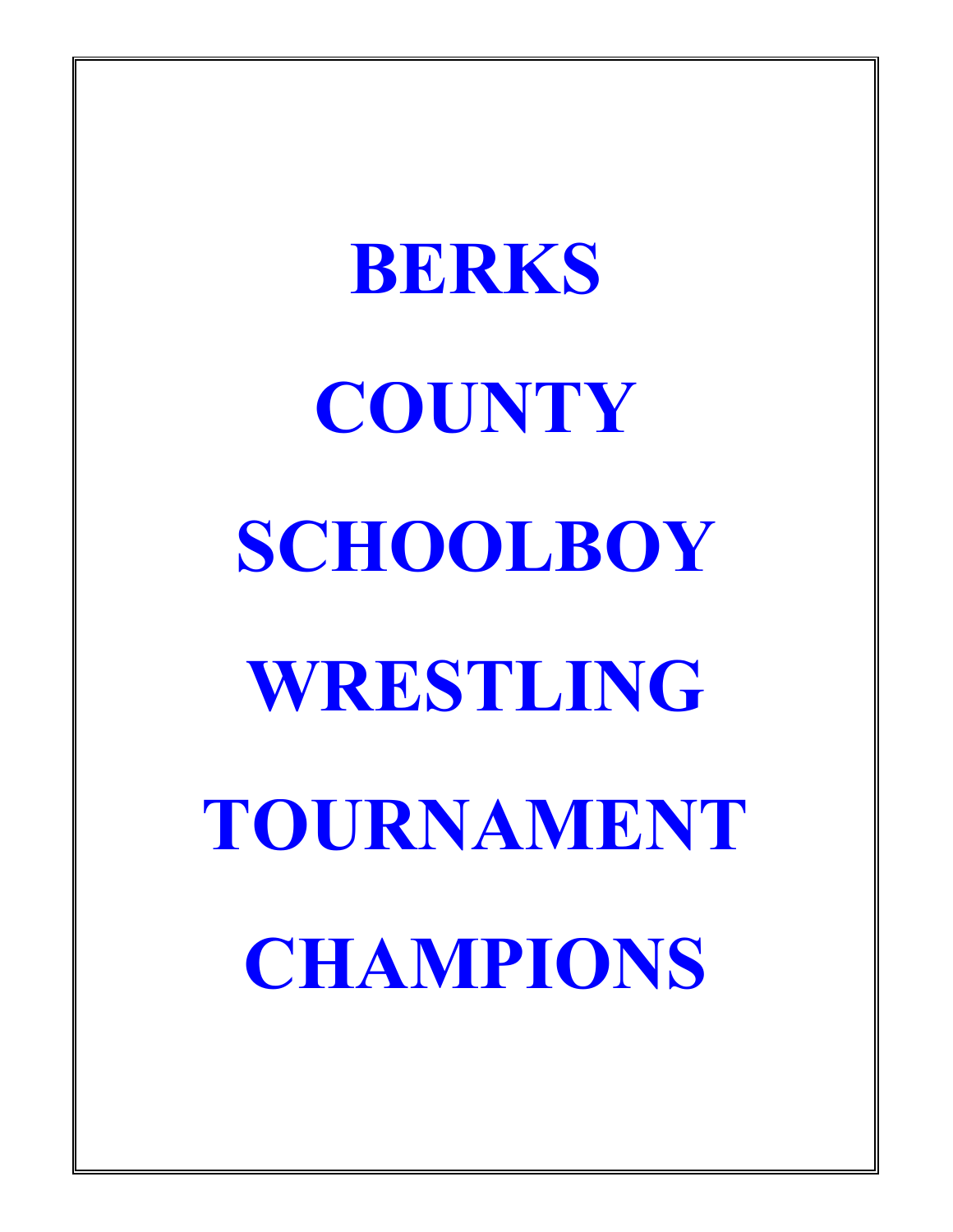# **History of the Schoolboy Wrestling Tournament**

## **Bud Lindholm "Father of Berks County Wrestling"**

**by Dick Horst** 

winning the 145 pound Eastern Intercollegiate Championship in 1945. University, where he earned the "Outstanding Wrestling Award" after The first Schoolboy Wrestling Tournament, held in 1957, at C. E. Cole Elementary School in Muhlenberg Township, was the brainchild of Cornelius "Bud" Lindholm. Bud, who came to Berks County via Lehigh

addition there are numerous wrestling clubs and community organizations that involve kids at all levels. Literally thousands of people throughout Bud envisioned this novice event as a starting point and a stepping stone for future participation in wrestling. At that time, Reading High Today, fifty some years later, there are sixteen local schools that field was the only school in the county to sponsor a varsity wrestling program wrestling teams on a Varsity, JV, Junior High, and Elementary level. In

the county have contributed to this success and all agree that the Schoolboy Wrestling Tournament was the impetus that got it all started.

Bud's vision has become a reality. For his efforts on behalf of Berks county wrestlers, coaches, officials, parents, and fans Bud will always

be remembered as the "Father of Berks County Wrestling".

3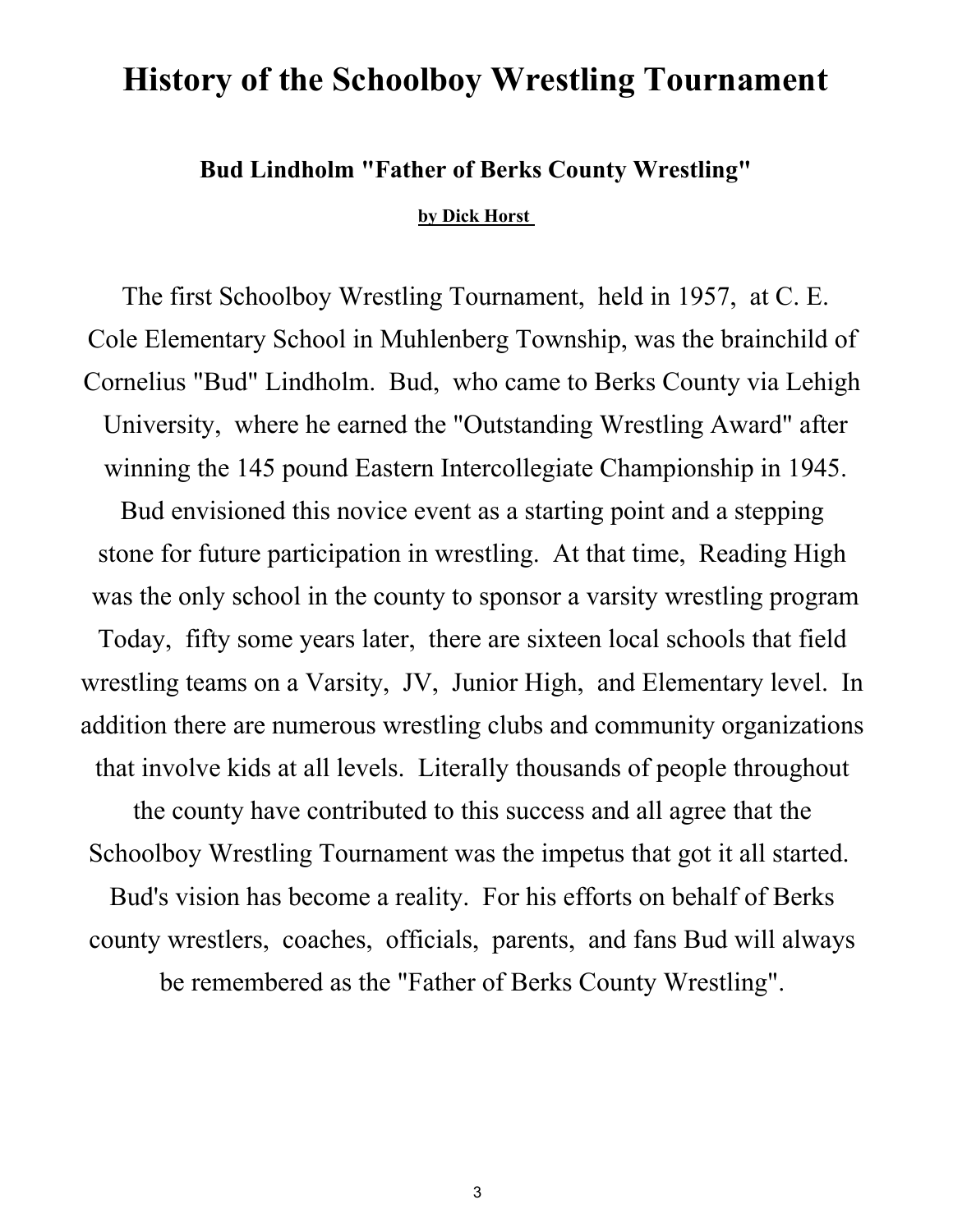# **SCHOOLBOY WRESTLING TOURNAMENT**

| #              | Year | Date                            | <b>Site</b>                 | <b>Sponsor</b>                     |
|----------------|------|---------------------------------|-----------------------------|------------------------------------|
| 1              | 1957 | $3/29 - 3/30$                   | C. E. Cole Jr. High         | Reading Jr. Chamber of Commerce    |
| 2              | 1958 | $3/28 - 3/29$                   | West Reading H. S.          | Reading Jr. Chamber of Commerce    |
| $\mathfrak{Z}$ | 1959 | $3/20 - 3/21$                   | Wyomissing High School      | Reading Jr. Chamber of Commerce    |
| $\overline{4}$ | 1960 | $3/18 - 3/19$                   | Wilson High School          | Reading Jr. Chamber of Commerce    |
| 5              | 1961 | 3/24, 3/25, 3/27                | Mount Penn High School      | Berks Athletic Club                |
| 6              | 1962 | $1/19 - 1/22$                   | Albright College            | Berks Athletic Club                |
| 7              | 1963 | $3/21 - 3/23$                   | Albright College            | <b>BCWOA</b>                       |
| $\,$ 8 $\,$    | 1964 | $3/20 - 3/23$                   | Albright College            | <b>BCWOA</b>                       |
| 9              | 1965 | $4/9 - 4/10$                    | <b>YMCA</b>                 | YMCA / BCWOA                       |
| 10             | 1966 | 12/28&29 1965                   | <b>YMCA</b>                 | <b>BCWOA</b>                       |
| 11             | 1967 | 12/29&30 1966                   | Conrad Weiser H. S.         | Conrad Weiser Lions & Rotary Clubs |
| 12             | 1968 |                                 | Reading High School         |                                    |
| 13             | 1969 | $3/3 - 3/5$                     | Jewish Community Center     |                                    |
| ----           | 1970 | $---$                           | ----                        |                                    |
| 14             | 1971 | $3/9 - 3/11$                    | Hamburg High School         | Exchange Club of Hamburg / BCWOA   |
| 15             | 1972 | $3/7 - 3/9$                     | Hamburg High School         | Exchange Club of Hamburg / BCWOA   |
| 16             | 1973 | $\frac{1}{3/13} - \frac{3}{15}$ | Hamburg High School         | Exchange Club of Hamburg / BCWOA   |
| 17             | 1974 | $3/18 - 3/20$                   | Brandywine High School      | Brandywine Booster Club / BCWOA    |
| 18             | 1975 | $3/3 - 3/5$                     | Wilson Southern Jr. High    | <b>BCWOA</b>                       |
| 19             | 1976 | $\frac{1}{3/9} - \frac{3}{10}$  | Wyomissing High School      | <b>BCWOA</b>                       |
| 20             | 1977 | $3/7 - 3/9$                     | Green Hills Sports Camp     | <b>BCWOA</b>                       |
| 21             | 1978 | $3/6 - 3/8$                     | Northwest Jr. High          | <b>BCWOA</b>                       |
| 22             | 1979 | $-3/5 - 3/7$                    | Governor Mifflin H. S.      | <b>BCWOA</b>                       |
| 23             | 1980 | $3/3 - 3/5$                     | Governor Mifflin H. S.      | <b>BCWOA</b>                       |
| 24             | 1981 | $3/2 - 3/4$                     | Governor Mifflin H. S.      | <b>BCWOA</b>                       |
| 25             | 1982 | $3/1 - 3/3$                     | Muhlenberg High School      | <b>BCWOA</b>                       |
| 26             | 1983 | $2/28 - 3/2$                    | Muhlenberg High School      | <b>BCWOA</b>                       |
| $27\,$         | 1984 | $2/27 - 2/29$                   | Muhlenberg High School      | <b>BCWOA</b>                       |
| 28             | 1985 | $2/25 - 2/27$                   | Muhlenberg High School      | <b>BCWOA</b>                       |
| 29             | 1986 | $3/3 - 3/5$                     | Muhlenberg High School      | <b>BCWOA</b>                       |
| 30             | 1987 | $2/29 - 3/2$                    | Muhlenberg High School      | <b>BCWOA</b>                       |
| 31             | 1988 | $3/3 - 3/5$                     | Exeter Jr. High             | <b>BCWOA</b>                       |
| 32             | 1989 | $2/27 - 3/1$                    | Exeter Jr. High             | <b>BCWOA</b>                       |
| 33             | 1990 | $3/5 - 3/7$                     | Muhlenberg High School      | <b>BCWOA</b>                       |
| 34             | 1991 | $3/4 - 3/6$                     | Muhlenberg High School      | <b>BCWOA</b>                       |
| 35             | 1992 | $3/2 - 3/4$                     | Muhlenberg High School      | <b>BCWOA</b>                       |
| 36             | 1993 | $3/1 - 3/3$                     | Muhlenberg High School      | <b>BCWOA</b>                       |
| 37             | 1994 | $2/28 - 3/2$                    | Muhlenberg High School      | <b>BCWOA</b>                       |
| 38             | 1995 | $2/27 - 3/1$                    | Wyomissing High School      | <b>BCWOA</b>                       |
| 39             | 1996 | $2/26 - 2/28$                   | Wyomissing High School      | <b>BCWOA</b>                       |
| 40             | 1997 | $2/17 - 2/19$                   | Exeter High School          | <b>BCWOA</b>                       |
| 41             | 1998 | $2/16 - 2/18$                   | Exeter High School          | <b>BCWOA</b>                       |
| 42             | 1999 | $2/22 - 2/24$                   | Exeter High School          | <b>BCWOA</b>                       |
| 43             | 2000 | $2/22 - 2/24$                   | Fleetwood High School       | <b>BCWOA</b>                       |
| $44\,$         | 2001 | $2/19 - 2/21$                   | Fleetwood High School       | <b>BCWOA</b>                       |
| 45             | 2002 | $2/18 - 2/20$                   | Fleetwood High School       | <b>BCWOA</b>                       |
| 46             | 2003 | $2/24 - 2/26$                   | Fleetwood High School       | <b>BCWOA</b>                       |
| 47             | 2004 | $2/23 - 2/25$                   | Fleetwood High School       | <b>BCWOA</b>                       |
| 48             | 2005 | $2/21 - 2/23$                   | Fleetwood High School       | <b>BCWOA</b>                       |
| 49             | 2006 | $2/20 - 2/22$                   | Fleetwood High School       | <b>BCWOA</b>                       |
| 50             | 2007 | $2/19 - 2/21$                   | Fleetwood High School       | <b>BCWOA</b>                       |
| 51             | 2008 | $2/18 - 2/20$                   | Fleetwood High School       | <b>BCWOA</b>                       |
| 52             | 2009 | $2/16 - 2/18$                   | Fleetwood High School       | <b>BCWOA</b>                       |
| 53             | 2010 | $2/15 - 2/17$                   | Fleetwood High School       | <b>BCWOA</b>                       |
| 54             | 2011 | 2/27/2011                       | Tulpehocken High School     | <b>BCWOA</b>                       |
| 55             | 2012 | 2/26/2012                       | Tulpehocken High School     | <b>BCWOA</b>                       |
| 56             | 2013 | 2/24/2013                       | Tulpehocken High School     | <b>BCWOA</b>                       |
| 57             | 2014 | 2/23/2014                       | Tulpehocken High School     | <b>BCWOA</b>                       |
| 58             | 2015 | 2/25/2015                       | Conrad Weiser Middle School | <b>BCWOA</b>                       |
| 59             | 2016 | 2/21/2016                       | Reading High School         | <b>BCWOA</b>                       |
| 60             | 2017 | 2/19/2017                       | Reading High School         | <b>BCWOA</b>                       |
| 61             | 2018 | 2/18/2018                       | Reading High School         | <b>BCWOA</b>                       |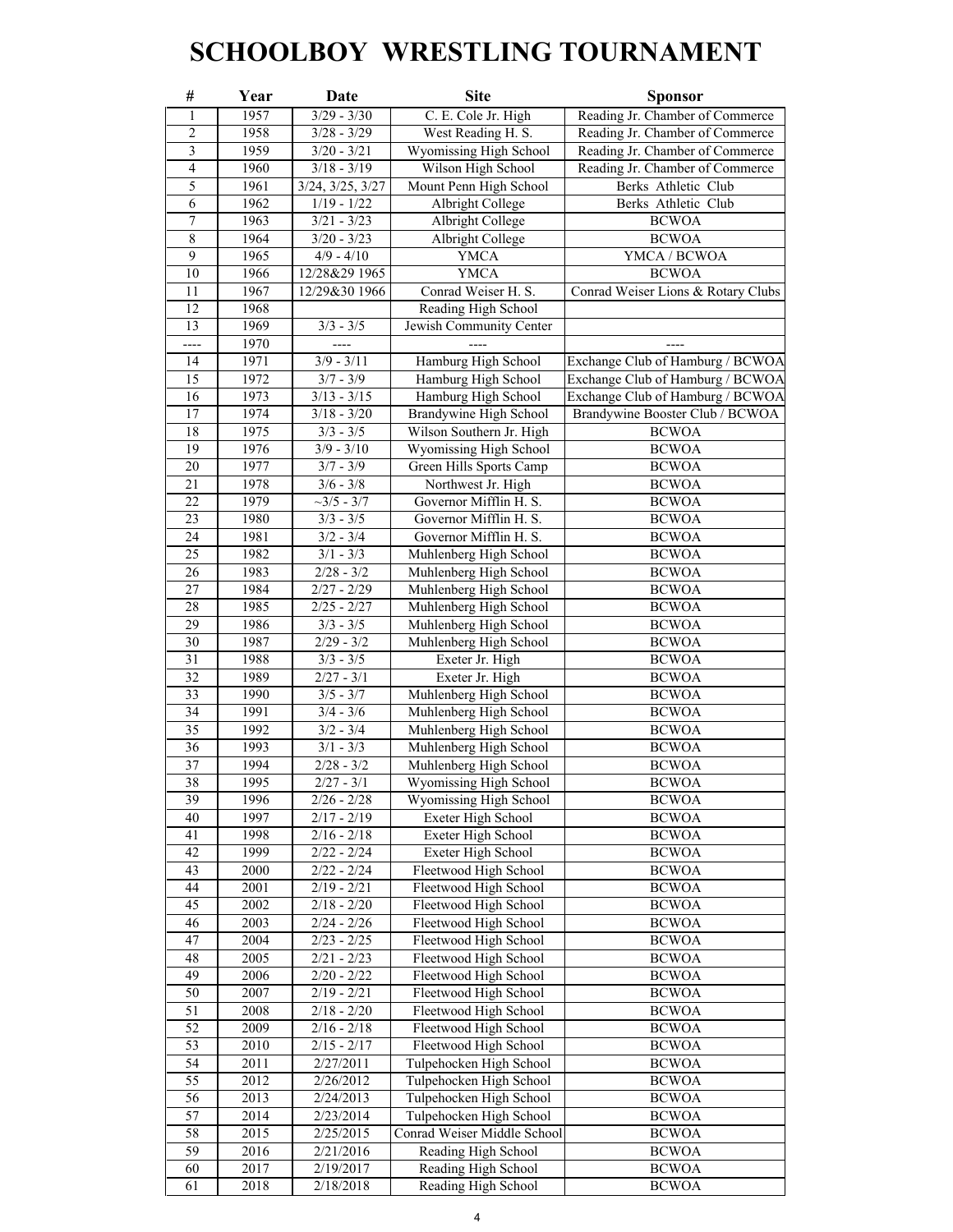**1 st Annual Wrestling Tournament at C. E. Cole Jr. High School, Muhlenberg**

- 65: Michael Moyer, Glenside
- 75: Robert Howard, West Reading
- 85: Thomas Nicholson, Northeast
- 95: Harold Jackson, C. E. Cole
- 103: Grant Crow, West Reading
- 112: Barry Kausewitz, Northeast
- 120: Irvin Godbolt, Soutwest
- 127: William Monroe, West Reading
- 133: Terry Seidel, West Reading
- 138: John Levering, West Reading
- 145: Barry Berkenstock, West Reading
- 154: Irv Sweitzer, West Reading
- 165: Earl Horst, Northwest
- 175: Pat Coller, Muhlenberg
- Hwt: Ronald Gardner, Muhlenberg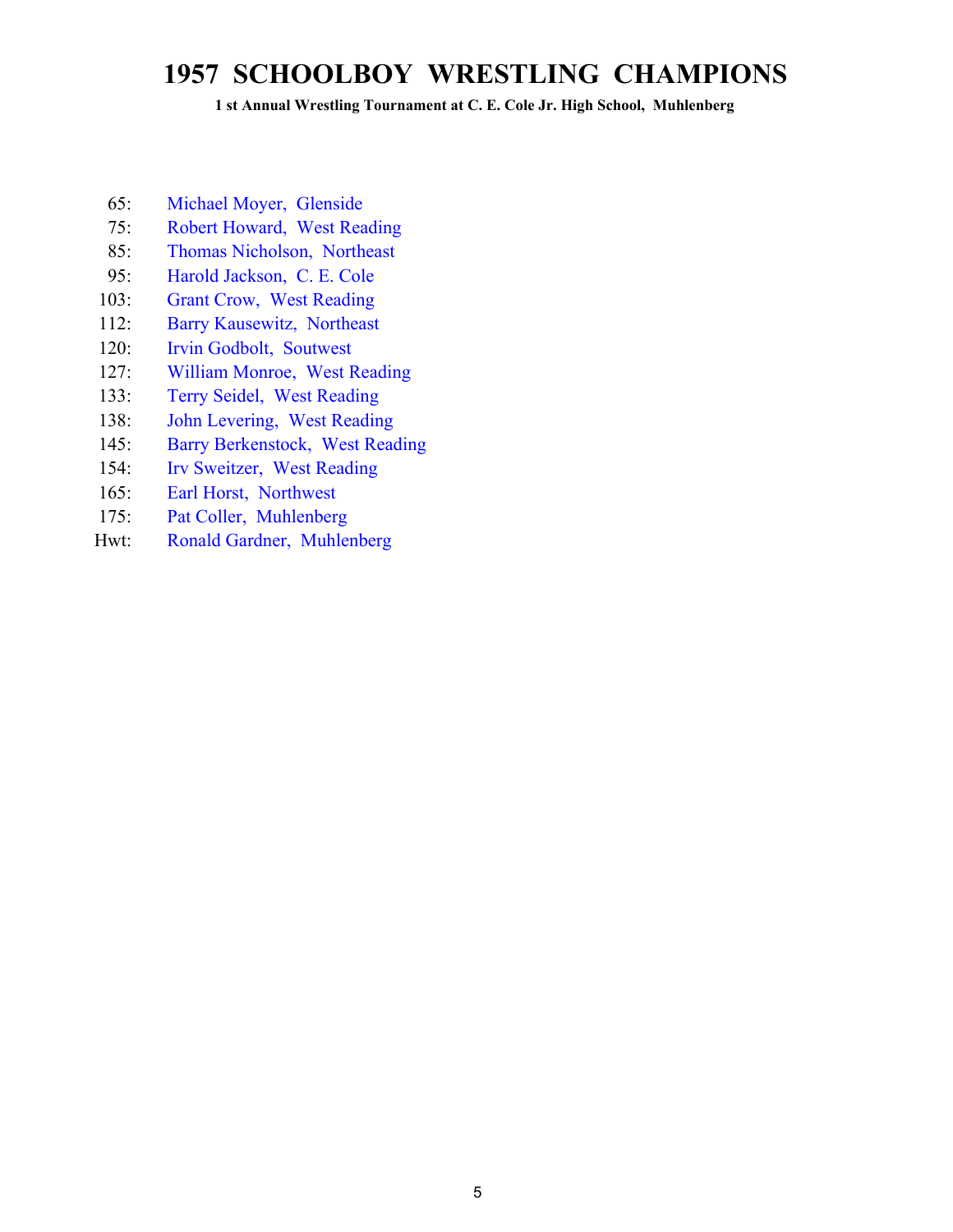**2 nd Annual Wrestling Tournament at West Reading High School**

- 55: Dale Greth, West Reading
- 65: Jim Thomason, Police Athletic League
- 75: Michael Moyer, Police Athletic League
- 85: Ron Cardinal, West Reading
- 95: Charles Klinesmith, Police Athletic League
- 103: Harold Jackson, YMCA
- 112: Dave Sands, West Reading
- 120: Leonard Sterling, West Reading
- 127: Barry Klusewitz, YMCA
- 133: William Monroe, West Reading
- 145: Barry Berkenstock, West Reading
- 155: Donald Cardell, Wilson
- 165: Dom Tumminello, Governor Mifflin
- 175: Richard Geiss, West Reading
- 185: James Hall, Governor Mifflin

## **OUTSTANDING WRESTLER**

Michael Moyer, Police Athletic League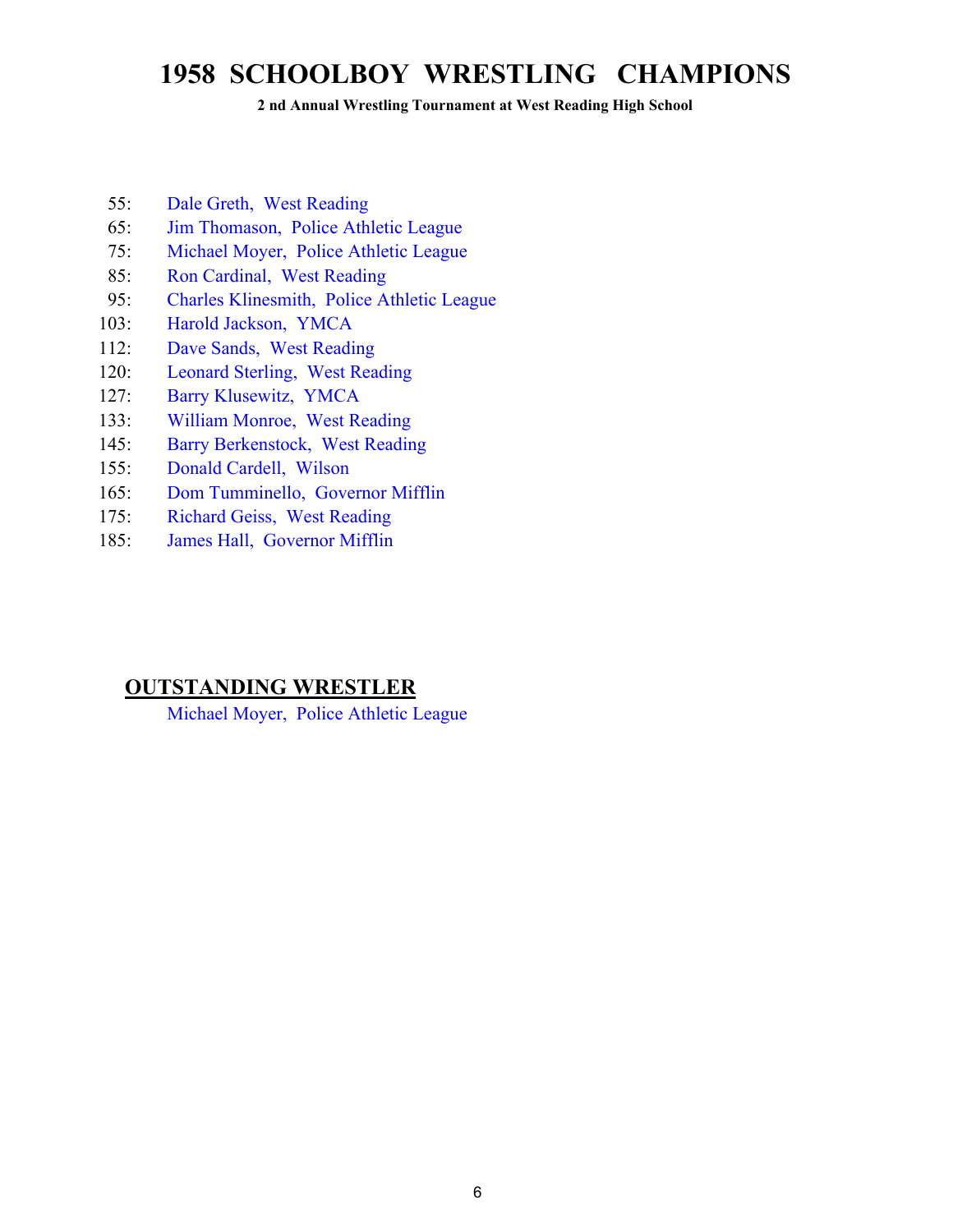**3 rd Annual Wrestling Tournament at Wyomissing High School**

- 65: William Snyder, West Reading
- 75: Jim Thomason, Reading
- 85: Michael Moyer, Reading
- 95: Joe Rulapaug, West Reading
- 103: John Weiler, Governor Mifflin
- 112: Ron Cardinal, West Reading
- 120: Bruce Deeds, North East Jr. High
- 127: Doug Katzenmoyer, Muhlenberg
- 133: Gene Buck, Police Athletic League
- 138: Ed Kelley, Governor Mifflin
- 145: Barry Klusewitz, YMCA
- 155: Bevin Focht, Muhlenberg
- 165: Duane Ruble, Governor Mifflin
- 175: Bob Mead, Wyomissing
- 185: Jim Hall, Governor Mifflin
- Hwt: Zigmund Gregonis, Muhlenberg

## **OUTSTANDING WRESTLER**

Jim Hall, Governor Mifflin Bob Mead, Wyomissing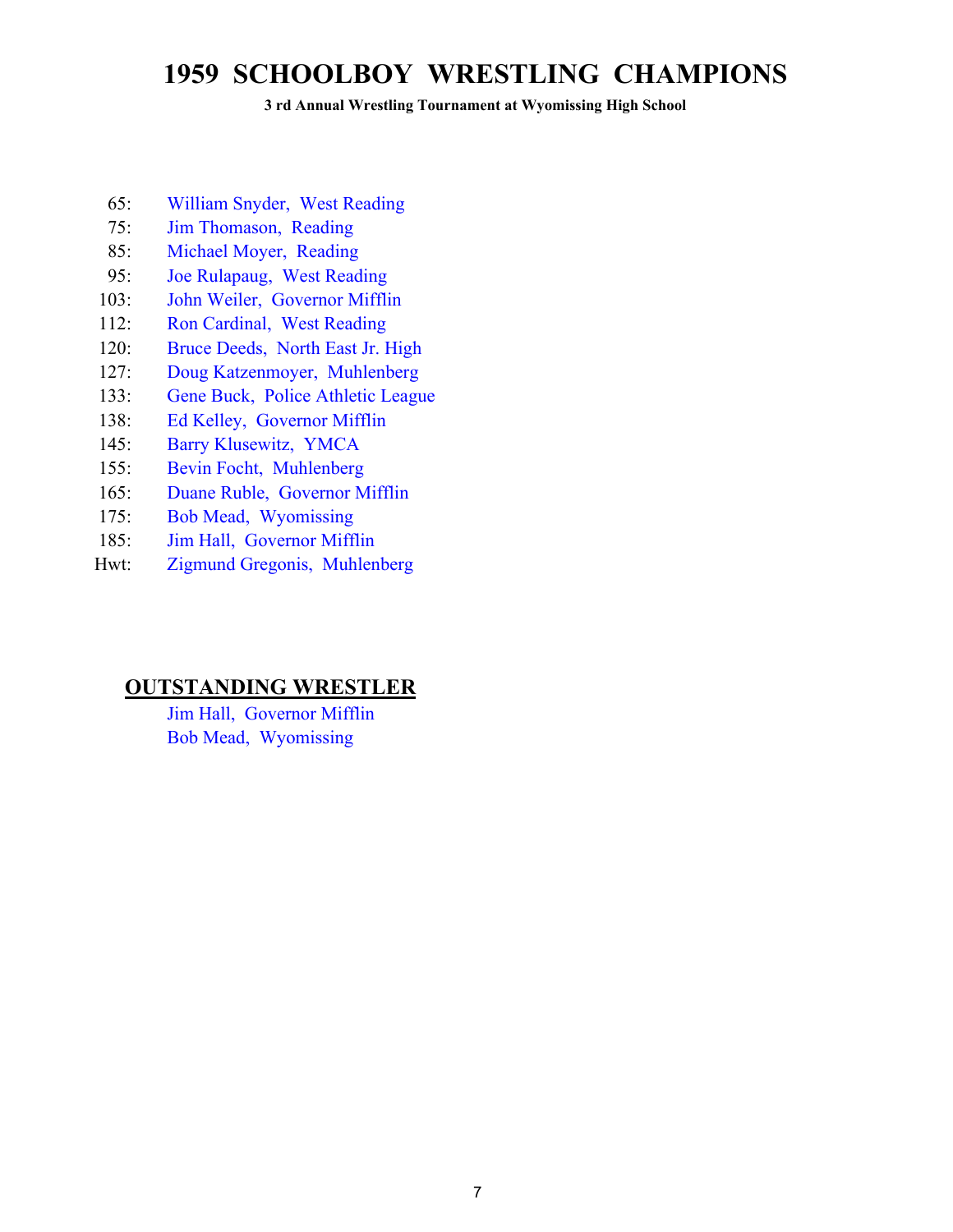### **4 th Annual Wrestling Tournament at Wilson High School**

- 68: Clifford Greth, West Reading 106: Earl Huber, Governor Mifflin
- 78: Richard Troop, Police Athletic League 115: Harold Hultgren, Governor Mifflin
- 88: Michael Moyer, Police Athletic League 123: Charles Seyfert, Reading
- 98: Bob Forred, West Reading 130: Gary Corell, Reading
- 115: Michael Stauffer, Brandywine 136: Bob Hill, Wyomissing
- 123: Richard Batastini, Reading 141: Allen Knepp, Muhlenberg
- 130: Lawrence Hertz, Wilson 148: Thomas Boyer, Reading
- 136: Stephen Vlasak, Wilson 157: Henry Diebec, Reading
- 141: Robert Rice, Schuylkill Valley 168: Douglas Kegerise, Muhlenberg
- 
- 
- 168: Duane Ruble, Governor Mifflin
- 183: Dennis Fink, Wyomissing
- Hwt: Jim Hall, Governor Mifflin

### **Novice Junior Varsity**

- 
- 
- 
- 
- 
- 
- 
- 
- 
- 148: Jack Koehler, Brandywine 183: Zigmund Gregonis, Muhlenberg
- 157: Bill Dry, Wilson Hwt: William Collom, Brandywine

### **OUTSTANDING WRESTLER**

Richard Batastini, Reading Allen Knepp, Muhlenberg

### **MOST COURAGEOUS**

Bob Forred, West Reading

## **OUTSTANDING WRESTLER**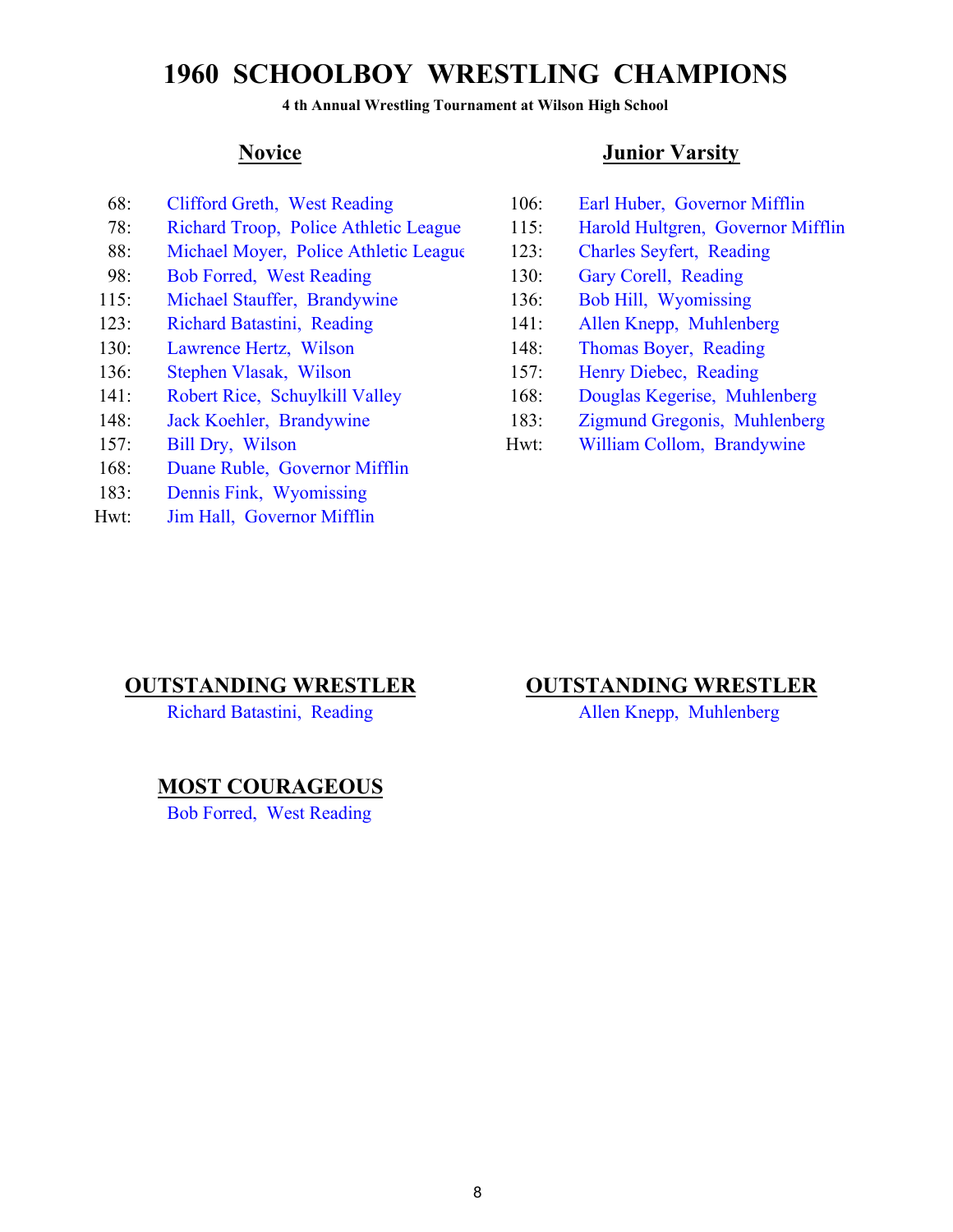### **5 th Annual Wrestling Tournament at Mount Penn High School**

- 
- 68: Jim Marquette, Governor Mifflin 106: Barry Wittmer, Brandywine
- 
- 88: John Amole, Daniel Boone 123: John Stitzel, Governor Mifflin
- 98: Mike Greer, C. E. Cole 130: James Foreman, Reading
- 
- 
- 
- 130: Rodney DeLong, Reading 157: William Drey, Wilson
- 136: William McShane, Wyomissing 168: Bob Shaak, Governor Mifflin
- 
- 
- 157: Elfred Donaldson, YMCA
- 168: David Stailey, Mount Penn
- 183: Ronald Stitley, Bethany
- Hwt: LeRoy Ernst, Daniel Boone

### **Novice Junior Varsity**

- 58: Mike Batastini, Amanda Stout 98: Jim Peiffer, Governor Mifflin
	-
- 78: Harry Bressler, Wilson 115: Gary Marmontello, Governor Mifflin
	-
	-
- 106: Tom Green, Daniel Boone 136: Bill Yatron, Governor Mifflin
- 115: Larry Greer, Muhlenberg 141: Bill Neiswender, Governor Mifflin
- 123: Walt Boone, Reading 148: Grant McDonald, Reading
	-
	-
- 141: Larry Kocher, Bradnywine 183: Duane Ruble, Governor Mifflin
- 148: Ted Petrillo, Daniel Boone Hwt: James Hall, Governor Mifflin

## **OUTSTANDING WRESTLER**

### **FASTEST FALL**

Randy Keinard, Daniel Boone 0:35 Wayne Gallagher, Mount Penn 0:23

### **OUTSTANDING WRESTLER**

John Amole, Daniel Boone Bill Yatron, Governor Mifflin

### **FASTEST FALL**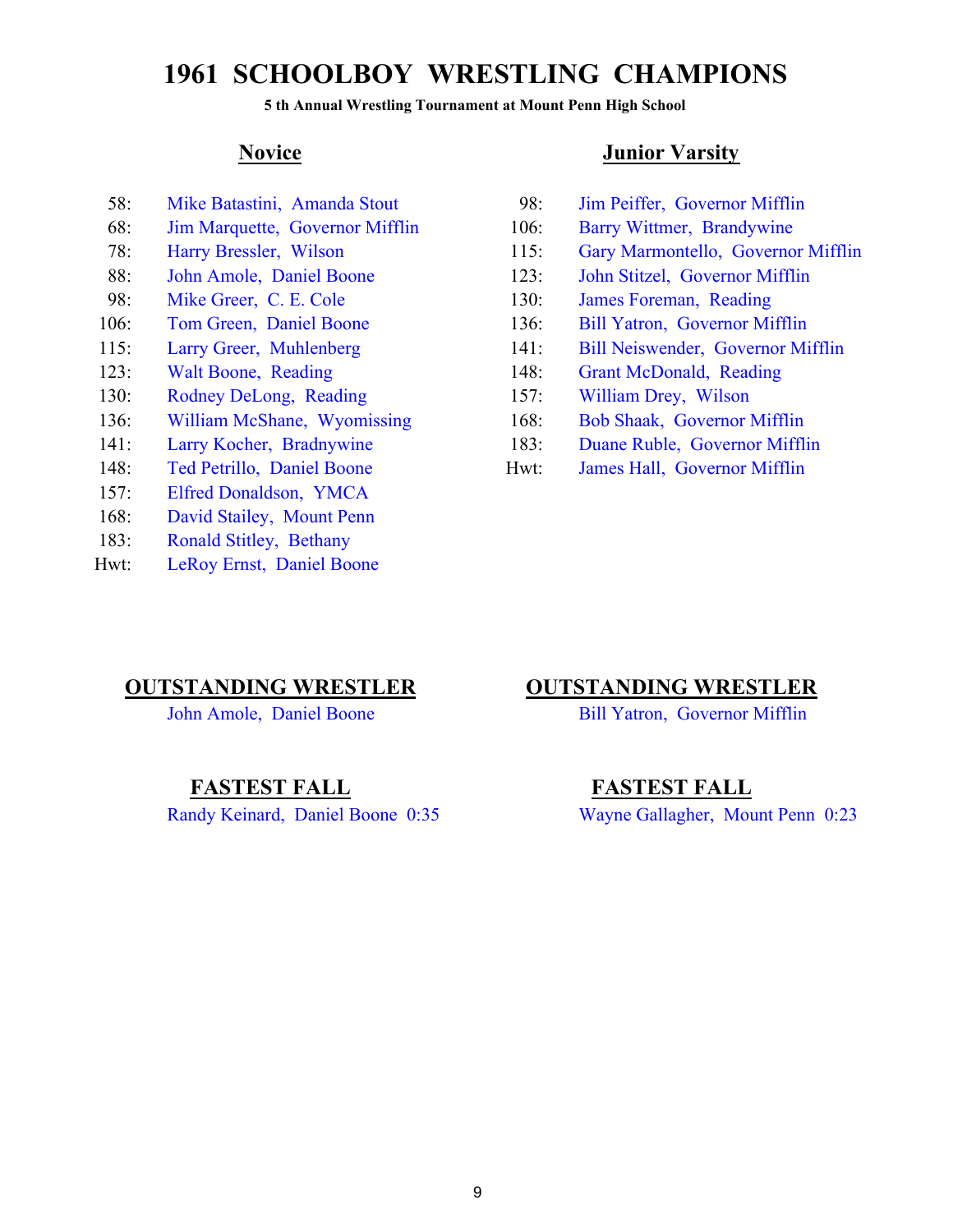### **6 th Annual Wrestling Tournament at Albright College**

- 
- 68: Gary Adams, Conrad Weiser 106: Michael Greer, C. E. Cole
- 78: Mike Mason, Upper Bern 115: Ken Regenfuse, Northeast
- 88: Tom Newmoyer, Schuylkill Valley 123: Bob Maderia, Reading
- 
- 115: Tim Loose, Schuylkill Valley 136: Jim Reever, Mount Penn
- 
- 130: Bill Evans, Muhlenberg 148: Larry Fultz, Wilson
- 
- 
- 
- 157: Leroy Younker, Fleetwood Hwt: John Karas, Daniel Boone
- 168: Bob Snyder, Twin Valley
- 183: Ken Stitley, Conrad Weiser
- Hwt: Gordon Simmons, Daniel Boone

### **Novice Junior Varsity**

- 58: Jack Marquette, Governor Mifflin 98: Gene Mechstroth, Governor Mifflin
	-
	-
	-
- 98: Dave Tierney, Mount Penn 130: Kermit Sweigart, Conrad Weiser
	-
- 123: Mike Delmonica, Mount Penn 141: Reed Booth, Governor Mifflin
	-
- 136: Al Weinrich, Conrad Weiser 157: Dick Merkey, Conrad Weiser
- 141: Don Pyle, Daniel Boone 168: Ashley Seeley, Governor Mifflin
- 148: Larry Hartman, Hamburg 183: Wayne Gallagher, Mount Penn
	-

### **OUTSTANDING WRESTLER**

Gary Adams, Conrad Weiser Ken Regenfuse, Northeast

### **FASTEST FALL**

Randy Keinard, Daniel Boone 0:35 Wayne Gallagher, Mount Penn 0:23

### **OUTSTANDING WRESTLER**

### **FASTEST FALL**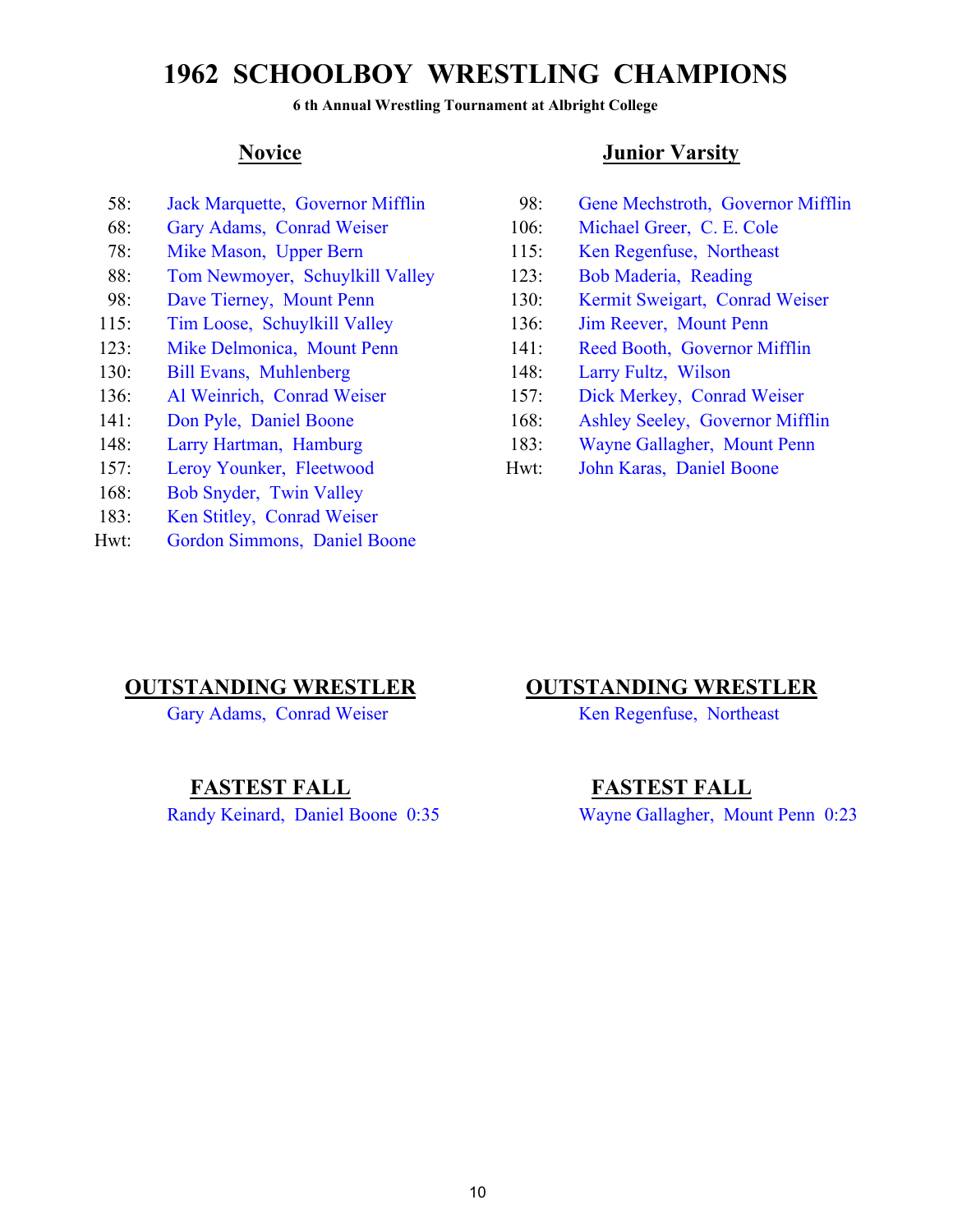**7 th Annual Wrestling Tournament at Albright College**

- 58: Duane Krapf, Mulberry 98: Earl Snyder, Reading
- 68: Russ Witman, Schuylkill Valley 106: Greg Bolton, Reading
- 78: Gary Adams, Conrad Weiser 115: Mike Marshall, Reading
- 
- 98: Merlyn Nicholson, Reading 130: Leo Harvey, Reading
- 
- 
- 123: Doug Brown, Hamburg 148: Sam Lovello, Reading
- 
- 
- 
- 
- 157: Ralph Hoffman, Tulpehocken
- 168: Clair Brungart, Tulpehocken
- 183: Tom Hendricks, Daniel Boone
- Hwt: Jeff Young, West Reading

### **Novice Junior Varsity**

- 
- 
- 
- 88: Mike Mason, Hamburg 123: Nelson Blatt, Conrad Weiser
	-
- 106: Denny Buck, Fleetwood 136: Edgar Bankes, Daniel Boone
- 115: Rich Stout, West Reading 141: David Brintzenhoff, Brandywine
	-
- 130: Bob Burns, Fleetwood 157: Mike Murray, Muhlenberg
- 136: Bill Levin, Reading 168: George Hartmen, Hamburg
- 141: Bert Eshbach, Oley 183: John Wertz, Conrad Weiser
- 148: Denny Kline, Fleetwood Hwt: Jim Gianatto, Daniel Boone

## **OUTSTANDING WRESTLER**

Denny Buck, Flletwood Greg Bolton, Reading

## **OUTSTANDING WRESTLER**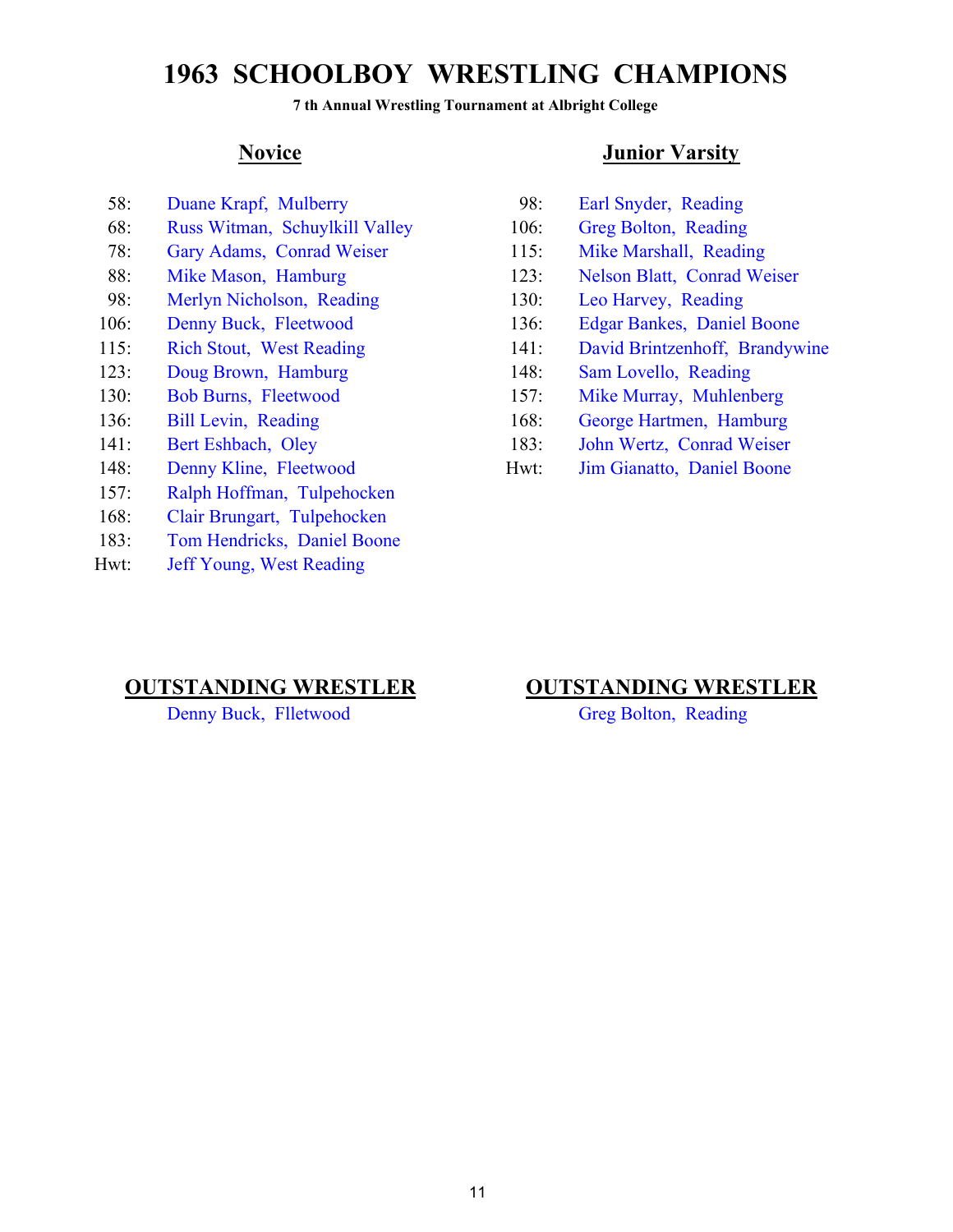### **8 th Annual Wrestling Tournament at Albright College**

- 
- 
- 78: Russ Witman, Schuylkill Valley 115: Charles Gilbert, Reading
- 
- 98: Mark Weidenhammer, Northeast 130: Michael Greer, Reading
- 
- 
- 123: Charles Slighter, Hamburg 148: Ronald Hann, Reading
- 130: Kenneth Johnson, Hamburg 157: Kenneth Fink, Fleetwood
- 
- 141: Dale Ebersole, Conrad Weiser 183: Leroy Younker, Fleetwood
- 148: David Johnson, Conrad Weiser Hwt: Mark Bauer, Reading
- 157: Philip Hertzog, Conrad Weiser
- 168: Michael Grant, Reading
- 183: Milford Hardick, Tulpehocken
- Hwt: Jim Kunkleman, Wyomissing

### **Novice Junior Varsity**

- 58: Larry Lamey, 13th & Union 98: Frank Civitateese, Southwest
- 68: Steve Matz, Governor Mifflin 106: Robert Bagenstose, Schuylkill Valley
	-
- 88: Gar Adams, Conrad Weiser 123: Mike Marshall, Reading
	-
- 106: Jeff Cronrath, Kutztown 136: Robert Schwartz, Reading
- 115: Les Wagner, Daniel Boone 141: David Brintzenhoff, Brandywine
	-
	-
- 136: Eric Witman, Brandywine 168: John Glass, Governor Mifflin
	-
	-

## **OUTSTANDING WRESTLER**

Russ Witman, Schuylkill Valley Michael Greer, Reading

### **OUTSTANDING WRESTLER**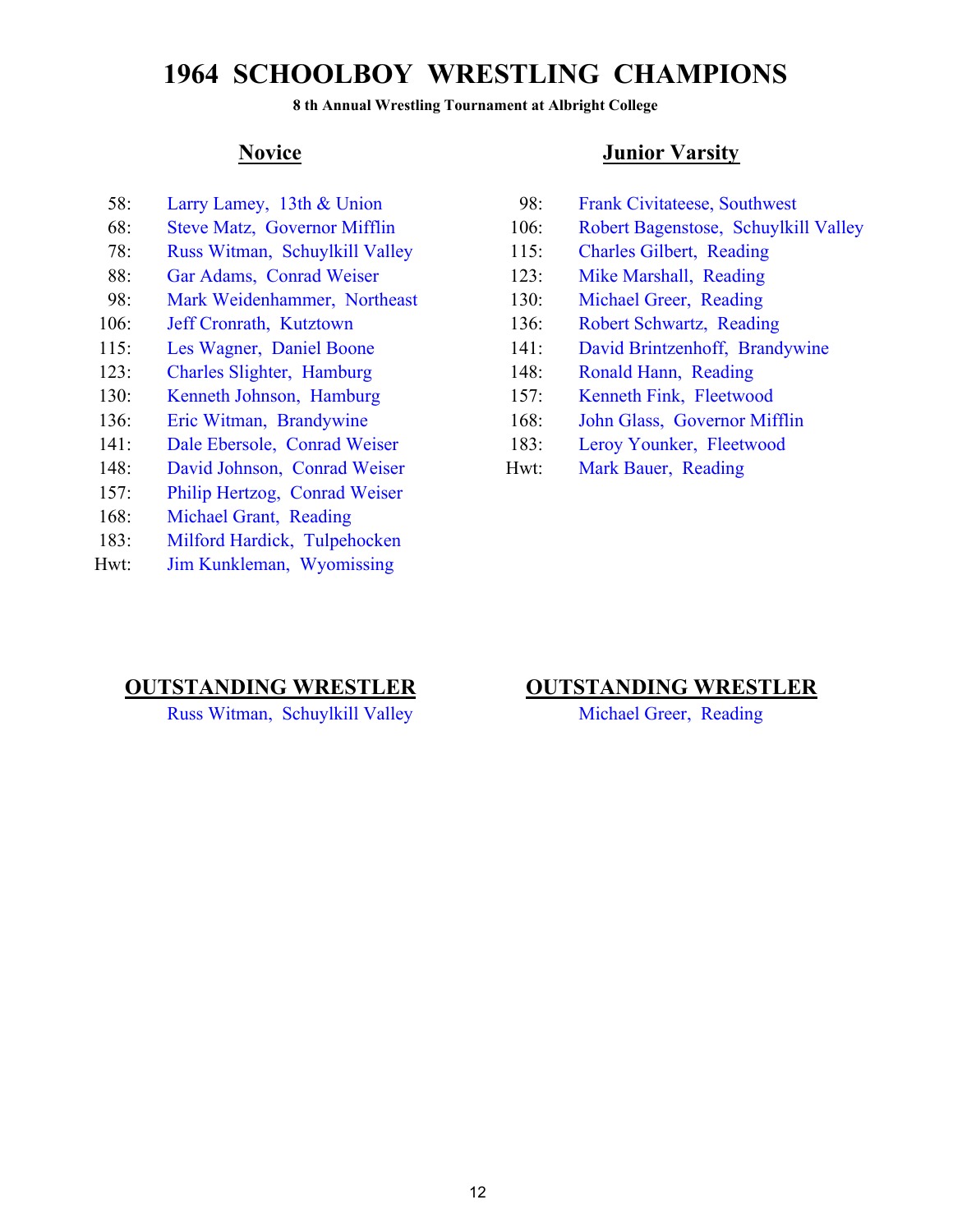**9 th Annual Wrestling Tournament at the Reading YMCA**

- 58: Daniel Steever, Governor Mifflin
- 68: David Broomhall, Schuylkill Valley
- 78: Steve Matz, Governor Mifflin
- 88: John Simboli, Wilson
- 98: John Shaetzle, Conrad Weiser
- 106: David Patterson, Exeter
- 115: John Schera, Reading
- 123: Larry Schwenk, Boyertown
- 136: Dennis Moyer, Northeast
- 141: Nolan Haan, Reading
- 148: Daren Bolton, Southwest
- 168: George Frankenberg, Boyertown
- 183: Russ Ringler, Reading
- Hwt: Keith Seidel,

### **OUTSTANDING WRESTLER**

Steve Matz, Governor Mifflin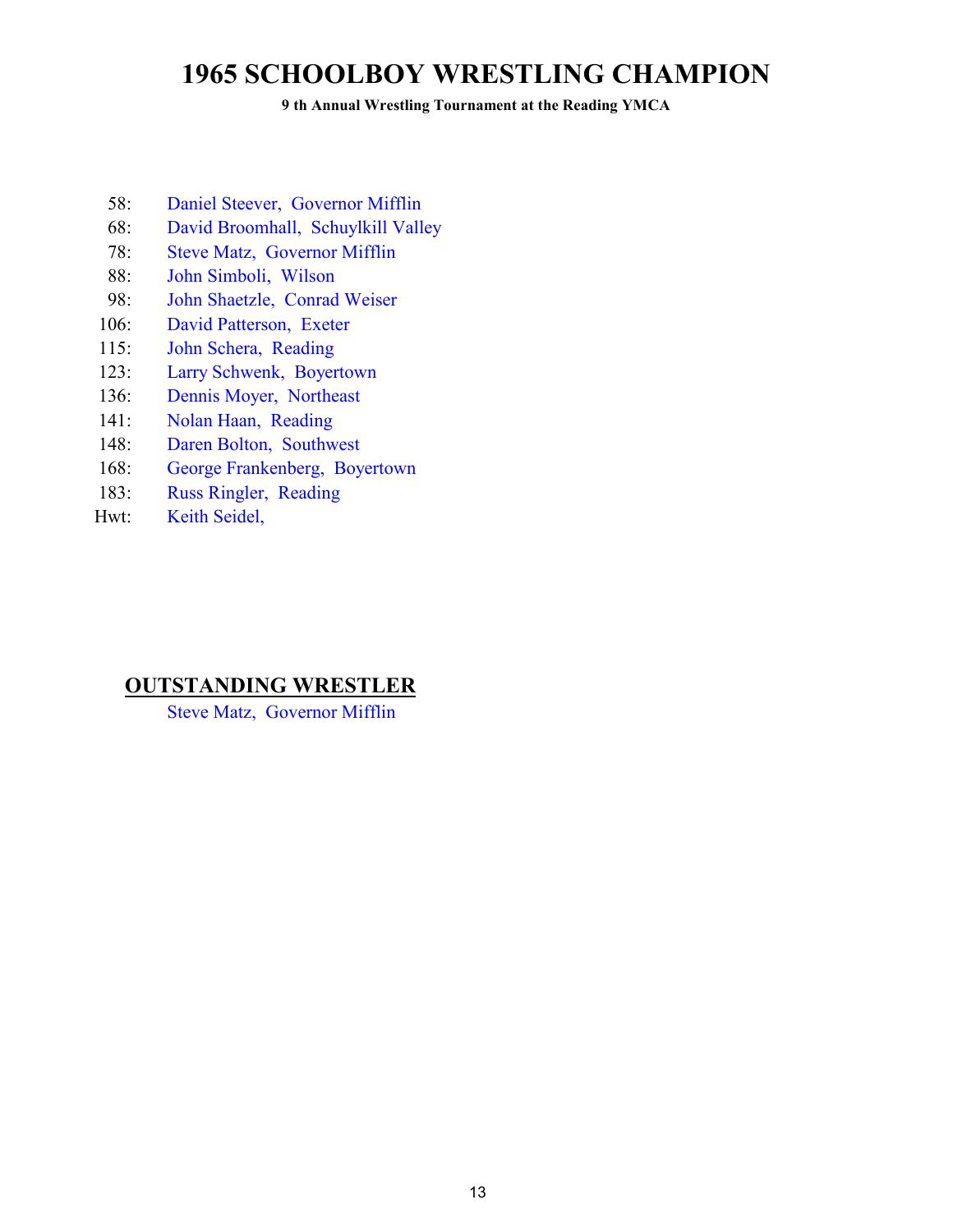**10 th Annual Wrestling Tournament at the Reading YMCA**

- 58: Daniel Steever, Governor Mifflin
- 68: George Breedy, Governor Mifflin
- 78: Steve Matz, Governor Mifflin
- 88: John Smith
- 98: Tim Cook
- 106: Joel Tobias
- 115: Kelly Bolton
- 123: Ed Kopicz, Schuylkill Valley
- 130: Pete Geiss
- 136: Joe Solecki
- 141: Dave Kimmel
- 148: Scott Taylor
- 157: Gerald Slemmer, Wilson
- Hwt: John Strauss

## **OUTSTANDING WRESTLER**

George Breedy, Governor Mifflin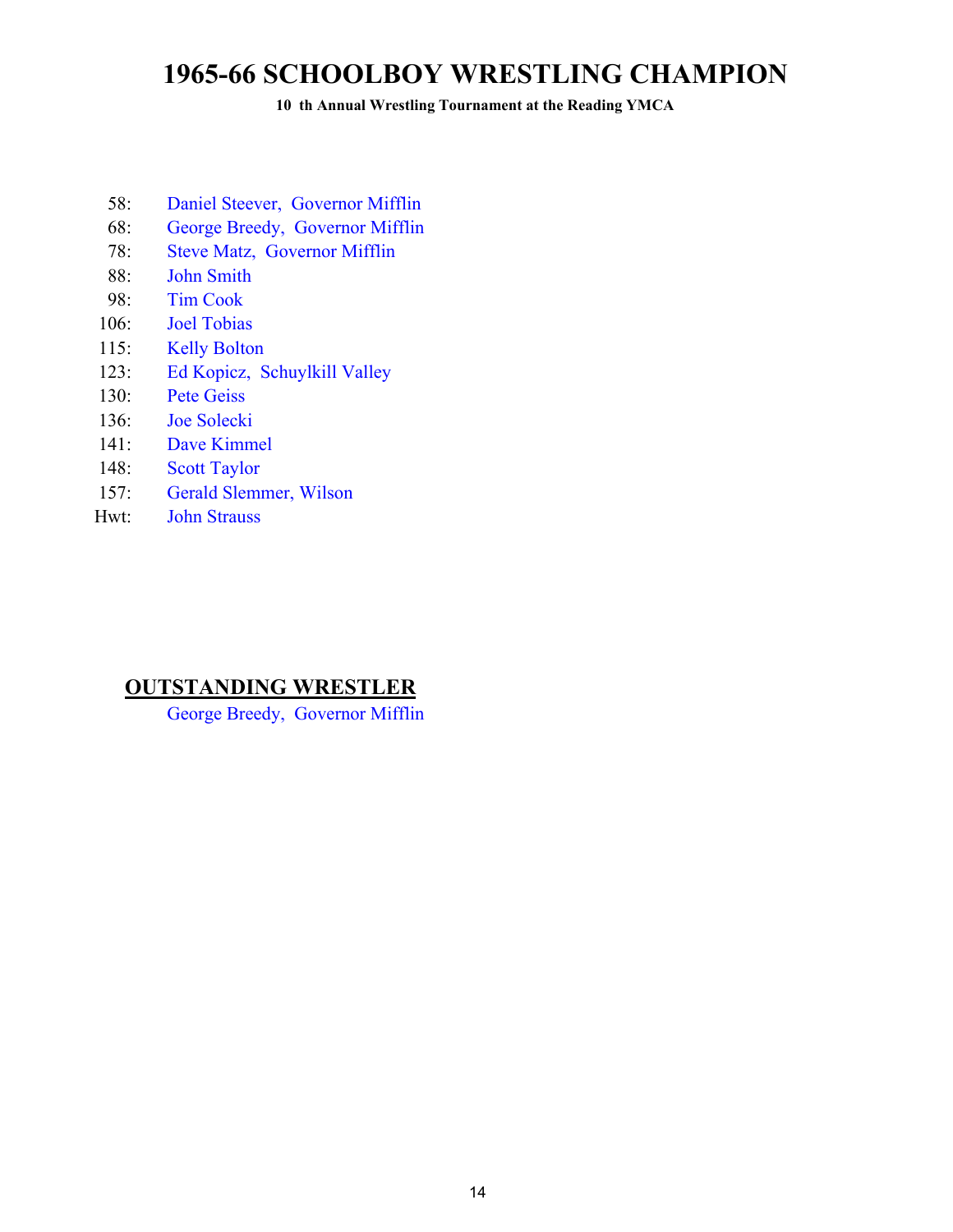**11 th Annual Wrestling Tournament at Conrad Weiser High School**

- 61: Scott Franco, Wernersville
- 66: Daniel Steever, Shillington
- 71: Hal Showalter, Topton
- 76: George Breedy, Shillington
- 81: Allen Robeson, Reading
- 85: Dave Broomhall, Leesport
- 89: Dan Watts, Shoemakersville
- 100: Mike Davis, Leesport
- 105: Scott Williams, Montrose Manor
- 111: Fred Wood, West Lawn
- 114: John Sullivan, Hamburg
- 125: Ken Beissel, Leesport
- 133: Richard Mason, Hamburg
- 146: Dave Tobias, Wernersville
- 162: Steve Bleile, Shoemakersville
- Hwt: Bertis Deichert, Leesport

### **OUTSTANDING WRESTLER**

Dave Tobias, Wernersville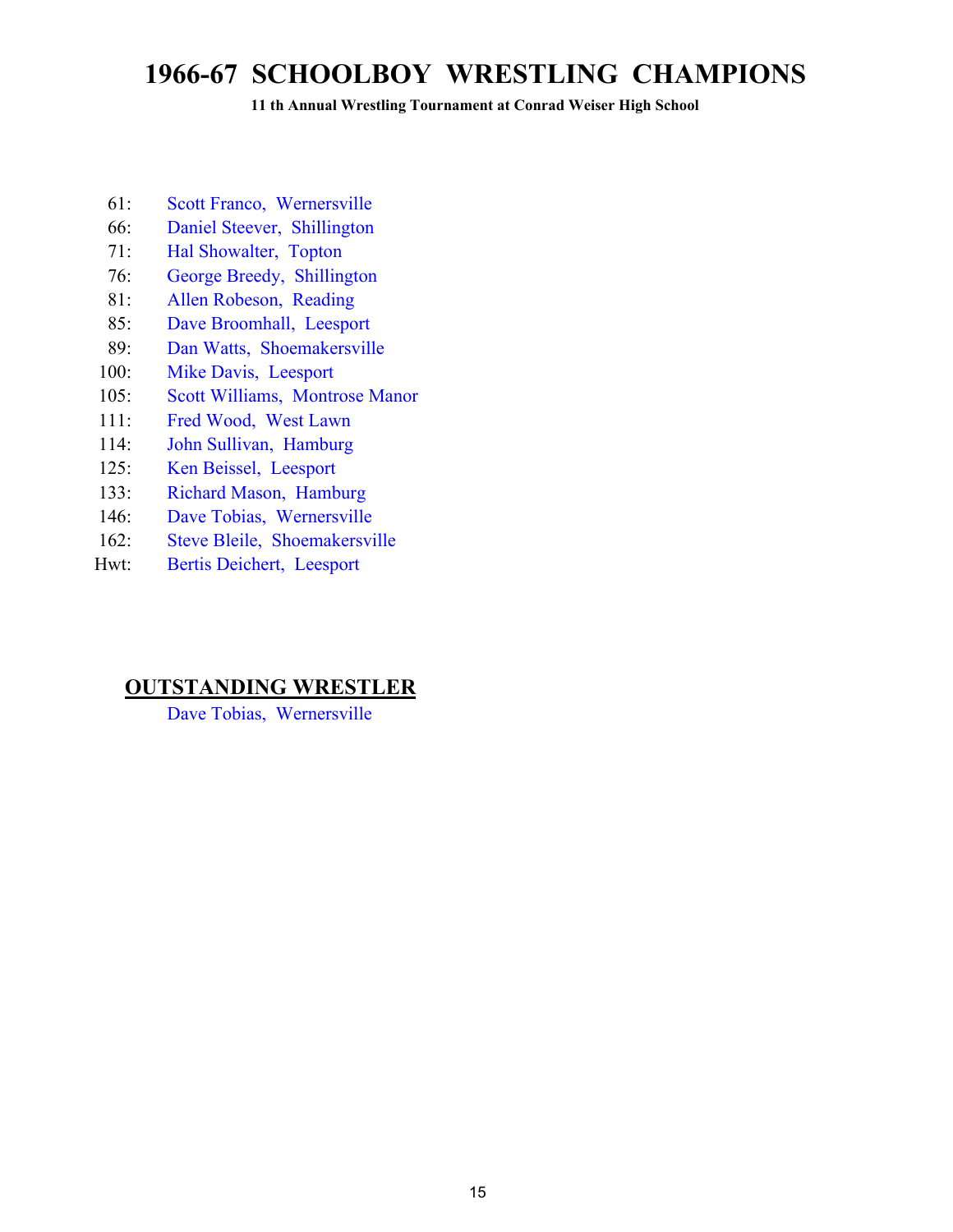**12 th Annual Wrestling Tournament at Reading High School**

Date - Site - Reading H. S. Sponsor - Winners -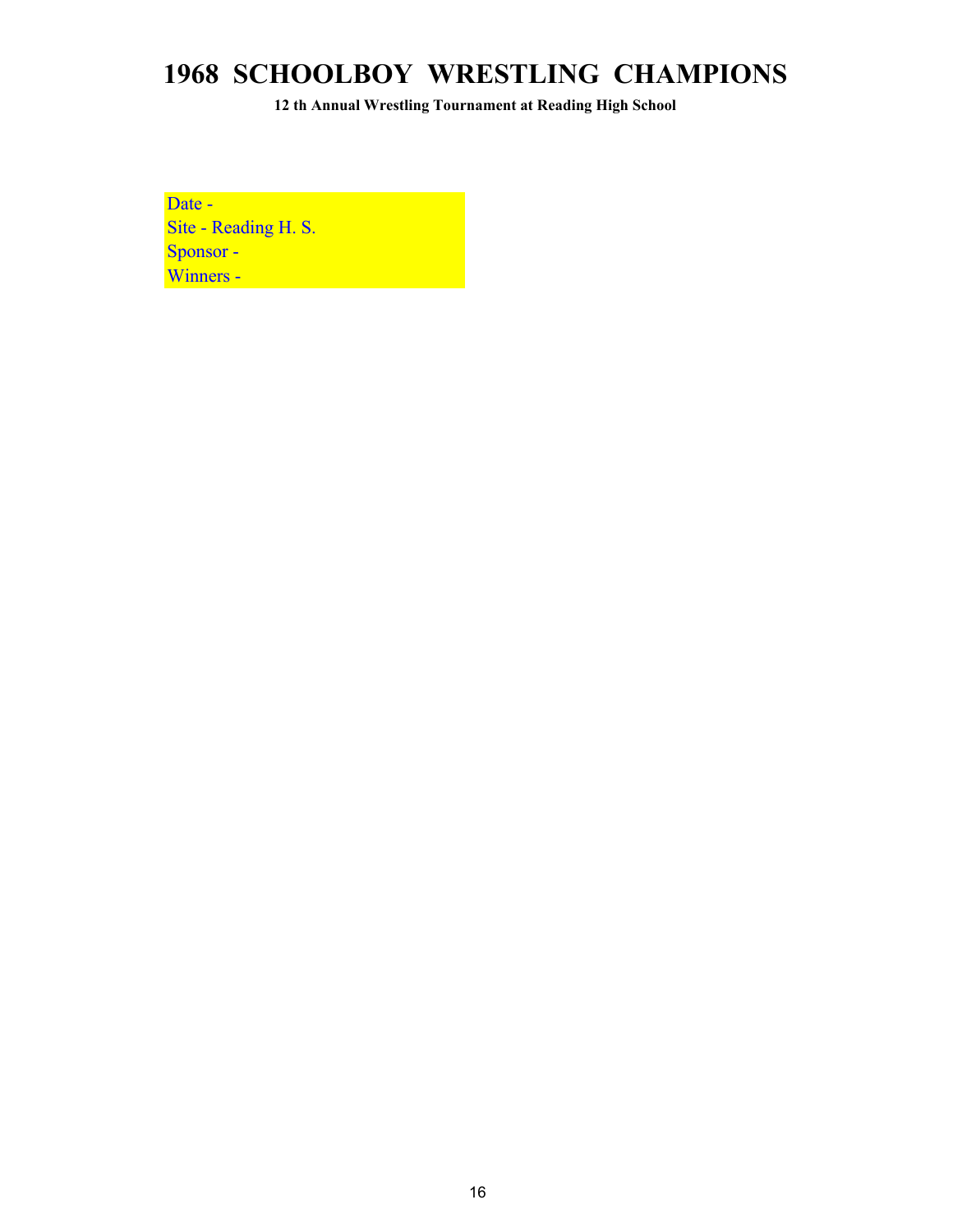**13 th Annual Wrestling Tournament at the Jewish Community Center**

Date - 3/3 - 3/5 Site - Jewish Community Center Sponsor - Winners -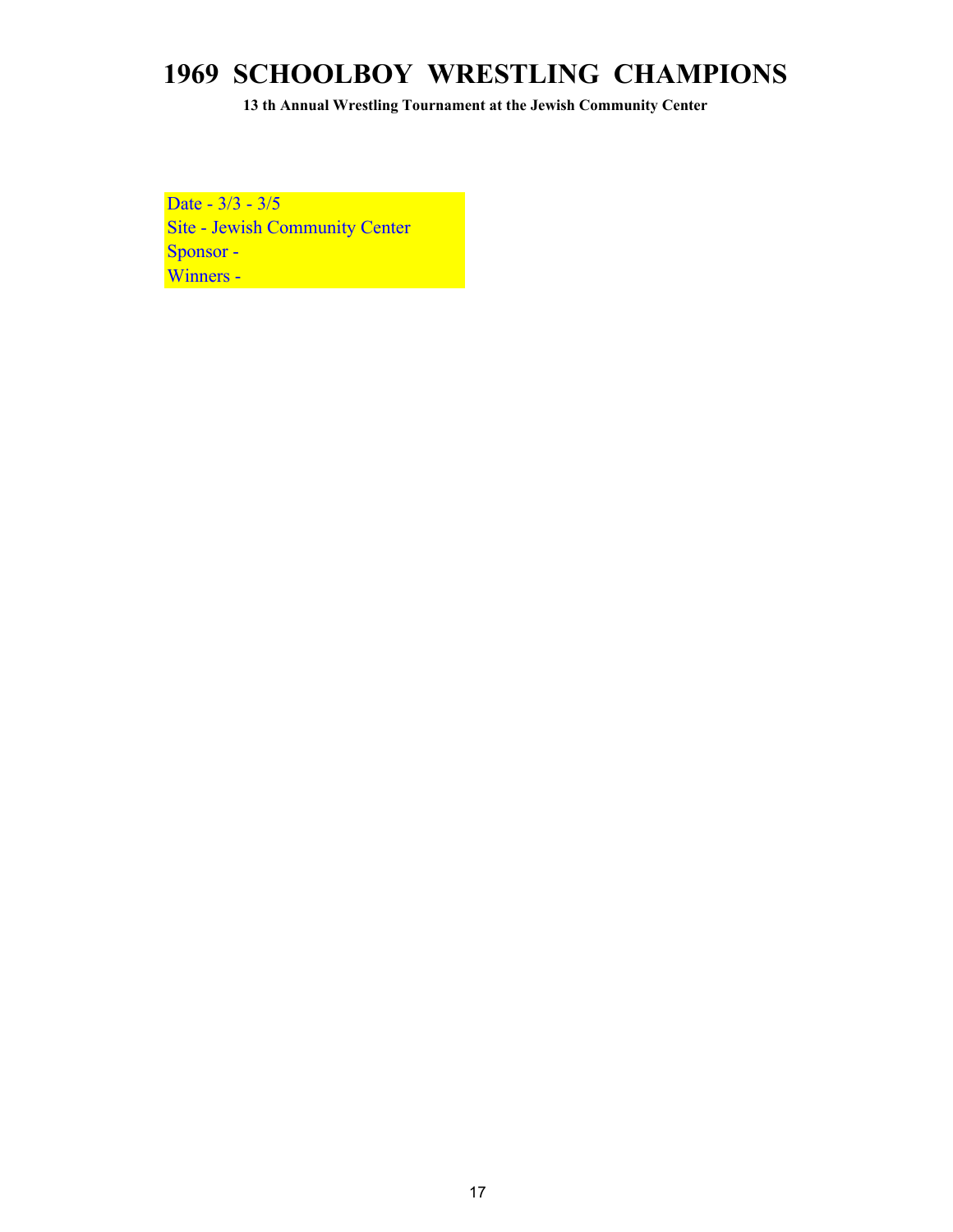**14 th Annual Wrestling Tournament at the Hamburg High School**

### **Elementary Division Junior High Division**

- 50: David Gallen, Governor Mifflin 80: David Moyer, Wilson
- 
- 
- 
- 
- 
- 
- 
- 95: George Cherrie, Oley 120: Steven Peters, Hamburg
- 100: Fred Yoder, Hamburg 127: Tony Jackson, Southwest
- 105: Kenneth Mayer, Fleetwood 133: Peter Naylor, Wyomissing
- 115: Thomas Krick, Hamburg 138: Bill Kaucher, Northeast

- 
- 55: David Piede, Hamburg 85: Galen Hefner, Fleetwood
- 60: Ted Rubright, Hamburg 90: James Wolfe, Schyulkill Valley
- 65: Keith Richmond, Exeter 95: William Richie, Hamburg
- 70: Mike Moyer, Wilson 100: Glenn Becker, Schuylkill Valley
- 75: Jim Weeast, Exeter 105: Kurt Cornfield, Wilson
- 85: Jon Thomas, Wyomissing 110: John Brightbill, Wilson
- 90: Gary Houck, Tulpehocken 115: Dennis Stone, Schuylkill Valley
	-
	-
	-
	-
	- 145: Glen Thomas, Northeast
	- 154: Dan McCallum, Wyomissing
	- 165: Craig Salsano, Muhlenberg
	- 180: Mike Hays, Wilson
	- Hwt: Joe Bresser, Wilson

### **MOST PINS LEAST AMOUNT OF TIME**

Keith Richmond, Exeter

John Brightbill, Wilson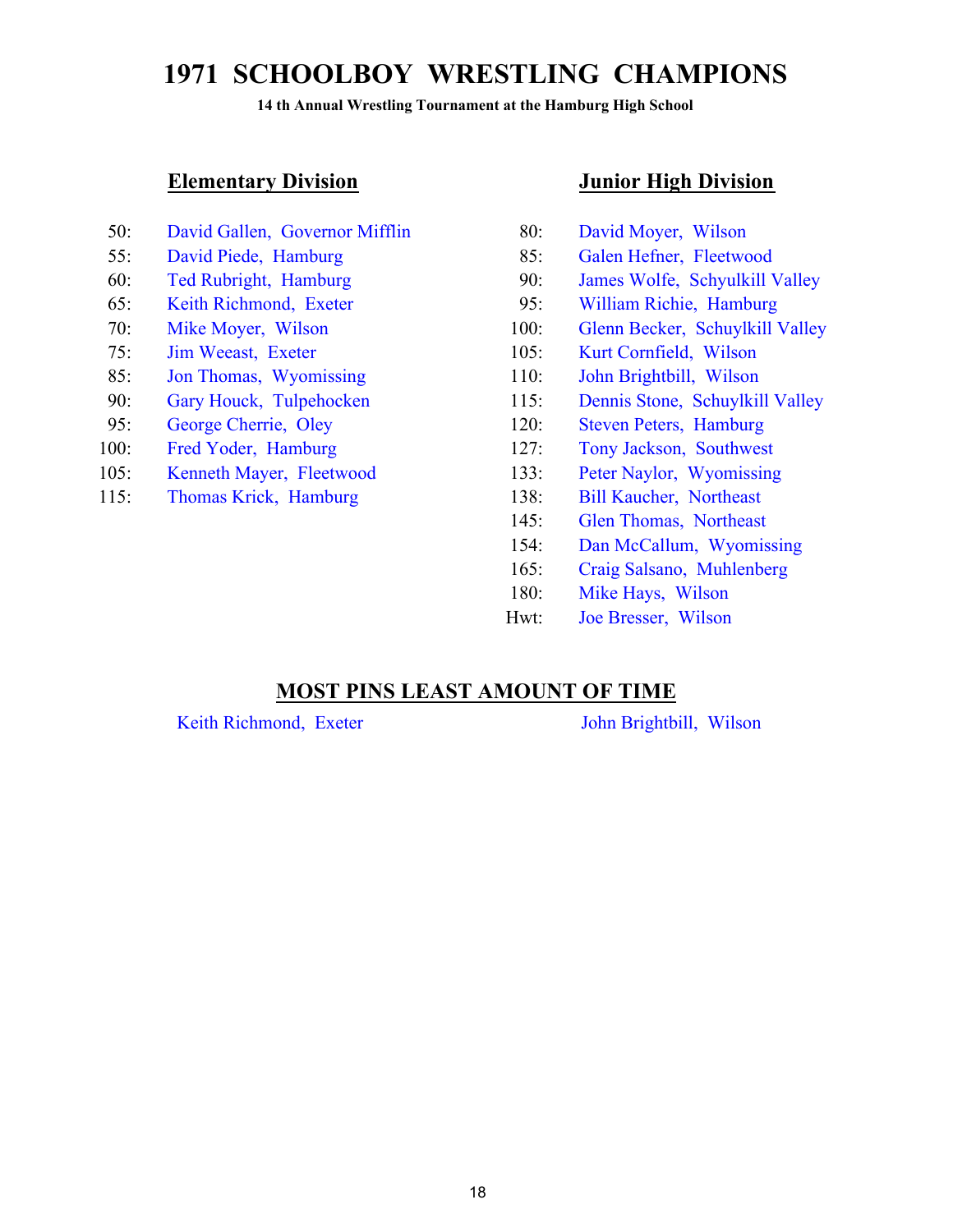**15 th Annual Wrestling Tournament at Hamburg High School**

- 50: Scott Boaman, Governor Mifflin 80: Scott Surgeoner, Wilson
- 55: Dave Gallen, Governor Mifflin 85: Dave Moyer, Wilson
- 
- 
- 70: James Smith, Schuylkill Valley 100: Jeff Huff, Schuylkill Valley
- 75: Andy Yetter, Governor Mifflin 105: Doud Brown, Wilson
- 
- 
- 
- 95: Daryl Kohler, Schuylkill Valley 127: Jeff Smith, Wilson
- 105: Jim Smith, Governor Mifflin 133: Tim Starnes, Wilson
- 115: Fred Yoder, Hamburg 138: Will Garlo, Wilson

### **Class B - Elementary Class A - Junior High**

- 
- 
- 60: Doug White, Governor Mifflin 90: Rich Follmor, Schuylkill Valley
- 65: Dave Piede, Hamburg 95: Jim Wolle, Schuylkill Valley
	-
	-
- 80: Mike Moyer, Wilson 110: Glenn Becker, Schuylkill Valley
- 85: Dave Leibelsperger, Fleetwood 115: Dennis Stone, Schuylkill Valley
- 90: Bob Richie, Hamburg 120: Larry Ivey, Schuylkill Valley
	-
	-
	-
	- 145: Chris Marz, Schuylkill Valley
	- 154: Mike Sayer, Schuylkill Valley
	- 165: Mike Hayes, Wilson
	- 180: Robin Pritz, Muhlenberg
	- Hwt: Greg Spotts, Schuylkill Valley

### **MOST PINS LEAST AMOUNT OF TIME**

Mike Moyer, Wilson Jeff Huff, Schuylkill Valley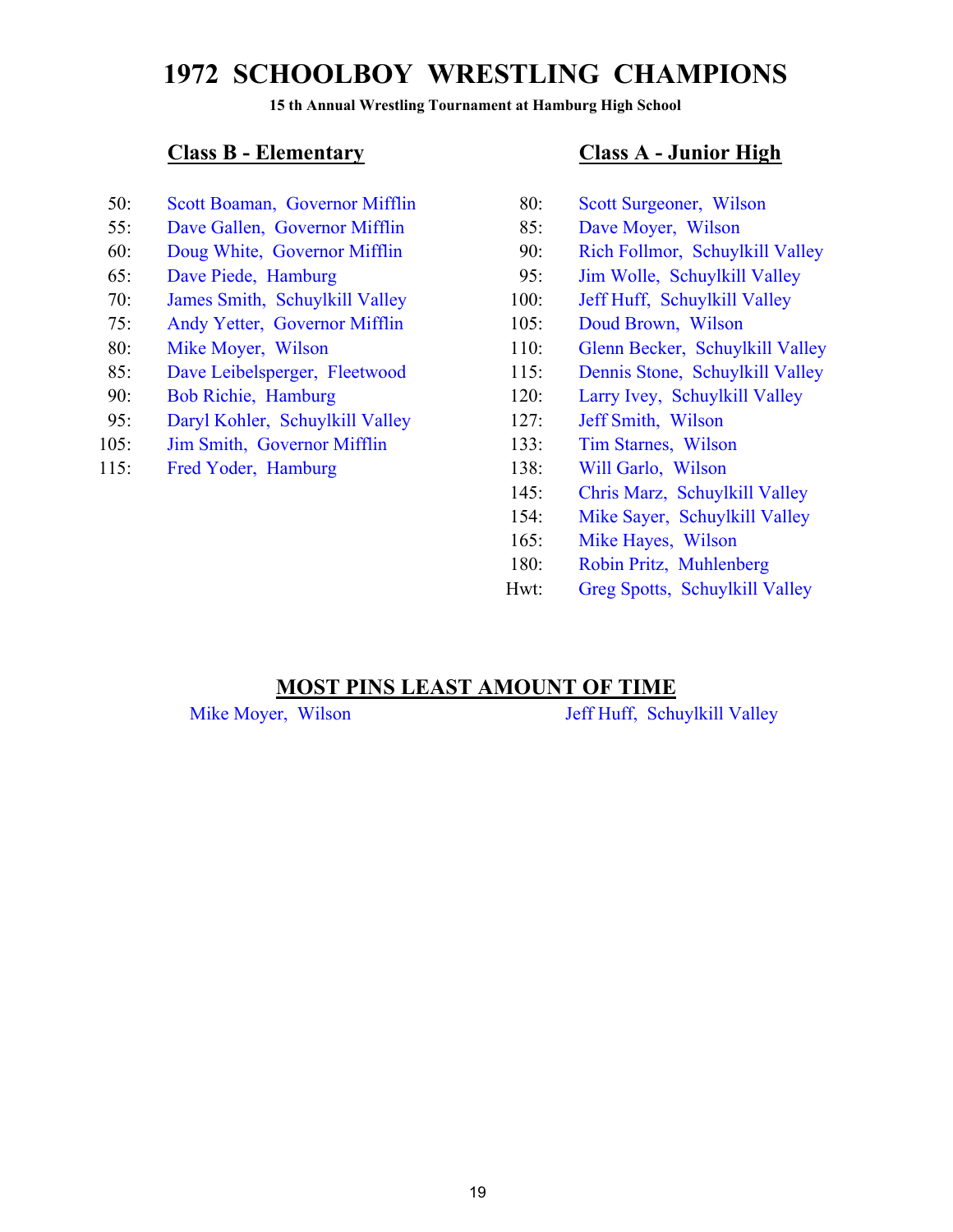**16 th Annual Wrestling Tournament at Hamburg High School**

- 50: Dave Gallen, Governor Mifflin 80: Bob Lebo, Conrad Weiser
- 
- 
- 
- 
- 
- 80: John Geib, Tulpehocken 110: George Cherrie, Oley
- 
- 90: Dennis Wawrzyniak, Olivet Boys Club 120: John Thomas, Wyomissing
- 95A: Kim Serafino, Schuylkill Valley 127: Paul Beissel, Tulpehocken
- 95B: Keith Richmond, Olivet Boys Club 133: Steve Witmer, Wyomissing
- 105A: Mike Green, Conrad Weiser 145: Mark Black, Conrad Weiser
- 105B: David Guensch, Schuylkill Valley 154: Ricky Rouck, Conrad Weiser
- HwtA: John Carabello, Governor Mifflin 165-180: David Bryan, Daniel Boone
- HwtB: Mike Ramos, Conrad Weiser Hwt: Don Derr, Kutztown

## **Class B - Elementary Class A - Junior High**

- 
- 55: Scott Boaman, Governor Mifflin 85: Jim Weeast, Olivet Boys Club
- 60: James Piede, Hamburg 90: John Repash, Brandywine
- 65: Brian Huber, Schuylkill Valley 95: Dave Leibelsperger, Fleetwood
- 70: Mark Weeast, Olivet Boys Club 100: Larry Moyer, Olivet Boys Club
- 75: David Piede, Hamburg 105: Don Keiser, Brandywine
	-
- 85: Mike Moyer, Wilson 115: Eric Weaver, Brandywine
	-
	-
	-
	-
	-
	- -

## **MOST PINS LEAST AMOUNT OF TIME**

Jim Weeast, Olivet Boys Club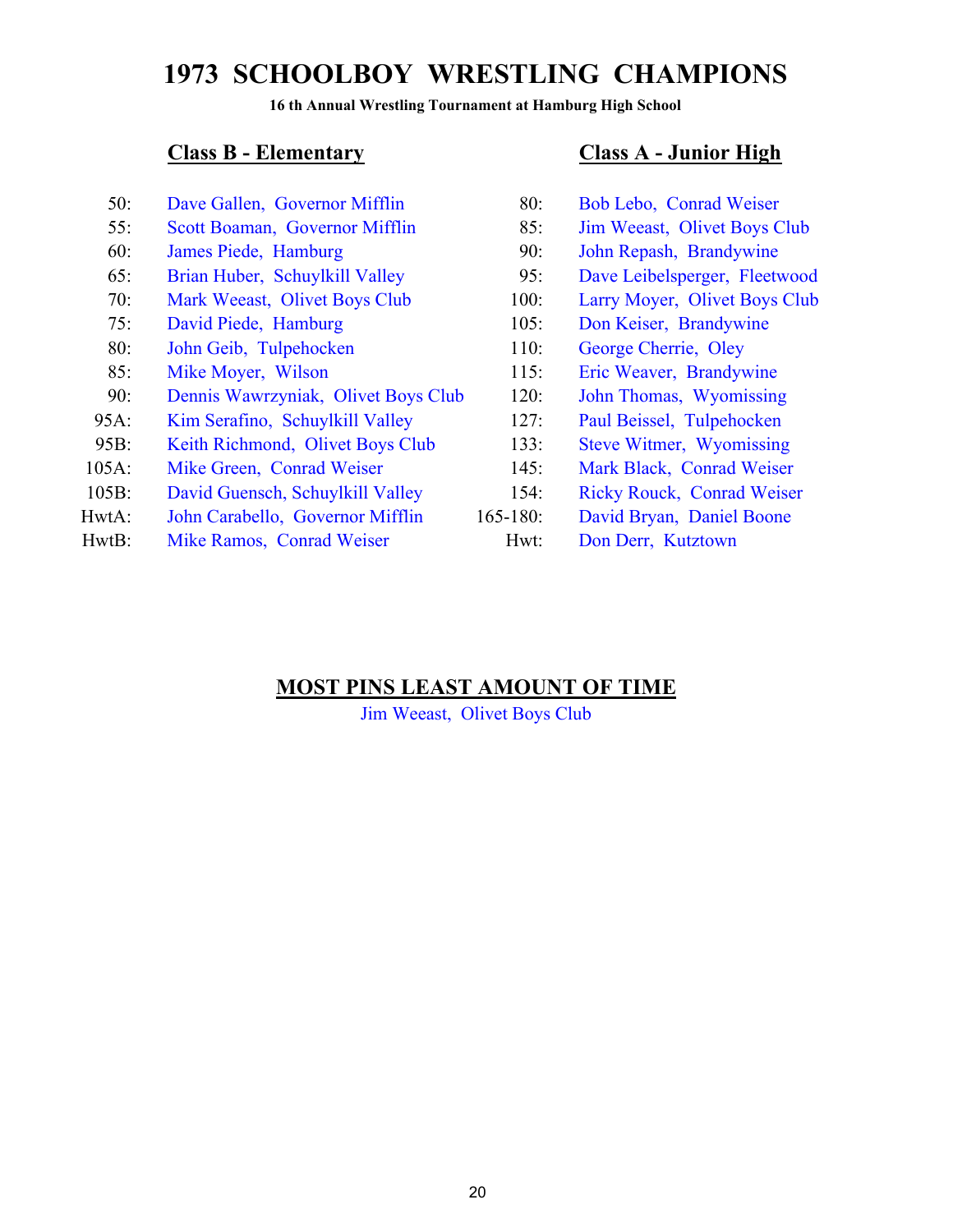**17 th Annual Wrestling Tournament at Brandywine High School**

- 50: Jim Best, Parkland
- 55: Dave Gallen, Olivet Boys Club
- 60: Scott Hennis, Parkland
- 65: Chris Saraceno, Allentown YMCA
- 70A: Doug Billig, South Parkland
- 70B: Jeff Beissel, Olivet Boys Club
- 75: Tim Hefele, Olivet Boys Club
- 80: Bruce Herman, Brandywine
- 85: Jim Tagliavia, Allentown YMCA
- 95: Kevin Brown, Olivet Boys Club
- 105: Glenn Sunday, Olivet Boys Club
- 115: Jeff Burket, Oley
- Hwt: Ron Bock, Brandywine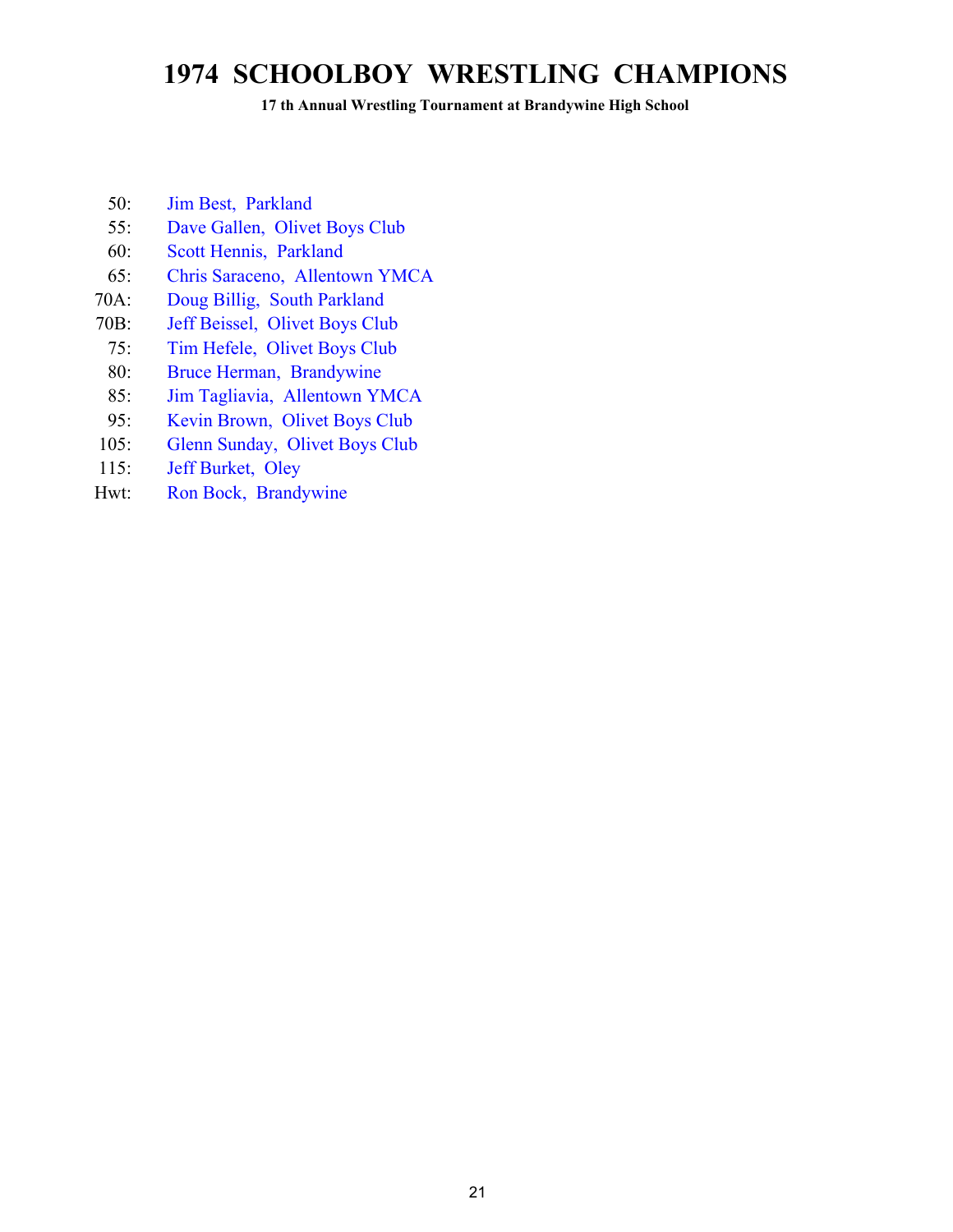**18 th Annual Wrestling Tournament at Wilson Southern Jr. High**

- 50: Todd DeLong, Hamburg
- 55: Mike Tobias, Olivet Boys Club
- 60: Jeff Einsel, Hamburg
- 65: Dave Gallen, Olivet Boys Club
- 70: Dave Richmond, Olivet Boys Club
- 75: Joe Humphreys, Wyomissing
- 80: Jeff Prutzman, Wyomissing
- 85: Dave Dewalt, Muhlenberg
- 90: David Einsel, Hamburg
- 95: Scott Helm, Olivet Boys Club
- 105: Tom Murphy, Olivet Boys Club
- 115: Jan Johnson, Governor Mifflin
- Hwt: Roger Henry, Governor Mifflin

## **OUTSTANDING WRESTLER**

Dave Gallen, Olivet Boys Club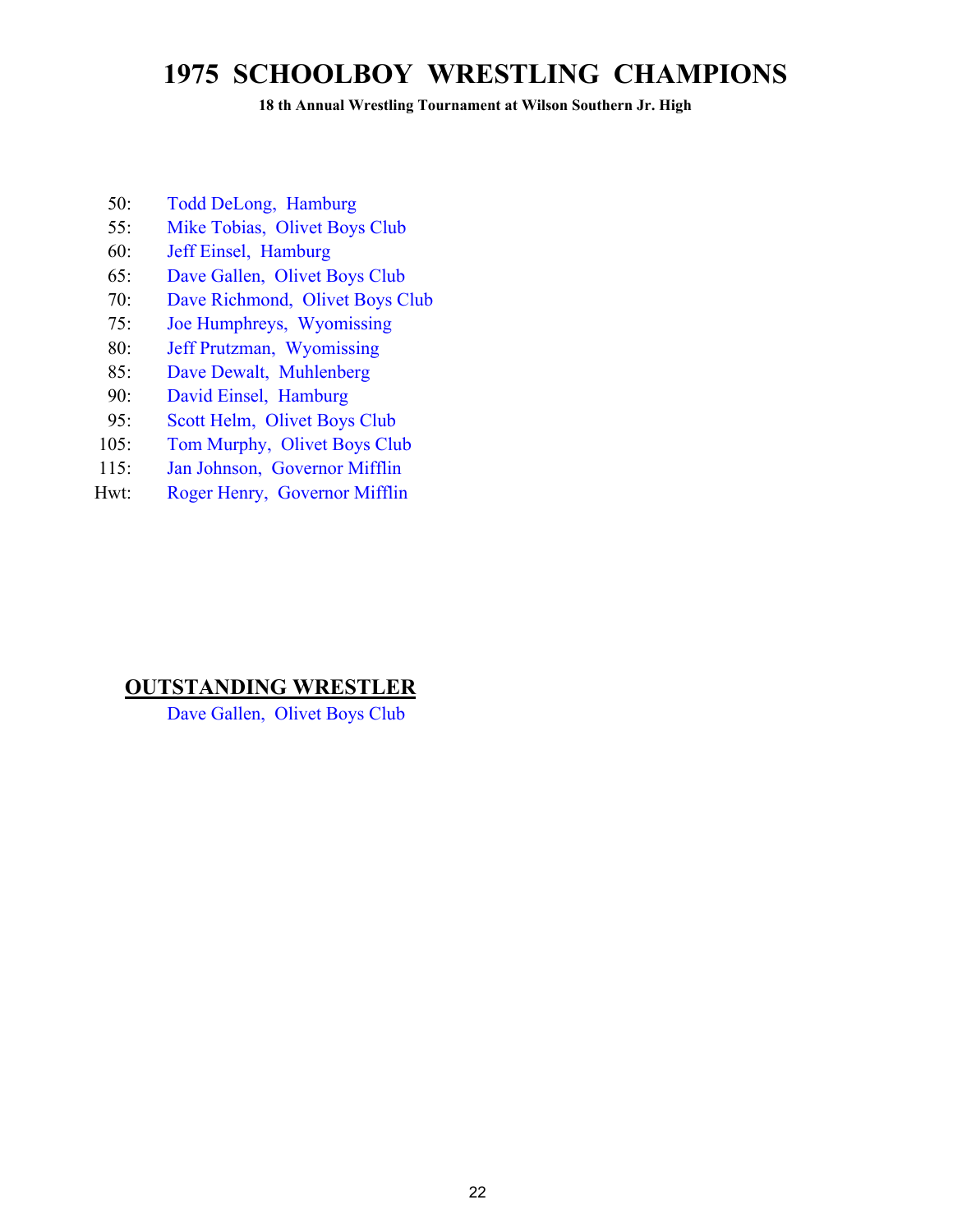**19 th Annual Wrestling Tournament at Wyomissing High School**

- 50: John Gualia, Governor Mifflin
- 55: Dave Stoyer, Wyomissing
- 60: Gene Rhoads, Hamburg
- 65: Kevin McFarland, Olivet Boys Club
- 70A: Gary Helm, Green Hills
- 70B: Kurt Saeger, Wilson
- 75: George Carabello, Wyomissing
- 80: Scott Morrissey, Wyomising
- 85: Joe Humphreys, Wyomissing
- 90: Dave Dewalt, Muhlenberg
- 95: Brian Morrissey, Wyomissing
- 105: Brad Mueller, Governor Mifflin
- 115: George Ramsey, Olivet Boys Club
- 140: Dean Mohn, Governor Mifflin
- Hwt: Curt Solskey, Schuylkill Valley

## **MOST PINS LEAST AMOUNT OF TIME**

Kevin McFarland, Olivet Boys Club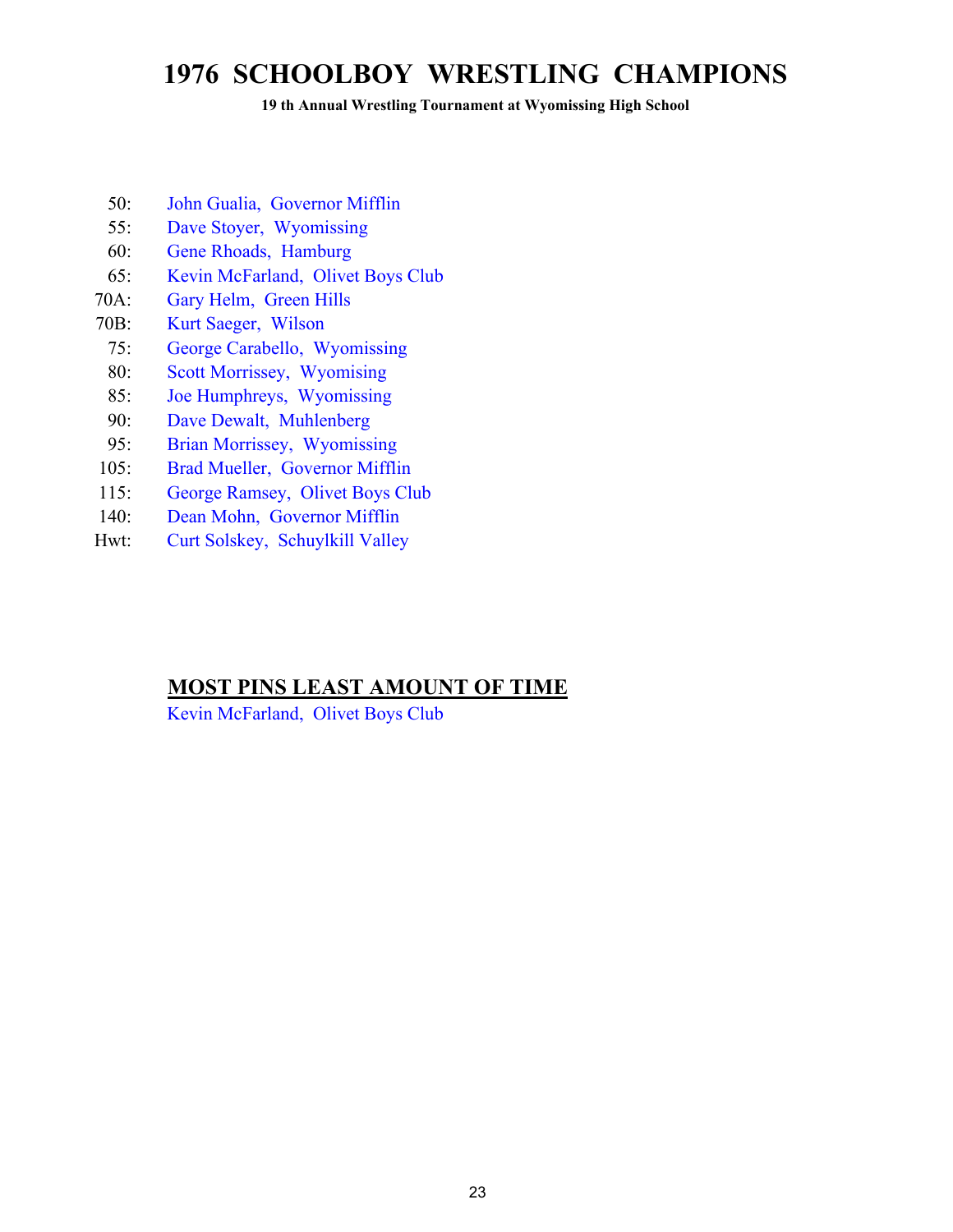**20 th Annual Wrestling Tournament at Green Hills Sports Camp**

- 45: John Ludwig, Wilson
- 50: Jeff Moll, Wyomissing
- 55: Charles Bleakley, Wyomissing
- 60: Dave Stoyer, Wyomissing
- 65: Matt Thomas, Wyomissing
- 70A: Darrin Glover, Wyomissing
- 70B: Russ Miller, Governor Mifflin
- 75: Scott Jackson, Wilson
- 80A: George Carabello, Wyomissing
- 80B: Gary Helm, Green Hills
- 85: Scott Morrissey, Wyomissing
- 90: Bob Zettlemoyer, Brandywine
- 95: Ken Ritter, Wilson
- 100: Todd Kerper, Daniel Boone
- 105: John Cherrie, Brandywine
- 115: Tony Kopicz, Fleetwood
- Hwt: Jeff Hummel, Conrad Weiser

### **MOST PINS LEAST AMOUNT OF TIME**

Scott Jackson, Wilson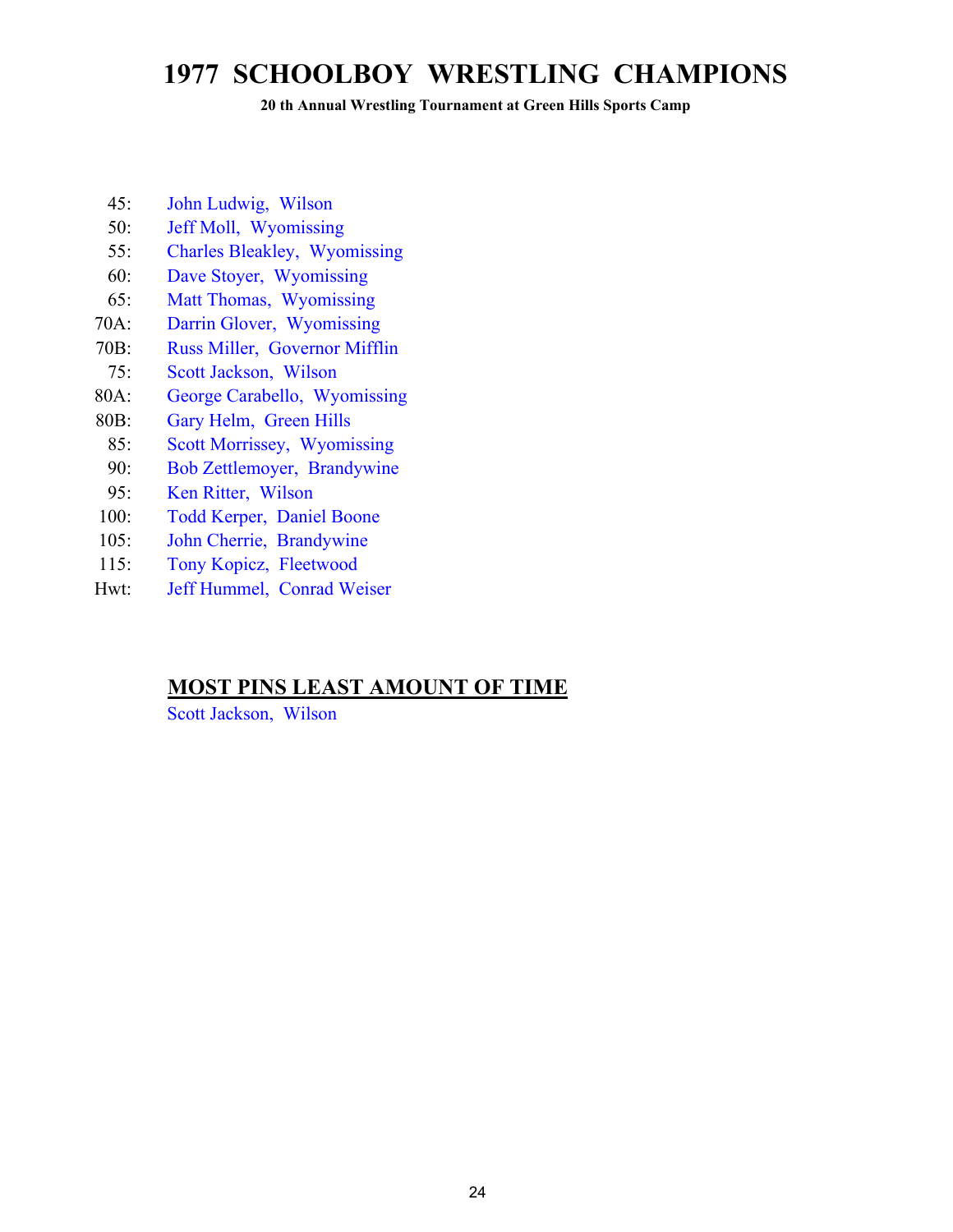**21 st Annual Wrestling Tournament at Northwest Jr. High**

- 50: Tom Rentchler, Hamburg
- 55: Chris Ott, Wilson
- 60: Charles Bleakley, Wyomissing
- 65: Todd DeLong, Hamburg
- 70: Richie Rentchler, Hamburg
- 75: Gene Rhoads, Hamburg
- 80: Dave Reinhart, Wilson
- 85: Chris McQune, Green Hills
- 90: Gary Helm, RSAA
- 95: Dan Reidenhour, Hamburg
- 100: John Sweitzer, Muhlenberg
- 105: Brad Ramsey, Wilson
- 125: John Sarangoulis, RSAA
- Hwt: Scott Wagner, Wilson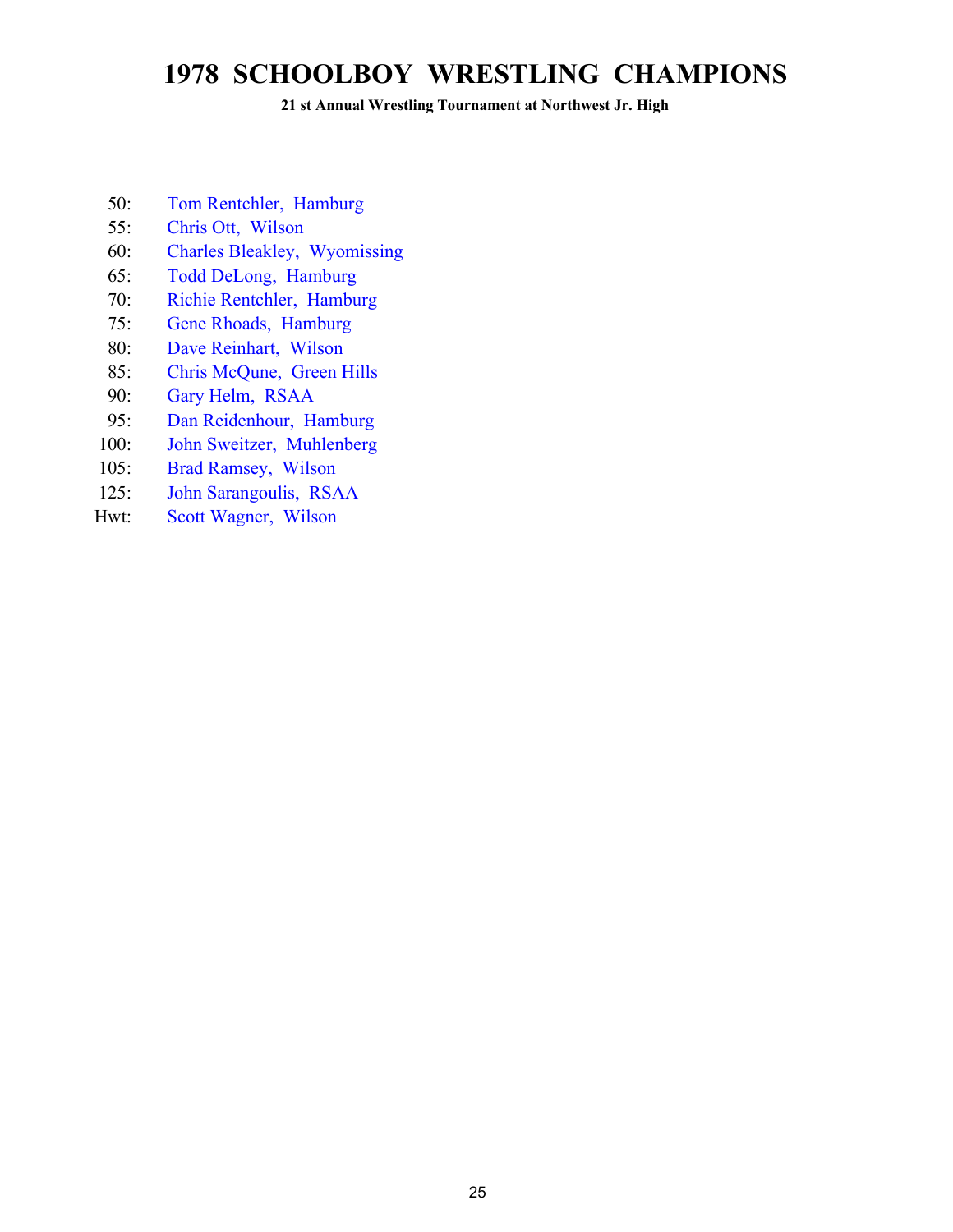**22 nd Annual Wrestling Tournament at Governor Mifflin High School**

## **Division I Division II**

| 45:  | Eric DeLong, RSAA | 55:  |
|------|-------------------|------|
| 50:  |                   | 60:  |
| 55:  |                   | 65:  |
| 60:  |                   | 70:  |
| 65:  |                   | 75:  |
| 70:  |                   | 80:  |
| 75:  |                   | 85:  |
| 80:  |                   | 90:  |
| 85:  |                   | 95:  |
| 95:  |                   | 100: |
| 115: |                   | 110: |

Date -  $\sim$ 3/5 - 3/7 Site - Governor Mifflin Sponsor - BCWOA Winners -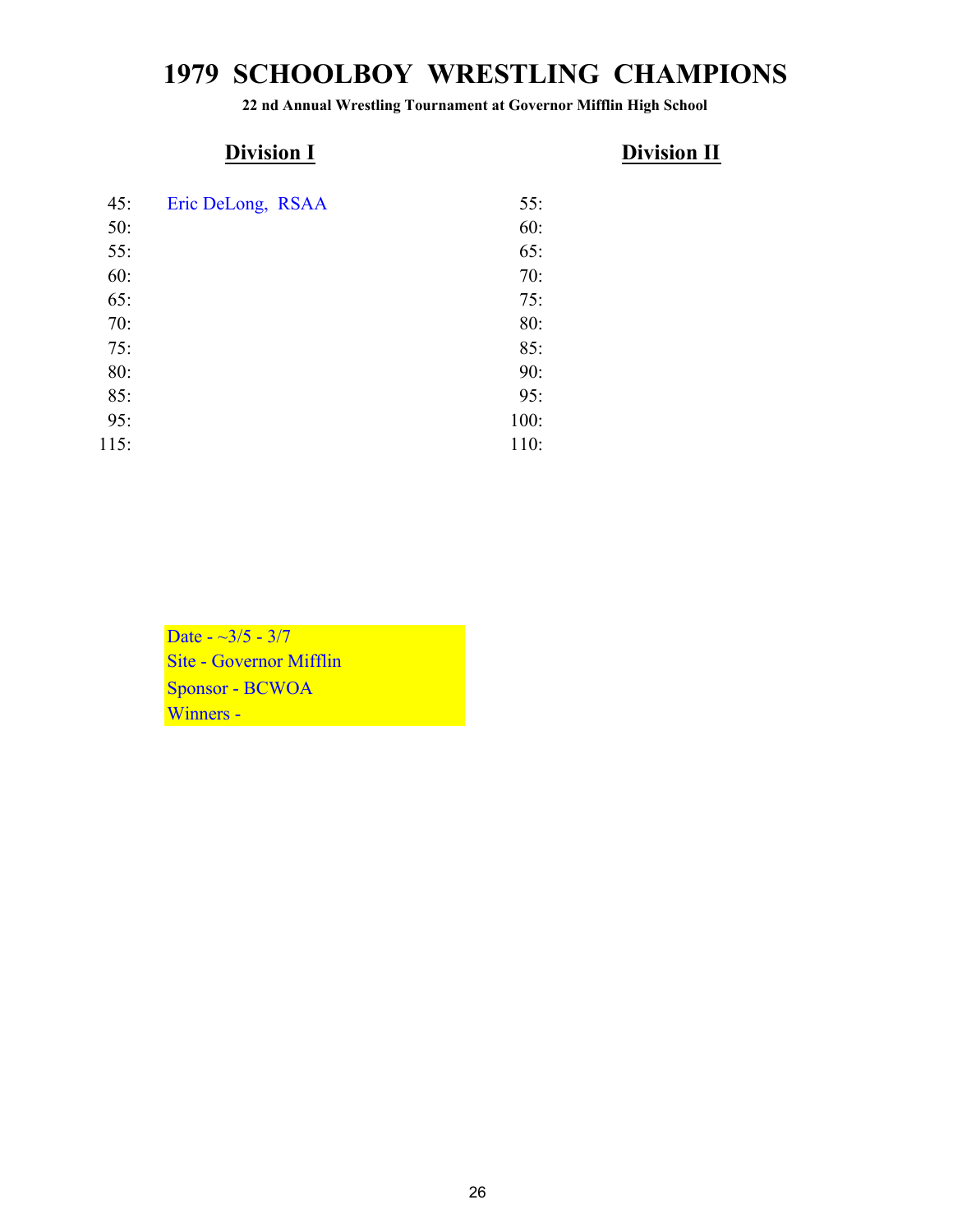**23 rd Annual Wrestling Tournament at Governor Mifflin High School**

- 45: Mark Stanislawczyk, Governor Mifflin 55: Tim Coleman, Wyomissing
- 50: Eric DeLong, RSAA 60: Brad Patches, Hamburg
- 55: Kevin Baer, Wyomissing 65: Bruce Cafurello, Wyomissing
- 60: Peter Heilman, Conrad Weiser 70: Kevin Neff, Wyomissing
- 65: Jeff Sczepkowski, Governor Mifflin 75: Peter Horst, Schuylkill Valley
- 
- 
- 
- 85/90: Steve Dietrich, Hamburg 95: Kent Scholl, Tulpehocken
- 95/100: Robert Fischer, 10th & Green 100/105: Andre Randall, RSAA
	- 125: Keith Stricker, Conrad Weiser 110: John Ennels, RSAA

### **Division I Division II**

- 
- 
- 
- 
- 
- 70: Gregory Geho, RSAA 80: Mike Sellers, Governor Mifflin
- 75: Richard Pagan, RSAA 85: Mike Kershner, Hanburg
- 80: Guy Styer, Wilson 90: Andrew Krishock, Muhlenberg
	-
	-
	-
	- 115/120: Todd Sarangoulis, RSAA
	- 125/130: Casey Hughley, Conrad Weiser
		- 135: Steve Schannauer, Wilson
	- 145/150: Lee Bergstresser, Brandywine

Pete Krishock, Muhlenberg 0:12 Kevin Neff, Wyomissing 0:19

### **OUTSTANDING WRESTLER OUTSTANDING WRESTLER**

Eric DeLong, RSAA Bruce Cafurello, Wyomissing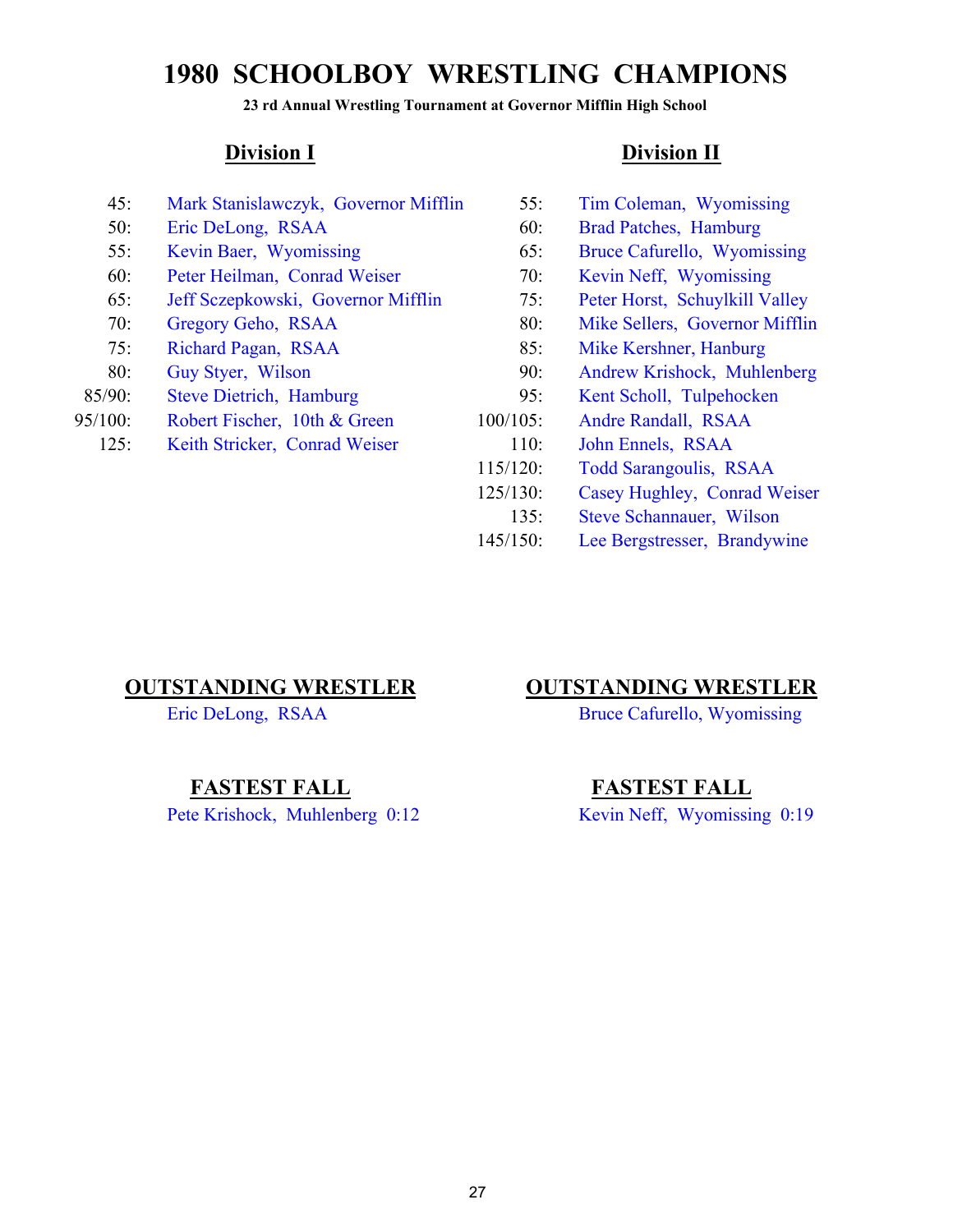**24 th Annual Wrestling Tournament at Governor Mifflin High School**

- 
- 50: Berrnon Zellers, Tulpehocken 65: Kyle Rice, Hamburg
- 
- 55B: Eric Tonsil, RSAA 75: Dan Hannum, Oley
- 
- 65: Tim Morrissey, Conrad Weiser 85: Peter Horst, Schuylkill Valley
- 
- 75: Peter Brown, Wilson 95: Guy Styer, Wilson
- 
- 85: Christopher Reese, Exeter 105: Steven Dietrich, Hamburg
- 90: Matthew Horst, Schuylkill Valley 110: Mathew Hall, Governor Mifflin
- 
- 
- 

- 45: Jason Gibble, Wilson 60: Nick Vision, Wyomissing
	-
- 55A: Eric DeLong, RSAA 70: Peter Heilman, Conrad Weiser
	-
	- 60: Andy Dietrich, RSAA 80: Walter Walleyhand, Wilson
		-
	- 70: Todd Folk, RSAA 90: Kevin Neff, Wyomissing
		-
	- 80: Shiely Gilmore, RSAA 100: Steven Hansen, Kutztown
		-
		-
	- 95: Shane Ott, Muhlenberg 120: Lee Kershner, Wilson
- 100: Nick Dreibelbis, Kutztown 125: Seth Harpel, Governor Mifflin
- 115: Steven Garman, RSAA Hwt: Keith Stricker, Conrad Weiser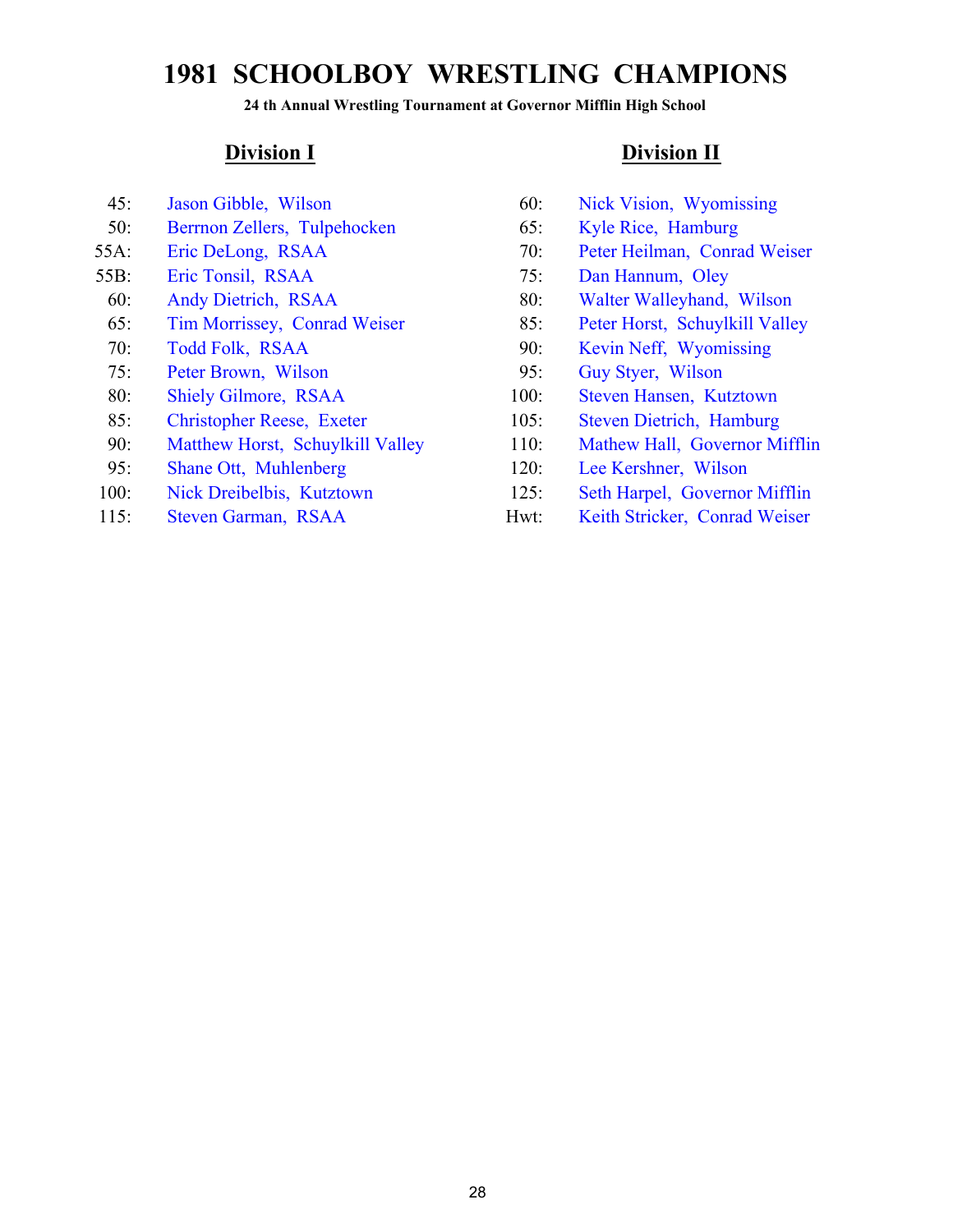### **25 th Annual Wrestling Tournament at Muhlenberg High School**

- 45: Travis Sunday, Kutztown 60: Eric DeLong, RSAA
- 
- 
- 
- 
- 
- 70: Joseph Costa, Kutztown 80: Paul Trate, Hamburg
- 75: Tim Morrissey, Conrad Weiser 85A: Brian Blatt, Kutztown
- 80: Brian Herman, Brandywine 85B: Gregory Geho, RSAA
- 85/90: Chris McGonial, Hamburg 90: Michael Gilmore, RSAA
- 95: Danny Sharp, Muhlenberg 95: Darriel Woods, RSAA
- 100/110: Shane Ott, Muhlenberg 100: Joseph Nosti, Exeter

- 
- 50: Brian Liskey, Tulpehocken 65: Pete Christman, Hamburg
- 55: Paul Long, Kutztown 70A: Jeff Torok, Wyomissing
- 60A: Nathan Brown, Wilson 70B: Andy Dietrich, RSAA
- 60B: Allen Boyer, Hamburg 75A: Peter Heilman, Conrad Weiser
	- 65: Steve Goerner, Wyomissing 75B: Robert Kirshock, Muhlenberg
		-
		-
		- -
		-
		-
		- 110: Andy Hall, Governor Mifflin
		- 120: Guy Styer, Wilson
		- Hwt: Fred Cridell, RSAA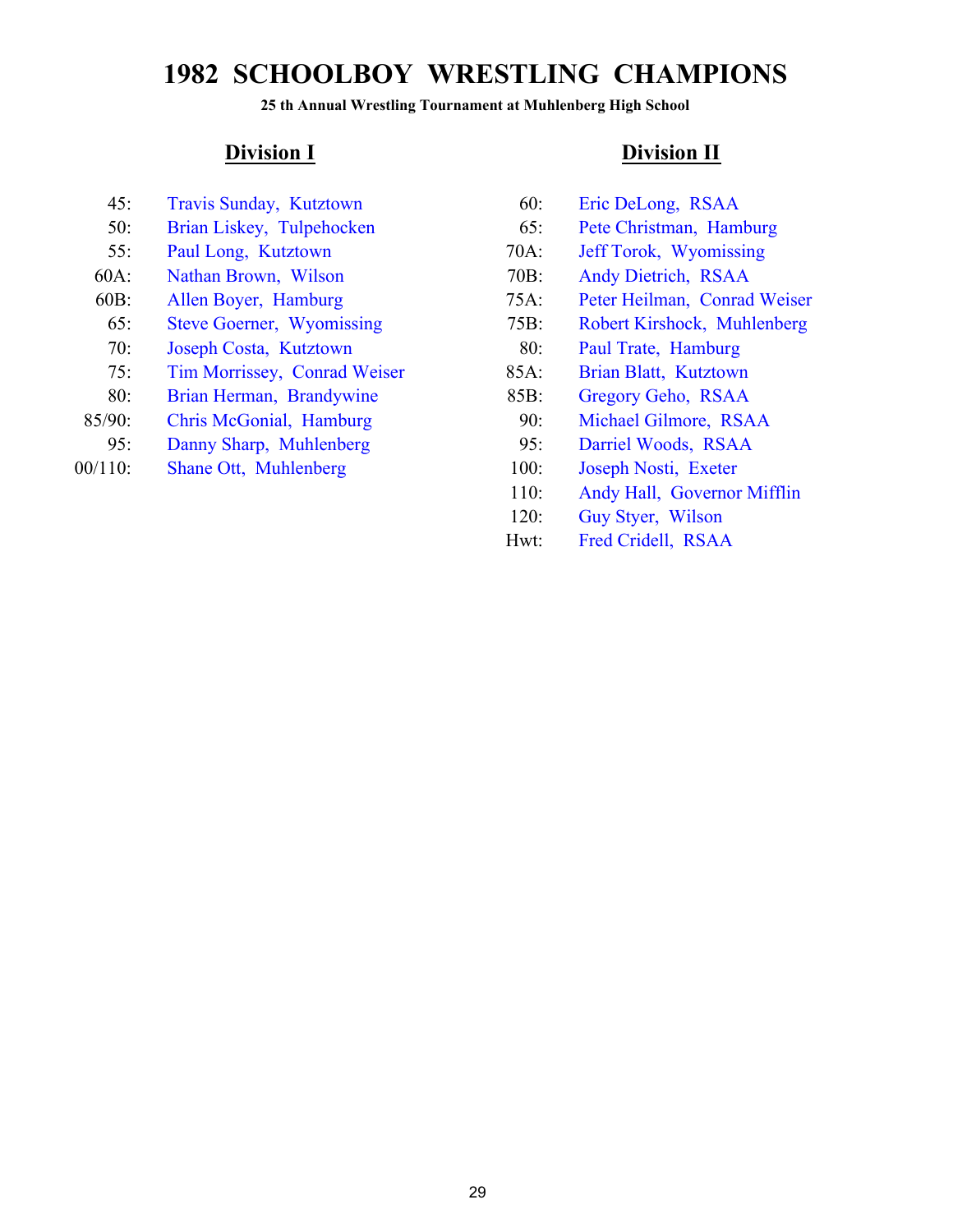**26 th Annual Wrestling Tournament at Muhlenberg High School**

- 
- 50: Travis Sunday, Kutztown 60: Paul Long, Kutztown
- 55: Brian Sutton, Muhlenberg 65: Eric DeLong, RSAA
- 
- 65: Bryan Smith, Muhlenberg 75A: Andy Dietrich, RSAA
- 
- 
- 80: Eli Peters, Wyomissing 85: Jessee Blance, RSAA
- 85: Jason Hurleman, St. Catharne's 90: Gregory Geho, RSAA
- 
- 100: Tracy Semmel, Hamburg 100: Peter Brown, Wilson

### **Division I Division II**

- 45: Duane Hess, Kutztown 55: Mark Stanislawczyk, Gov. Mifflin
	-
	-
- 60: Jarad Sadlowski, RSAA 70: Steve Goerner, Wyomissing
	-
- 70: Troy Sell, RSAA 75B: Rick Mason, Hamburg
- 75: Jace Walters, Hamburg 80: Robert Kirshock, Muhlenberg
	-
	-
- 90: Dino Iaccarino, Muhlenberg 95: Howard Daubenspeck, RSAA
	-
	- 105: Michael Gilmore, RSAA
	- 110: Matthew Horst, Schuylkill Valley
	- 115: Joseph Nosti, Exeter
	- 120: Shane Ott, Muhlenberg
	- 135: Billy Beard, Brandywine

Jarad Sadlowski, RSAA Gregory Geho, RSAA

### **OUTSTANDING WRESTLER OUTSTANDING WRESTLER**

### **FASTEST FALL FASTEST FALL**

Travis Sunday, Kutztown 0:14 Eric Reinhart, Muhlenberg 0:16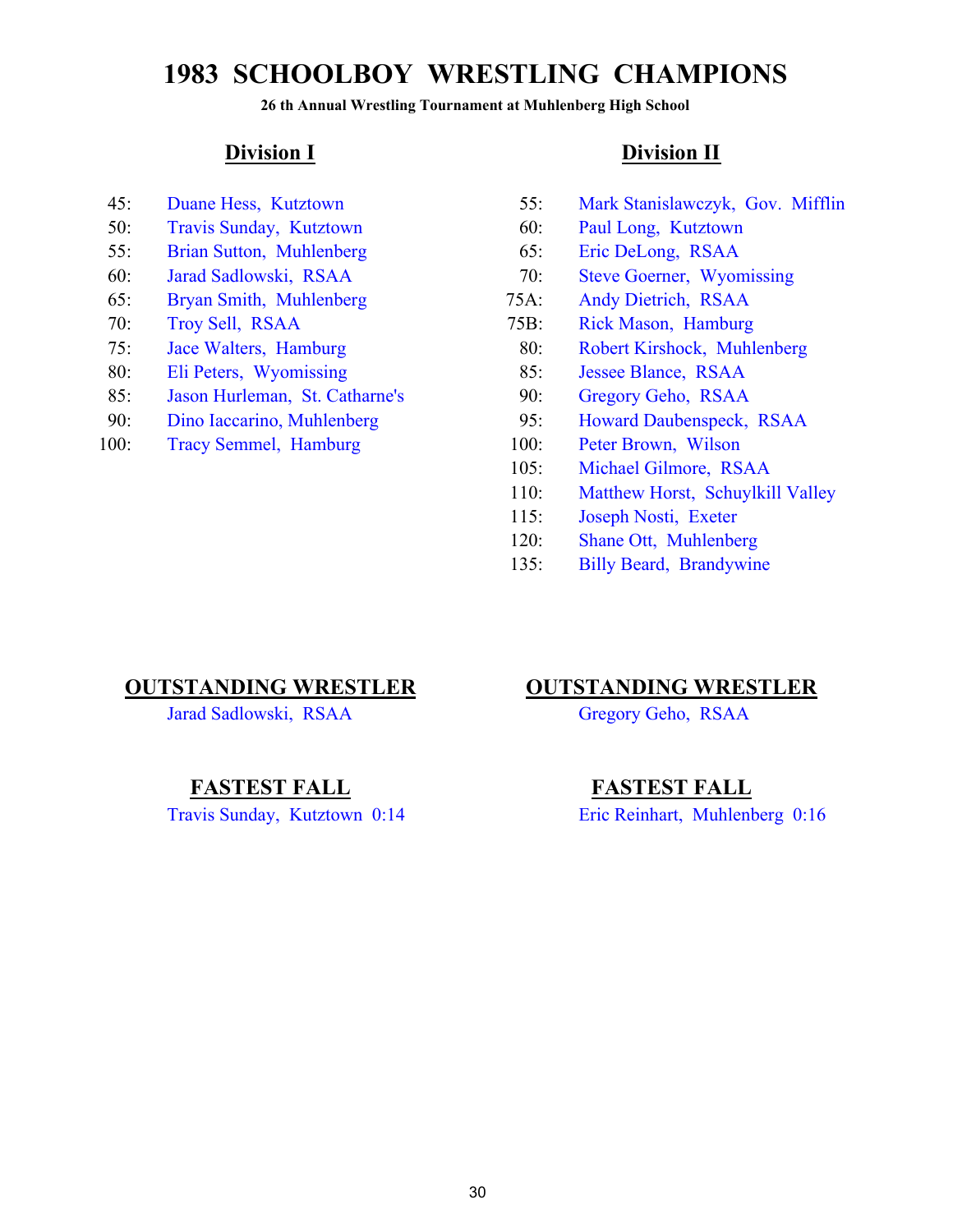**27 th Annual Wrestling Tournament at Muhlenberg High School**

- 
- 50A: Luke Hoffman, Hamburg 60: Aaron Batdorf, Exeter
- 
- 55A: Corey Graff, Kutztown 70: Paul Long, Kutztown
- 55B: Travis Sunday, Kutztown 75: Troy Sell, RSAA
- 60A: Chad Goodman, RSAA 80: Joel Klemmer, Oley
- 
- 
- 
- 75: Joe Schroeder, Governor Mifflin 100: Mike Blanford, STAA
- 80: Allen Murray, Muhlenberg 110: Jason Steward, RSAA
- 85: Dan Cherrie, Oley 120: Ted Kock, STAA
- 105: Kyle Follewiler, Kutztown LHwt: Shane Ott, Muhlenberg
- 120: Keith Burkert, Fleetwood Hwt: Jason Stoudt, Hamburg
- 130: David Heilman, Conrad Weiser

### **Division I Division II**

- 45: Jeff Gibble, STAA 55: Jason Gibble, STAA
	-
- 50B: Broc Renninger, Oley 65: Brian Liskey, Tulpehocken
	-
	-
	-
- 60B: Shawn Mull, Kutztown 85: Brian McCarthy, STAA
	- 65: Jarad Sadlowski, RSAA 90: Dean DeTruck, Kutztown
	- 70: Chris Bolig, Muhlenberg 95: Tim Morrissey, Conrad Weiser
		-
		-
		-
		-
		-

Travis Sunday, Kutztown Brian McCarty, STAA

Mike Rhode, Kutztown 0:08 Shane Ott, Muhlenberg 0:10

### **OUTSTANDING WRESTLER OUTSTANDING WRESTLER**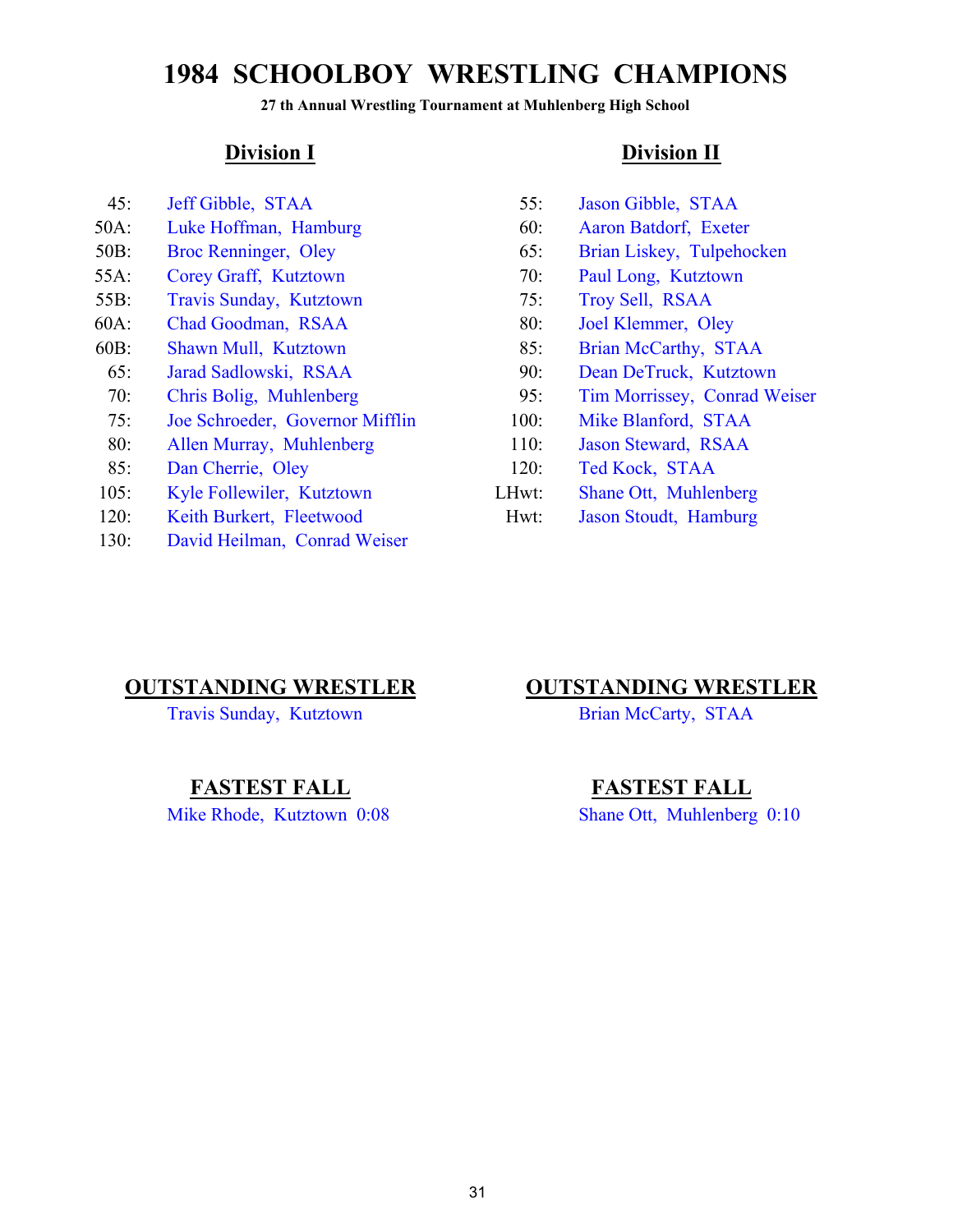**28 th Annual Wrestling Tournament at Muhlenberg High School**

- 40: Travis Rollman, Hamburg 65: Travis Sunday, Kutztown
- 
- 
- 50B: Luke Hoffman, Hamburg 80: Brent Fry, Exeter
- 60A: Corey Graff, Kutztown 85: Kirk Rentschler, Oley
- 
- 65A: Dennis Karas, Exeter 95: Mike Tyson, Olivet #4
- 65B: Mike Karas, Exeter 100: Tom Krow, RSAA
- 
- 
- 
- 80: Allen Murry, Muhlenberg
- 85: Matt Lytle, Wyomissing
- 95: Mark Dietrich, Hamburg
- 110: Brian Conrad, Pine Forge
- Hwt: Keith Arnold, Brandywine

### **Division I Division II**

- 
- 45: Jeff Gibble, STAA 70: Aaron Batdorf, Exeter
- 50A: Cory Sadlowski, RSAA 75: Bryan Smith, Muhlenberg
	-
	-
- 60B: Ty Willman, Pine Forge 90: Joe Schroeder, Governor Mifflin
	-
	-
- 70A: Jason Dianna, RSAA 110: William Bower, Wyomissing
- 70B: Kyle Barrel, Kutztown 125: Eli Peters, Wyomissing
	- 75: Jarad Sadlowski, RSAA Hwt: Mike Nusser, RSAA

### **OUTSTANDING WRESTLER OUTSTANDING WRESTLER**

Dennis Karas, Exeter Mike Tyson, Olivet #4

### **FASTEST FALL FASTEST FALL**

Ted Magala, STAA 0:09 William Boyer, Wyomissing 0:15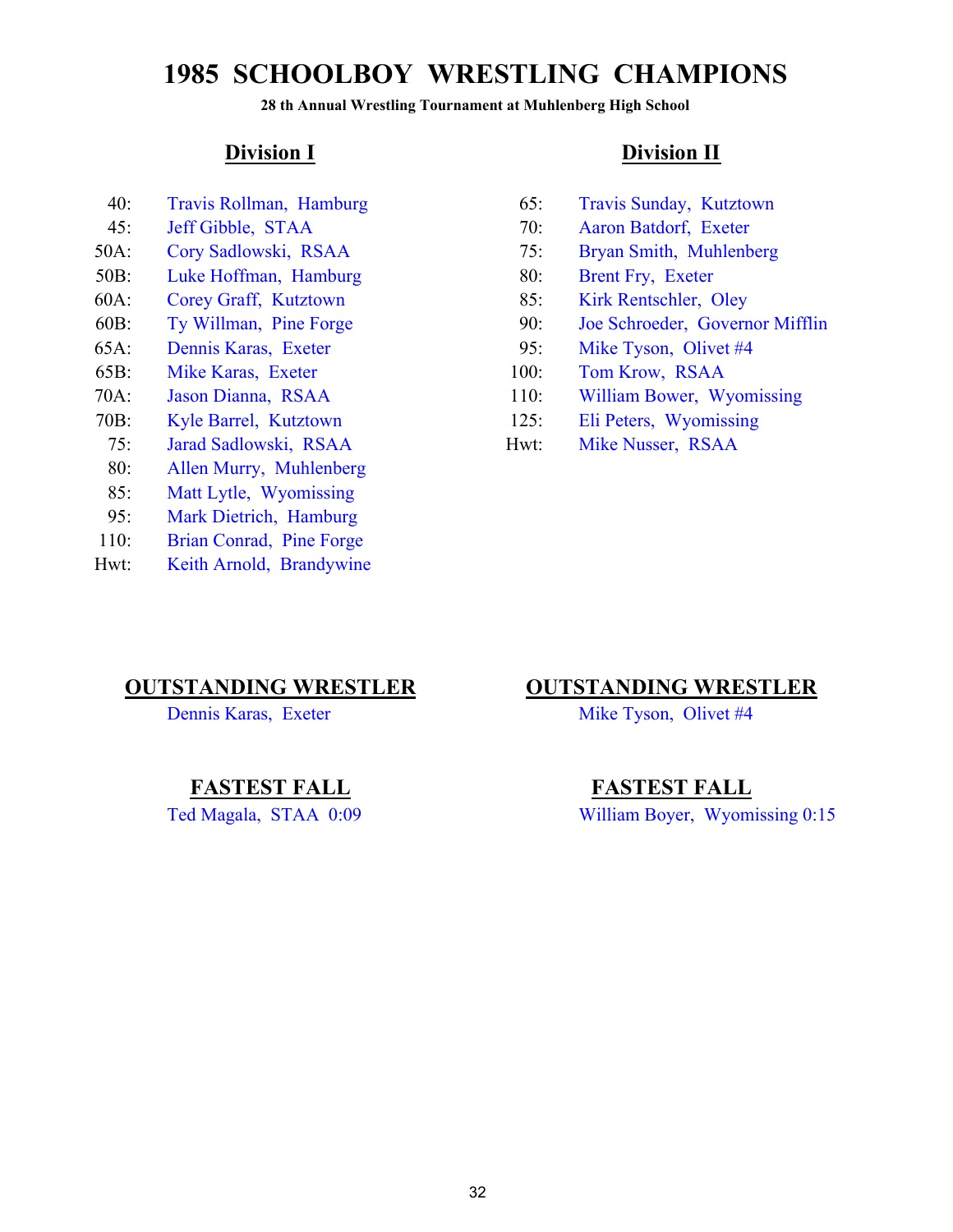### **29 th Annual Wrestling Tournament at Muhlenberg High School**

- 
- 50: Jeff Gibble, STAA 60: Joe Fischetti,
- 55A: Ben Kochera, Tulpehocken 65: Travis Sunday, Kutztown
- 55B: Jim Mason, Hamburg 70: Dwight Smith,
- 60A: Chris Owens, Kutztown 75: Dan Tracy,
- 
- 65A: Broc Renninger, Oley 85A: Brian Heacock,
- 65B: Luke Hoffman, Hamburg 85B: Mathew Arner,
- 70: Ty Willman, Boyertown 90: Danny Reichard,
- 
- 80: Jeremy Warke, Kutztown 100: Tim Blew,
- 85: Matt Gaul, Exeter 105: Ray Nowaczynski,
- 90: Matt Lytle, Wyomissing 110: John O'Mara,
- 
- 

- 45: Nathan Ammann, Brandywine 55: Dwayne Beiber, Brandywine
	-
	-
	-
	-
- 60B: Jesse Olson, 80: Chris Gerow, Hamburg
	-
	-
	-
	- 75: Mike Karas, Exeter 95: Allen Murry, Muhlenberg
		-
		-
		-
- 100/105: Mark Dietrich, Hamburg 125: Joe Schroeder, Governor Mifflin
	- Hwt: Ken Gechter, Conrad Weiser Hwt: David Heilman, Conrad Weiser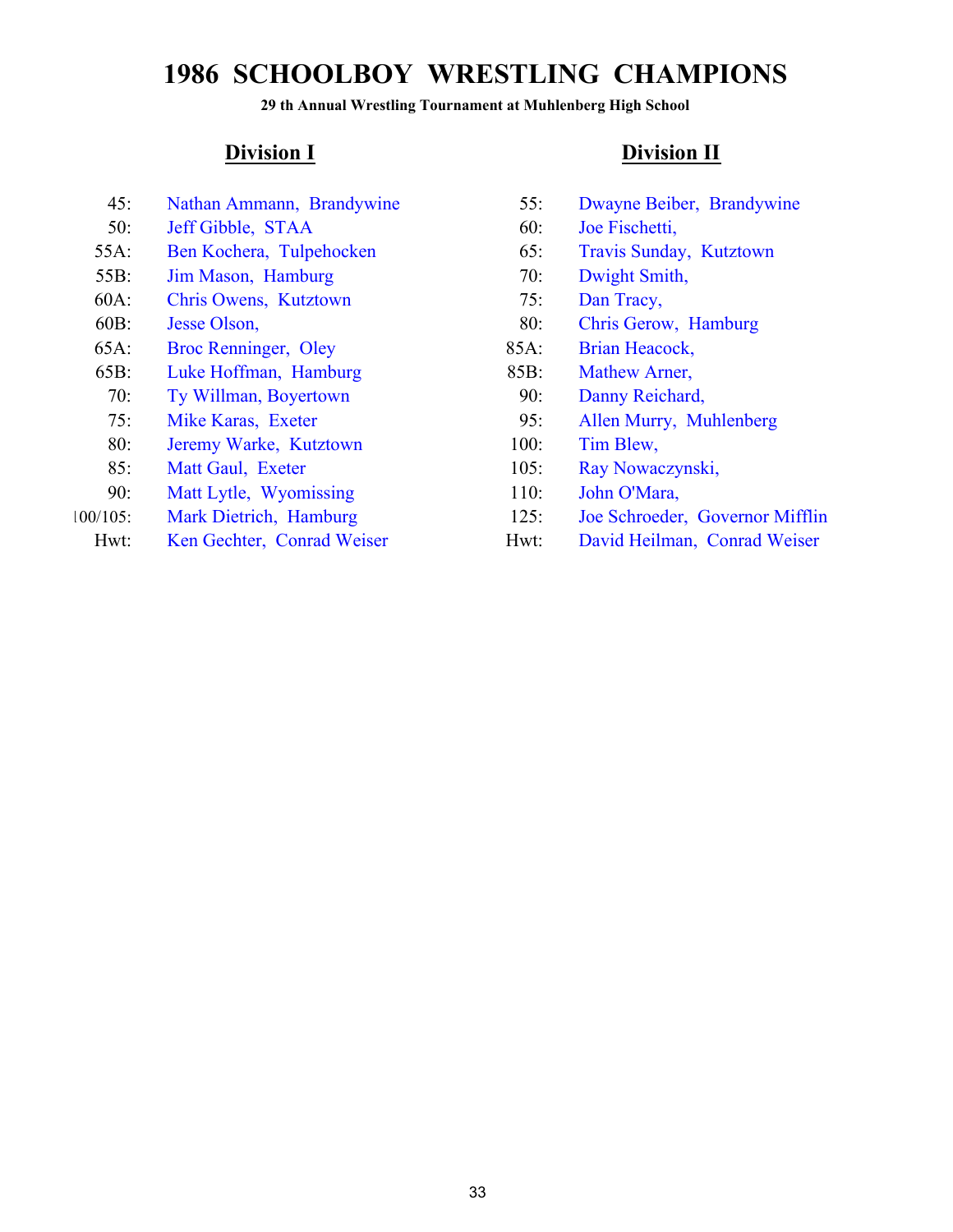### **30 th Annual Wrestling Tournament at Muhlenberg High School**

- 
- 50: Nathan Ammann, Brandywine 60: Sean Wallace, Brute
- 
- 
- 60A: Tim Mason, Hamburg 75: Ty Willman, Brute
- 
- 
- 65B: Chris Owens, Kutztown 90: Brian Taylor, Kutztown
- 70: Nicholas Hansford, Boyertown 100: Matt Lytle, Brute
- 75: Luke Hoffman, Hamburg 105: Erik Keiper, RSAA
- 
- 
- - 125: Robert Weidenhammer, Fleetwood

- 45: Howard Kressley, Brandywine 55: John Halulko, Brandywine
	-
- 55A: Travis Rollman, Hamburg 65: Tyler Mayer, Fleetwood
- 55B: Brian Haluko, Brandywine 70: Broc Renninger, Oley
	-
- 60B: Scott Vitalo, RSAA 80: Dennis Karas, Exeter
- 65A: Cory Sadlowski, RSAA 85: Thomas Felder, Schuylkill Valley
	-
	-
	-
	- 80: Matt Sowers, Boyertown 110: Jason Stephens, Governor Mifflin
- 85/90: James Ingram, Exeter 120/130: Allen Murphy, Muhlenberg
- 95/100: Matt Gaul, Exeter Hwt: Ken Gechter, Conrad Weiser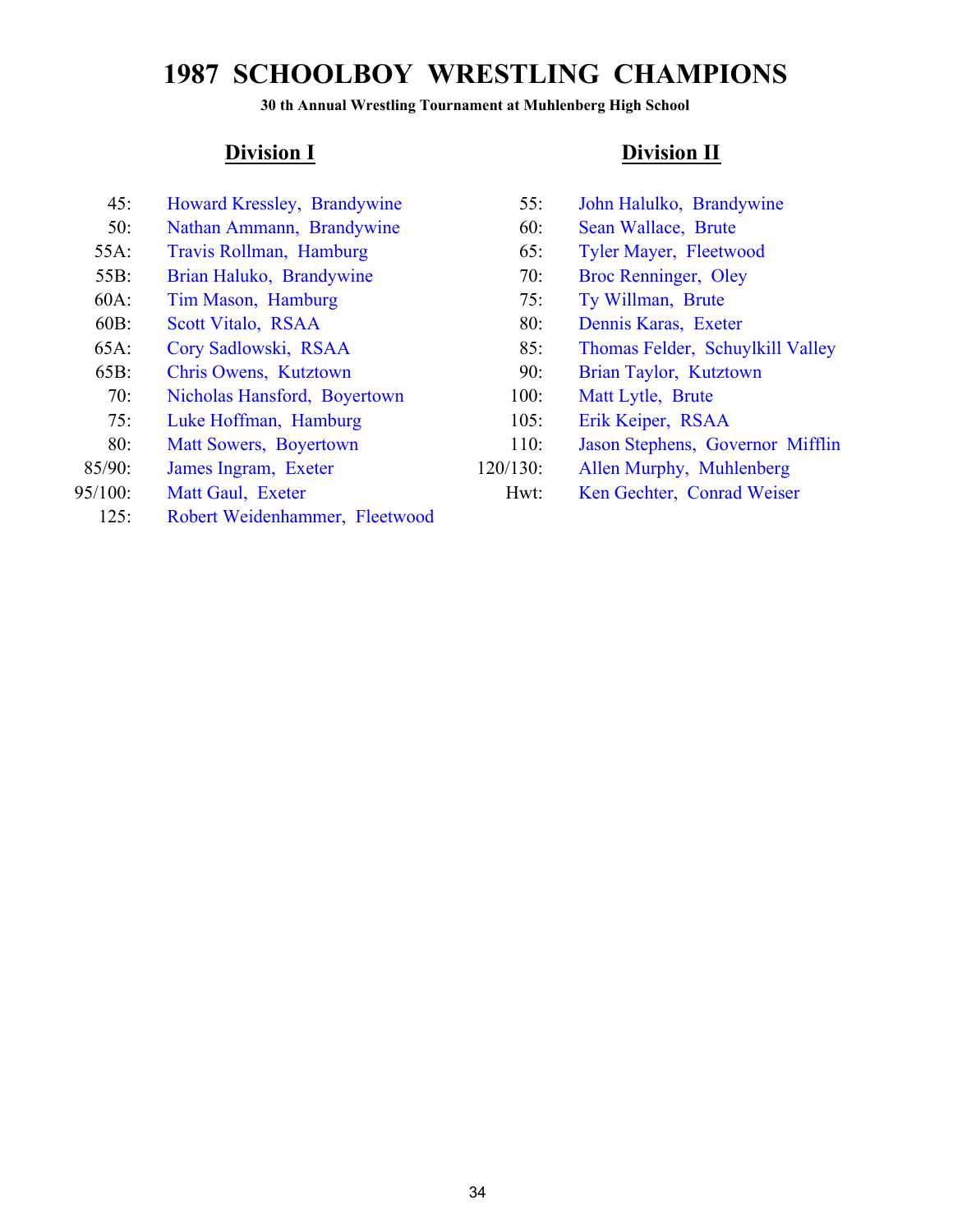### **31 st Annual Wrestling Tournament at Exeter Jr. High**

- 
- 50: Howard Kressley, Brandywine 65: Jeff Gibble, STAA
- 55A: Nathan Ammann, Brandywine 70A: Sean Wallace, Brute
- 
- 60A: Drew Rollman, Governor Mifflin 75: Brock Renninger, Brute
- 60B: Mike Kressley, Brandywine 85: Ty Willman, Brute
- 65A: Travis Rollman, Hamburg 90A: Luke Hoffman, Hamburg
- 65B: Kriss Bellanca, Road Warriors 90B: Jeremy Warke, Kutztown
- 
- 75: Brian Sloan, Boyertown 100: Mike Karas, Exeter
- 80: Nicholas Hansford, Boyertown 115: Matt Lytle, Brute
- 
- 
- 100: Kerry Weidenhammer, Fleetwood
- Hwt: Matt Livingood, Muhlenberg

- 45: Kevin Maier, Road Warriors 60: Brian Halulko, Brandywine
	-
	-
- 55B: Brian Vitalo, Brute 70B: Kerry Dotterer, Boyertown
	-
	-
	-
	-
	- 70: Cory Sadlowski, Brute 95: Chad Stoudt, Tulpehocken
		-
		-
	- 85: Matt Sowers, Exeter 120: Craig Boyer, Exeter
	- 95: Jeff Karas, Exeter 145: Robert Weidenhammer, Fleetwood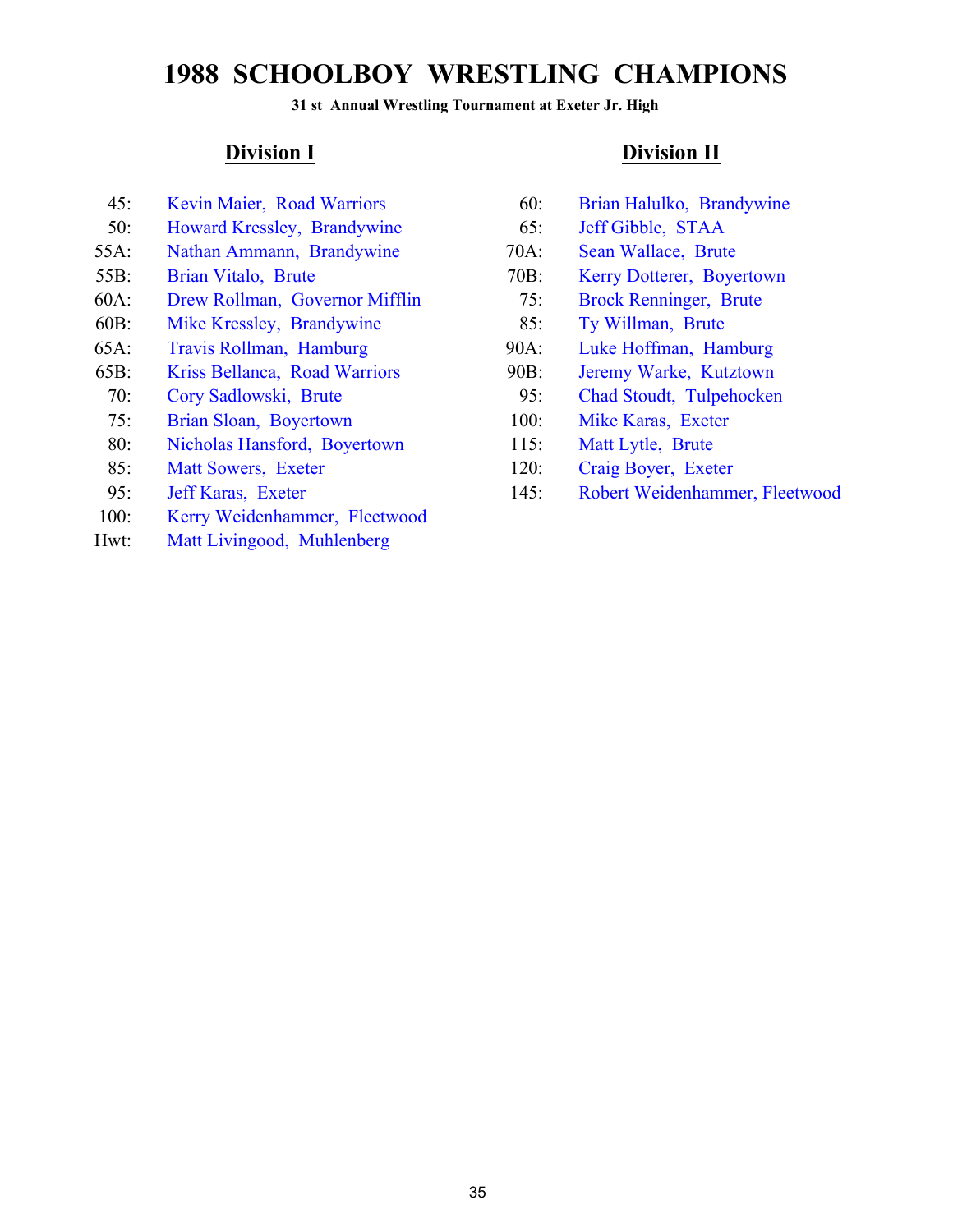**32 nd Annual Wrestling Tournament at Exeter Jr. High**

| 45: | Jeremy Springs, Exeter |  |  |
|-----|------------------------|--|--|
|     |                        |  |  |

- 
- 55: Ryan Thomas, Exeter 70A:
- 
- 
- 
- 
- 
- 
- 
- 
- 100: Darren Bau-Madsen, Kutztown 105: Greg Capriolo, Brute
- 115: Kerry Weidenhammer, Brute 110: Mike Karas, Exeter
- 

## **Division I Division II**

60: Jeff Wawrzyniak, RSAA 50: Kevin Maier, RSAA 65: Kriss Bellanca, RSAA 60A: Matt Rollman, Brute 70B: Mike Calcagno, Oley 60B: Brian Vitalo, Brute 75: Jason Hinnerschitz, Oley 65: Brian Finkbone, Muhlenberg 80A: Travis Hunter, Boyertown 70A: Travis Rollman, Hamburg 80B: Brent Schmoyer, Exeter 70B: Mike Kressley, Brandywine 85: Nicholas Hansford, Boyertown 75: Matt Folk, Hamburg 90: Luke Hoffman, Hamburg 80: Tim Mason, Hamburg 95: Chris Owens, Kutztown 85: Joseph Pieller, Kutztown 100: James Nace, Boyertown Hwt: Andy Miest, Brute 115: Thain Schrock, Kutztown Hwt: Craig Boyer, Exeter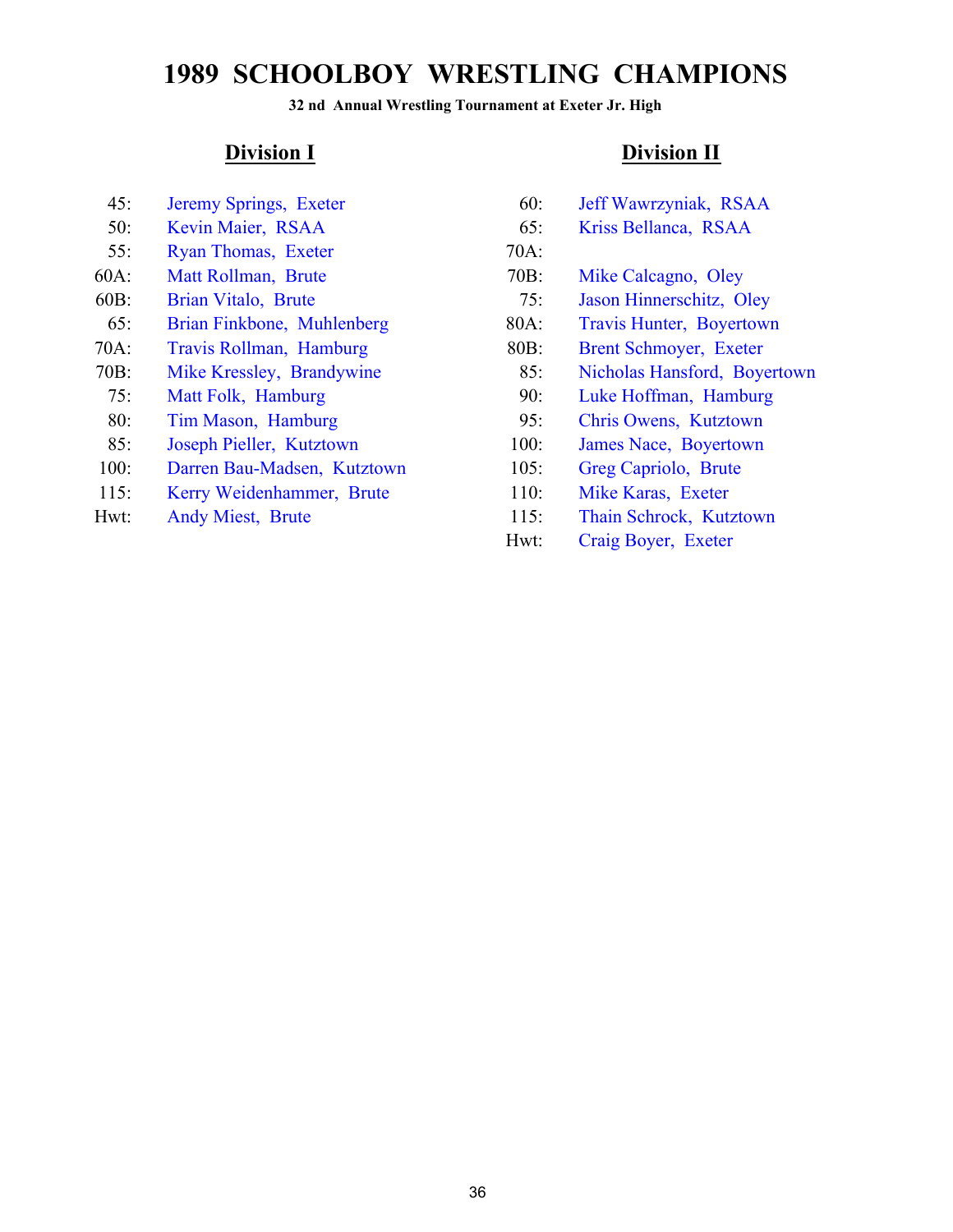**33 rd Annual Wrestling Tournament at Muhlenberg High School**

- 
- 
- 
- 55B: Michael Reish, Boyertown 75A: James Millisock, Oley
- 
- 
- 
- 65B: John Wydzynski, Boyertown 90A: Chris Zalewski, Wyomissing
- 70A: Matt Langdon, STAA 90B: Tim Mason, Hamburg
- 
- 
- 80: Joshua Lasota, Hamburg 105: Eddie Harrell, Oley
- 85: Sasha Kolesnik, RSAA 110: Jeff Karas, Exeter
- 90: Nathan Warke, Kutztown 125: Carl Clemko, Oley
- 
- 

### **Division I Division II**

- 45: Even Sola, RSAA 60: Andy Beitler, Brandywine
- 50: Matt Fischl, Oley 65: Aaron Deininger, RSAA
- 55A: Kevin Care, Exeter 70: Brian Finkbone, Muhlenberg
	-
- 60A: Kevin Maier, RSAA 75B: Travis Rollman, Hamburg
- 60B: Ryan Thomas, Exeter 80: Jeff Rusak, Brandywine
- 65A: Brian Vitalo, Brute 85: Zach Miller, Boyertown
	-
	-
- 70B: Tom Scully, STAA 95: Nicholas Hansford, Boyertown
	- 75: Josh Lytle, Brute 100: Keith Kerper, Exeter
		-
		-
		-
	- 95: Joe Pieller, Kutztown 135: Steve Rosario, Twin Valley
- 110: Gibson Jackson, Kutztown Hwt: Matt Livingood, Muhlenberg

### **OUTSTANDING WRESTLER OUTSTANDING WRESTLER**

Brian Vitalo, Brute Travis Rollman, Hamburg

### **FASTEST FALL FASTEST FALL**

Matt Fischl, Oley 0:12 Keith Kerper, Exeter 0:11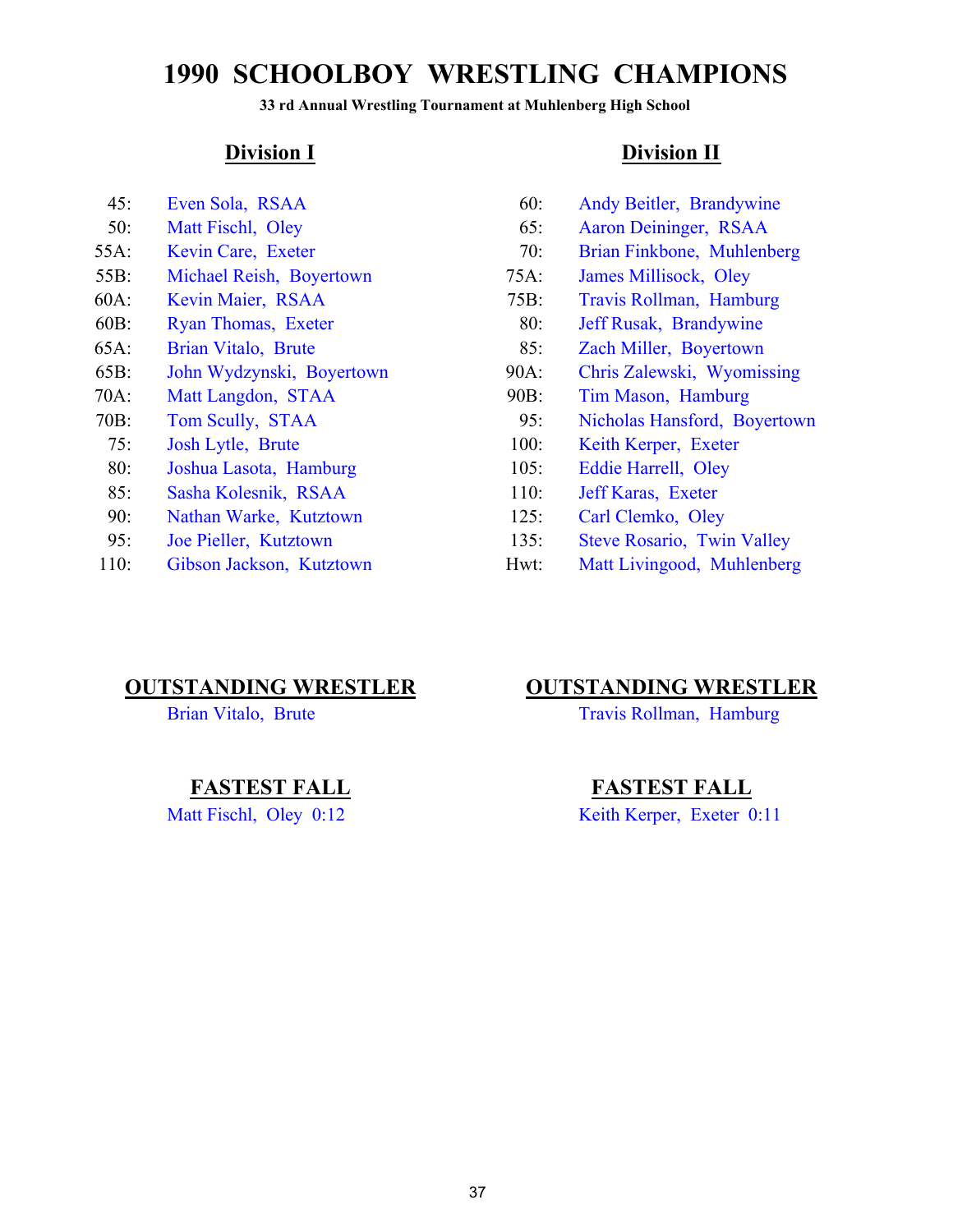**34 th Annual Wrestling Tournament at Muhlenberg High School**

- 45: Jeffrey Smith, Brandywine 65: Kevin Maier, RSAA
- 
- 55: Ty Simmon, RSAA 75A: Brian Vitalo, STAA
- 
- 
- 
- 
- 70: Daniel Hallman, Boyertown 90: Travis Rollman, Hamburg
- 
- 80A: Joshua Lasota, Hamburg 100: Jamen Schrock, Kutztown
- 80B: Chuck Cottone, Kutztown 105: Nathan Warke, Kutztown
- 85: Corey Calhoun, Exeter 110: Kyle Bock, Boyertown
- 
- 
- 100: Michael Owens, Kutztown 145: Ben Lebo, STAA
- 
- 125: Matt Kier, Tomahawk

### **Division I Division II**

- 
- 50: Mark Fair, RSAA 70: Ryan Thomas, Exeter
	-
- 60A: Daniel Debiec, STAA 75B: Eric Kolar, Tulpehocken
- 60B: Ryan McCallum, STAA 80A: Brian Finkbone, Muhlenberg
- 65A: Michael Reish, Boyertown 80B: Mike Kressley, Brandywine
- 65B: Kevin Care, Exeter 85: Zach Miller, Boyertown
	-
	- 75: Lee Roby, Wyomissing 95: Tim Mason, Hamburg
		-
		-
		-
	- 90: Mike Haring, RSAA 115: Adam Fegely, Schuylkill Valley
	- 95: Mike Kilgannon, Kutztown 130: Darren Bau-Madsen, Kutztown
		-
- 105: Brendon Dahms, Muhlenberg Hwt: Kerry Weidenhammer, Fleetwood

### **OUTSTANDING WRESTLER OUTSTANDING WRESTLER**

Ty Simmon, RSAA Zach Miller, Boyertown

### **FASTEST FALL FASTEST FALL**

Nick Rollman, Hamburg 0:13 Adam Fegely, Sch. Valley 0:13 Tim Mason, Hamburg 0:13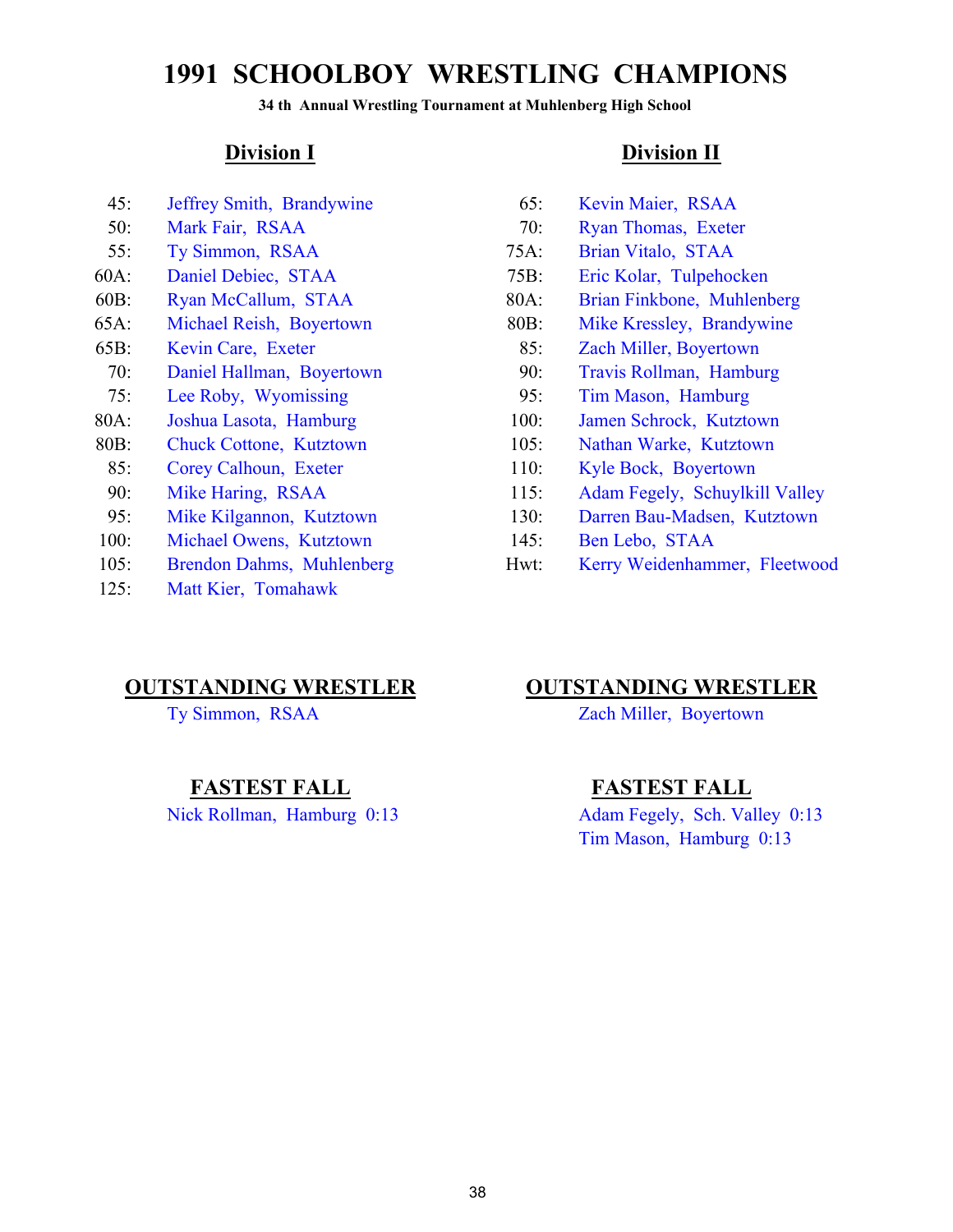**35 th Annual Wrestling Tournament at Muhlenberg High School**

- 
- 
- 
- 55B: Mark Rusak, Muhlenberg 75: Kevin Maier, RSAA
- 
- 60B: Eric Koller, Schuylkill Valley 85: Josh Lytle, Wyomissing
- 
- 
- 
- 
- 
- 
- 
- 
- 95: Matt Sola, Oley
- 100: Zachary Maier, RSAA
- 120: Joe Clemko, Oley
- 125: Michael Owens, Kutztown

Jamie Kolar, Tulpehocken Sasha Kolesnik, RSAA

### **Division I Division II**

- 45: Matt Geurrieri, Brandywine 60: Brian Kantner, Muhlenberg
- 50: Jeffrey Smith, Brandywine 65: Daniel Debiec, STAA
- 55A: Even Sola, RSAA 70: Derek Sola, RSAA
	-
- 60A: Ben Folk, Kutztown 80: Ryan Thomas, Exeter
	-
- 65A: Ty Simmon, RSAA 90: Ben Foster, Brandywine
- 65B: Eric Marten, Tamaqau 95: Glenn O'Neill, Kutztown
- 70A: Cain Cerra, Exeter 100: Sasha Kolesnik, RSAA
- 70B: Jamie Kolar, Tulpehocken 110: Matt Palmer, Daniel Boone
	- 75: Michael Reish, Boyertown 120: Jason Nichols, Fleetwood
	- 80: Joel Brower, Boyertown 125: Nathan Warke, Kutztown
	- 85: Tony Cipolla, STAA 140: Mike Santarelli, Brandywine
	- 90: Nick Rollman, Hamburg Hwt: Justin Sands, Boyertown

### **OUTSTANDING WRESTLER OUTSTANDING WRESTLER**

### **FASTEST FALL FASTEST FALL**

Thomas Peck, Twin Valley 0:10 John Wyunzmski, Boyertown 0:09 Bob Galloway, Boyertown 0:09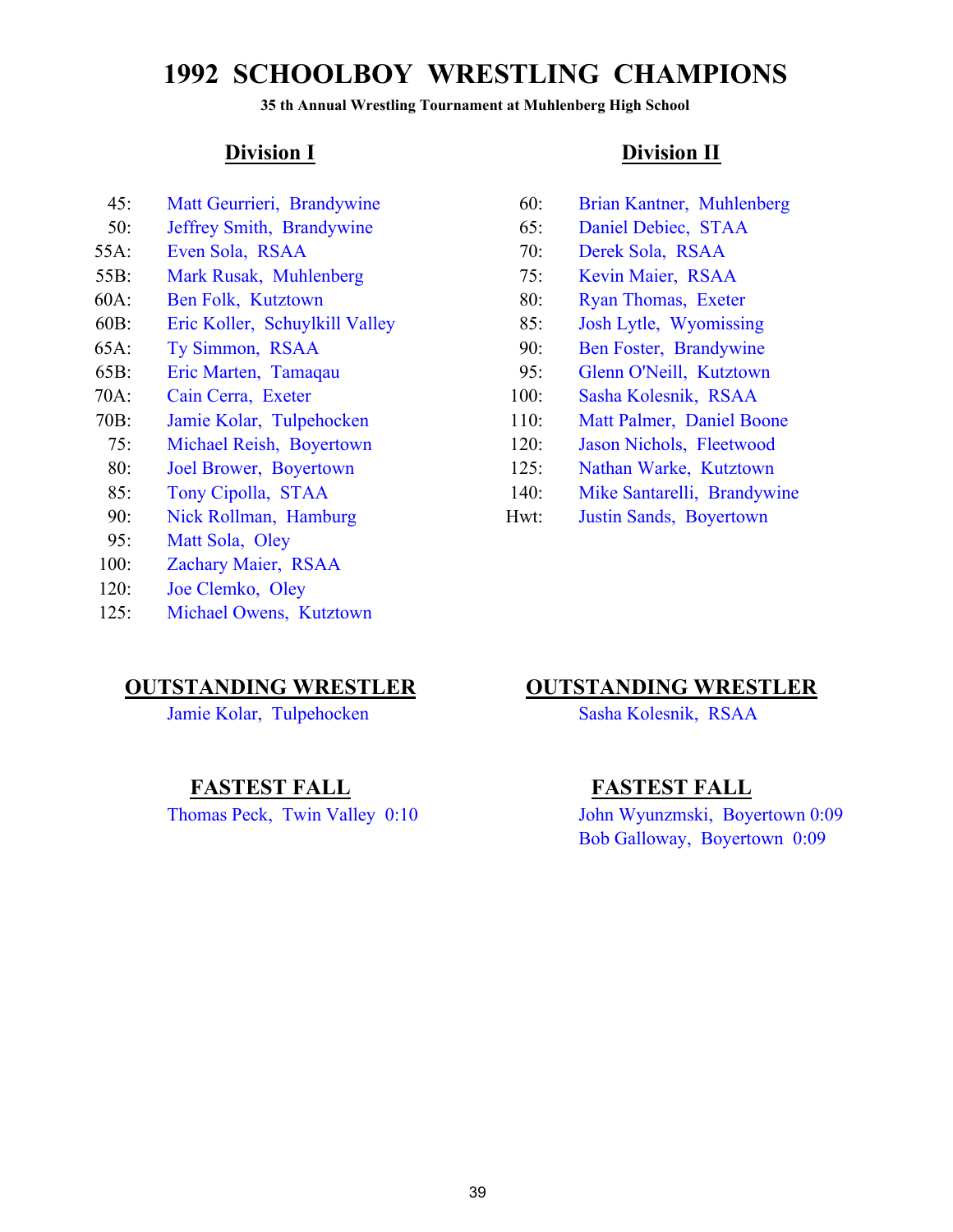**36 th Annual Wrestling Tournament at Muhleberg High School**

- 45: Nick Foley, CYO 60: Evan Sola, RSAA
- 50A: Matthew Gurrieri, Brandywine 65: Ty Simmon, RSAA
- 50B: Ryan Peters, Governor Mifflin 70: Dan Debiec, STAA
- 55: Joshua Varady, Boyertown 75: Cain Cerra, Exeter
- 60A: Derick Schoenly, Boyertown 80: Michael Reish, Boyertown
- 60B: Mark Rusak, Muhlenberg 85: Daniel Hallman, Boyertown
- 65A: Brandon Ertel, Governor Mifflin 90: Dan White, Tulpehocken
- 65B: Brock Hoffman, Governor Mifflin 95: Lee Roby, Wyomissing
- 70A: Joshua Kieffer, Wyomissing 100: Tony Cipolla, STAA
- 70B: Drew Langton, Boyertown 110: Nick Rollman, Hamburg
- 75A: Tim Schultz, Governor Mifflin 120: Rick Blatt, Tulpehocken
- 75B: Travis Warke, Kutztown 125: Brent Ziegler, Kutztown
- 
- 
- 
- 95: George Kressley, Brandywine
- 100: Kevin Bordner, Tulpehocken
- 110: Matt Maurer, Daniel Boone
- 140: Brandon Koch, Boyertown

Patrick Tierney, Wyomissing Daniel Hallman, Boyertown

Preston Schoenly, Boyertown 0:08 Jeff Blew, Governor Mifflin 0:17

### **Division I Division II**

- 
- 
- 
- 
- 
- 
- 
- 
- 
- 
- 
- 
- 80: Mark Fair, RSAA 130: Chris Vecchio, Governor Mifflin
- 85: Patrick Tierney, Wyomissing 140: Kelly Murphy, Muhlenberg
- 90: Derek Kircher, Oley Hwt: Jared Kaucher, Governor Mifflin

## **OUTSTANDING WRESTLER OUTSTANDING WRESTLER**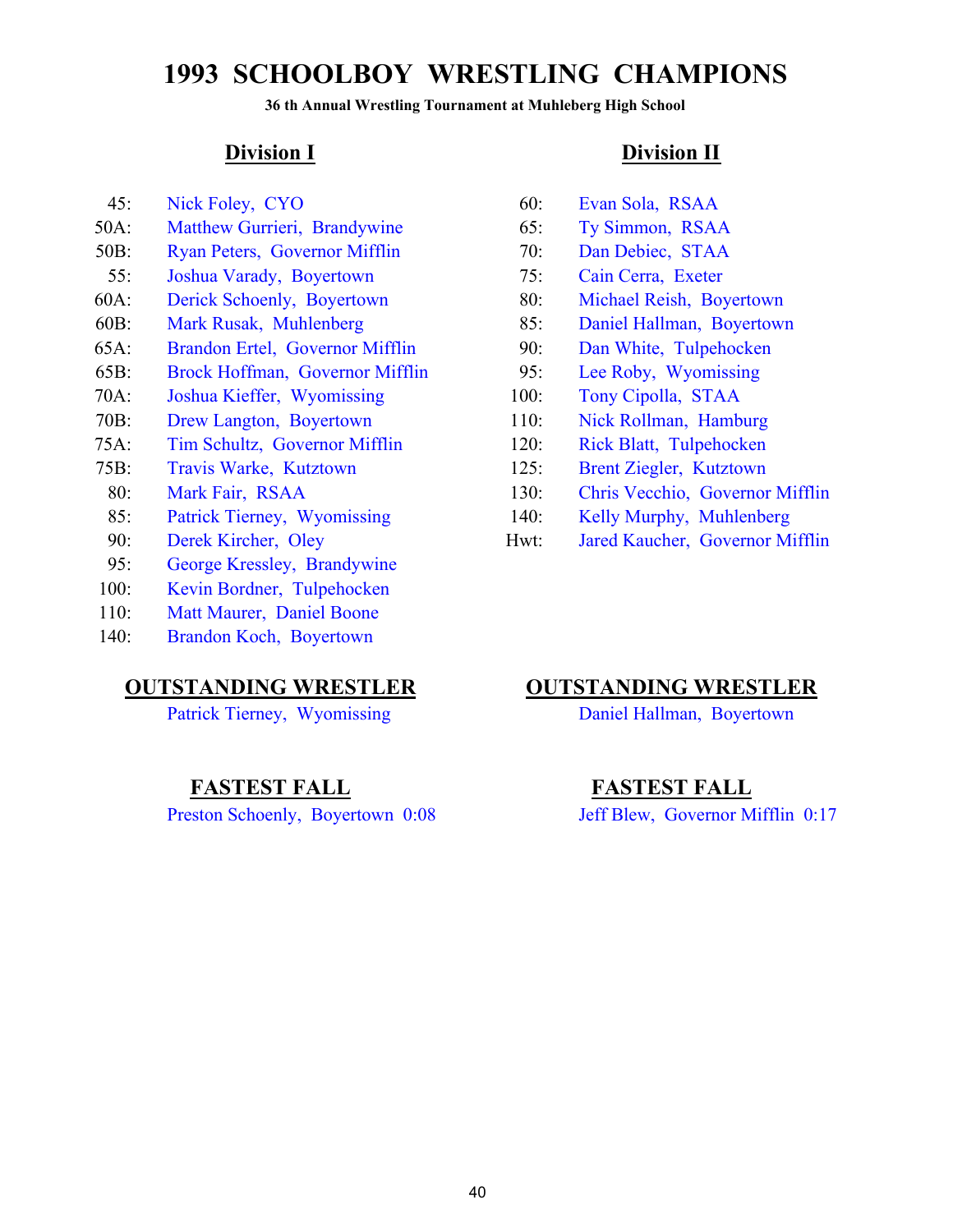**37 th Annual Wrestling Tournament at Muhlenberg High School**

- 
- 50: Matt Bachman, Governor Mifflin 65: Evan Sola, RSAA
- 55A: Matthew Gurrieri, Brandywine 70: Ty Simmon, RSAA
- 
- 60A: Joshua Vardy, Boyertown 80: Cain Cerra, Exeter
- 
- 65A: Tommy Kniezewski, Boyertown 85B: Jamie Kolar, Tulpehocken
- 65B: Mark Rusak, Muhlenberg 90: Michael Reish, Boyertown
- 70A: Brock Hoffman, Governor Mifflin 95: Mark Fair, RSAA
- 70B: Michael Morrehouse, Boyertown 100: Patrick Tierney, Wyomissing
- 75A: Patrick Pacharis, Muhlenberg 110A: Kevin Care, Exeter
- 75B: Tim Stehaman, Governor Mifflin 110B: Matt Kramlich, Reading
- 
- 
- 
- 
- 115: Kevin Bordner, Tulpehocken
- Hwt: Brandon Koch, Boyertown

## 80: John Brooke, Exeter 120: Zachery Maier, RSAA

- 85: Eric Koller, Schuylkill Valley 130: Nick Rollamn, Hamburg
- 90: Nicholas Coleman, Hamburg 140: Jack Orwig, Wyomissing
- 100: Josh Fox, Tulpehocken Hwt: Justin Sands, Boyertown

Michael Moorehouse, Boyertown Nick Rollman, Hamburg

Adam White, Schuylkill Valley 0:12 Ryan McCallum, STAA 0:11

### **OUTSTANDING WRESTLER OUTSTANDING WRESTLER**

### **FASTEST FALL FASTEST FALL**

- 45: Joshua Smith, Boyertown 60: Ryan Peters, Governor Mifflin
	-
	-
- 55B: Zachery Strahn, Hamburg 75: Anthony Ferrizzi, Boyertown
	-
- 60B: Brian Wentzel, STAA 85A: Ryan Leister, Boyertown
	-
	-
	-
	-
	-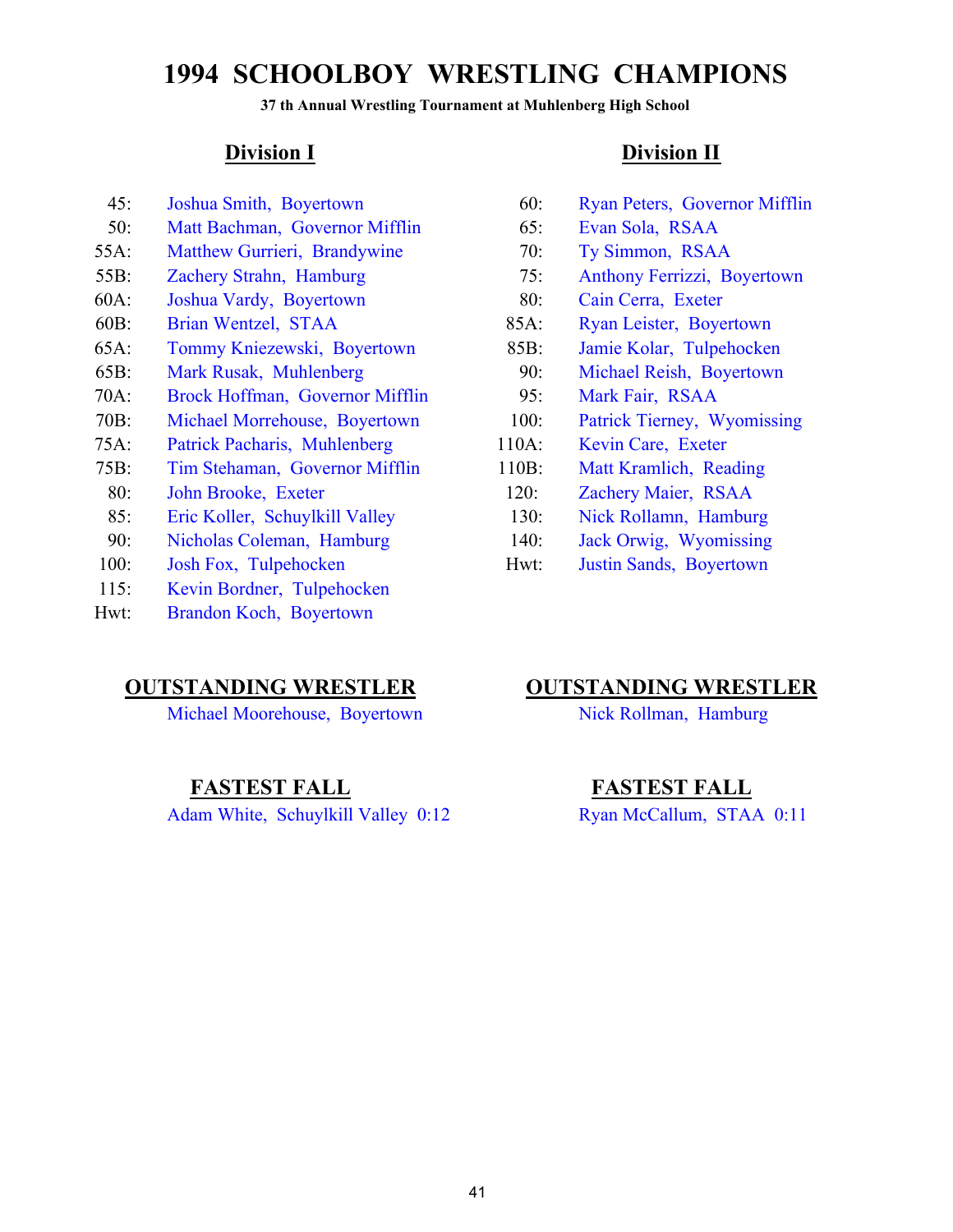**38 th Annual Wrestling Tournament at Wyomissing High School**

- 
- 
- 
- 
- 
- 
- 
- 
- 65C: Michael Mackie, Brandywine 90: Damiem McMullen, RSAA
- 
- 70B: Zachery Brower, Boyertown 100: Joshua Fox, Tulpehocken
- 75: Brian Ernst, Brandywine 110: Joel Brower, Boyertown
- 80: Michael Maurer, Daniel Boone 120: Anthony Corpora, Boyertown
- 
- 
- 95: Eric Brennon, Hamburg Hwt: Robert Boyd, Exeter
- 100: Nolan Kilgannon, Kutztown
- Hwt: Jeff Wanner, Conrad Weiser

### **Division I Division II**

- 45: Justin Accordino, RSAA 60: Ryan Peters, Governor Mifflin
- 50: Jared Shaffer, Hamburg 65: Brian Wentzel, STAA
- 55A: Nick Foley, STAA 70: Mark Rusak, Muhlenberg
- 55B: Pete Langdon, STAA 75A: Brock Hoffman, Governor Mifflin
- 60A: Nicholas Ruth, STAA 75B: Derrick Schoenley, Boyertown
- 60B: Matthew Guerrieri, Brandywine 80A: Rory Rhoads, Hamburg
- 65A: Josh Heckman, Hamburg 80B: Keegan Schaeffer, Brandywine
- 65B: Matthew Craig, Boyertown 85: Timothy Stehman, Governor Mifflin
	-
- 70A: Ian Ingram, Boyertown 95: Travis Warke, Kutztown
	-
	-
	-
	- 85: Jason Levering, STAA 130: Patrick Tierney, Wyomissing
	- 90: Brian Wegman, Exeter 140: David Yoder, Kutztown
		-

### **OUTSTANDING WRESTLER OUTSTANDING WRESTLER**

Jared Shaffer, Hamburg Keegan Schaeffer, Brandywine

### **FASTEST FALL FASTEST FALL**

Kent Hayden, STAA 0:12 Derek Kirchner, Oley 0:15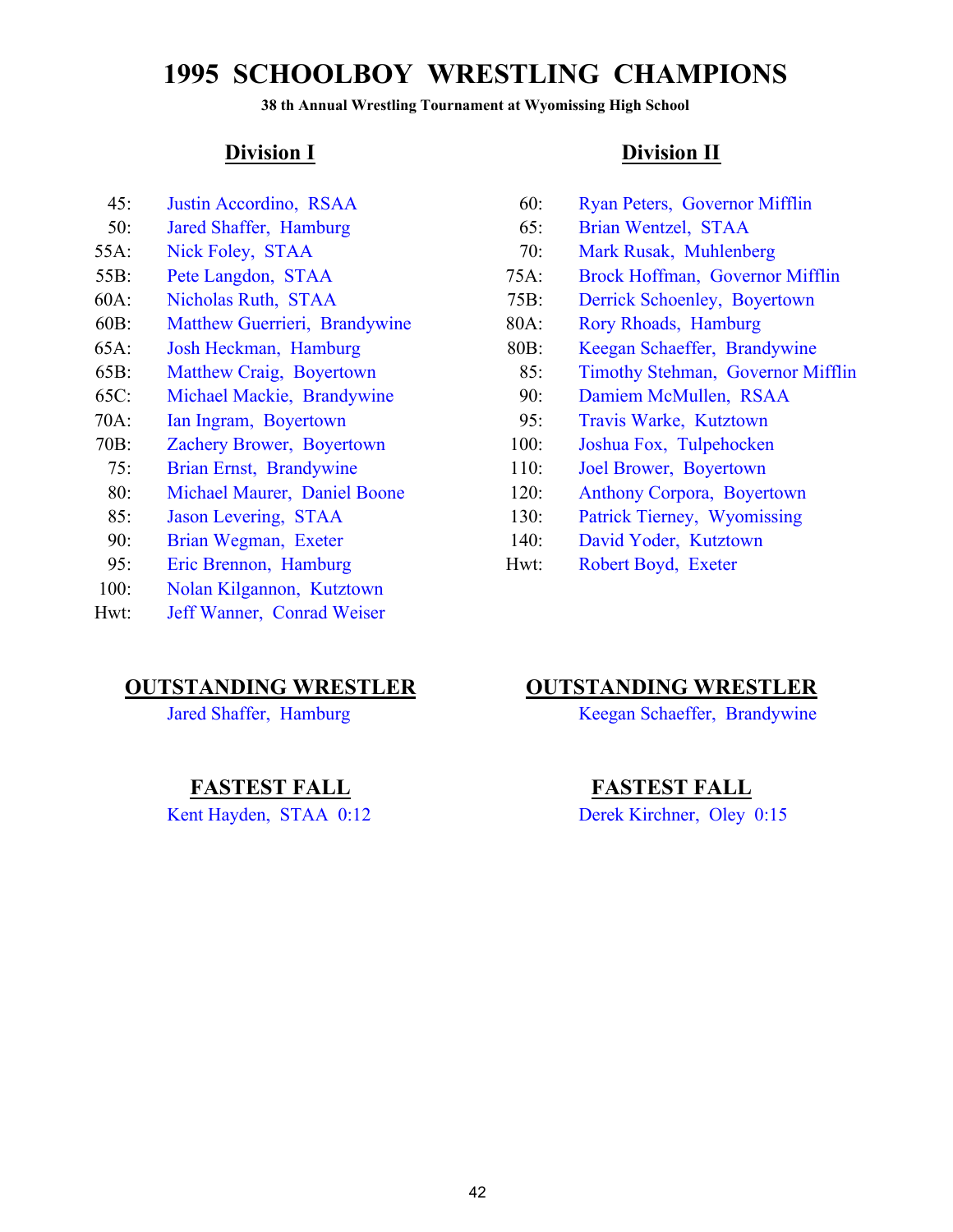**39 th Annual Wrestling Tournament at Wyomissing High School**

- 45: Ryan Cannon, Boyertown 60: Jared Shaffer, Hamburg
- 50: Nicholas Stabile, Hamburg 68: Nicholas Ruth, STAA
- 55A: Jeremy Hix, Hamburg 73: Dale Mills, STAA
- 
- 
- 60B: Addison Nuding, Schuylkill Valley 85: Brian Ernst, Boyertown
- 65A: Brandon Weand, Schuylkill Valley 90A: B J Fouse, Boyertown
- 65B: Josh Heckman, Hamburg 90B: Brad Herman, Brandywine
- 70A: Michael Mackie, Brandywine 95: Kevin Feaser, Kutztown
- 
- 75A: Steven Strachan, Brandywine 110: Mike Troutman, Exeter
- 
- 
- 
- 
- 100: Kenneth Adams, Hamburg
- 110: Eric Brennan, Hamburg
- 130: Tucker Gordner, Fleetwood
- Hwt: Mark Harris, Hamburg

Brandon Weand, Schuylkill Valley Brad Herman, Brandywine

Josh Heckman, Hamburg 0:09 Nicholas Ruth, STAA 0:11

### **Division I Division II**

- 
- 
- 
- 55B: Justin Accordino, RSAA 75: Brock Hoffman, Governor Mifflin
- 60A: Pat Murray, Exeter 80: Tom Kniezewski, Boyertown
	-
	-
	-
	-
- 70B: Ryan Madara, STAA 100: Cory Nichols, Fleetwood
	-
- 75B: Kyle Cerra, Exeter 120: Joshua Fox, Tulpehocken
	- 80: Vreeland Wood, Kutztown 130: Benjamin Arndt, Governor Mifflin
	- 85: Burke Cherrie, Brandywine 145: Kevin Bordner, Tulpehocken
	- 90: David Deets, Boyertown Hwt: Brandon Koch, Boyertown

### **OUTSTANDING WRESTLER OUTSTANDING WRESTLER**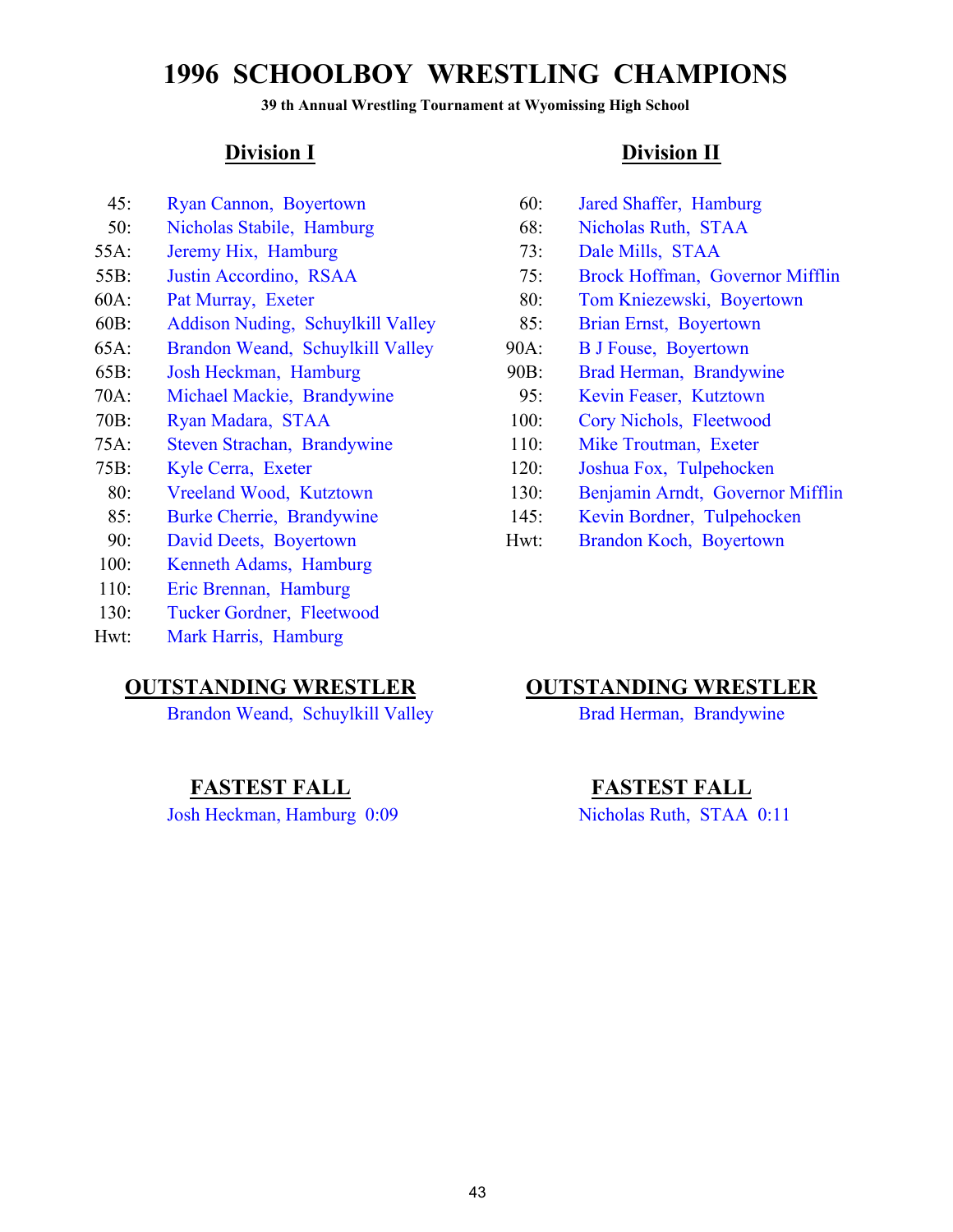**40 th Annual Wrestling Tournament at Exeter High School**

- 
- 
- 50B: Ryan Cannon, Boyertown 70: Joe Parato, Boyertown
- 
- 55B: Jeremy Henn, Hamburg 80A: Nick Ruth, STAA
- 60A: Justin Accordino, RSAA 80B: Pat Ruth, STAA
- 
- 65A: Addison Nuding, Schuylkill Valley 90: Brian Ernst, Boyertown
- 65B: Pete Landgon, STAA 95: Hank Reedy, STAA
- 70A: Shaun Rupp, Schuylkill Valley 100: Jason Levering, STAA
- 70B: Austin Wallace, Twin Valley 110: Brian Wegman, Exeter
- 75A: Donald Fay, Boyertown 120: Jon Vargas, RSAA
- 
- 
- 
- 100: David Mendoza, Wyomissing
- 115: Pat Walsh, Schuylkill Valley

### **Division I Division II**

- 45: Justin Swartzel, RSAA 60: Jared Shaffer, Hamburg
- 50A: Doug Wojton, Boyertown 65: S. J. Fehnel, Schuylkill Valley
	-
- 55A: Nick Stabile, Hamburg 75: Michael Mackie, Brandywine
	-
	-
- 60B: Dave Kuhns, Hamburg 85: Matthew Gurrieri, Brandywine
	-
	-
	-
	-
	-
- 75B: Eric Miller, Boyertown 125: Nolan Kilgannon, Kutztown
	- 80: Derek Ertel, Governor Mifflin 140: Jeff Wanner, Conrad Weiser
	- 85: Caleb Walsh, Oley Hwt: Mike Metzger, Governor Mifflin

Addison Nuding, Schuylkill Valley Matthew Gurrieri, Brandywine

### **OUTSTANDING WRESTLER OUTSTANDING WRESTLER**

### **FASTEST FALL FASTEST FALL**

Justin Accordino, RSAA 0:10 Brad Herman, Brandywine 0:06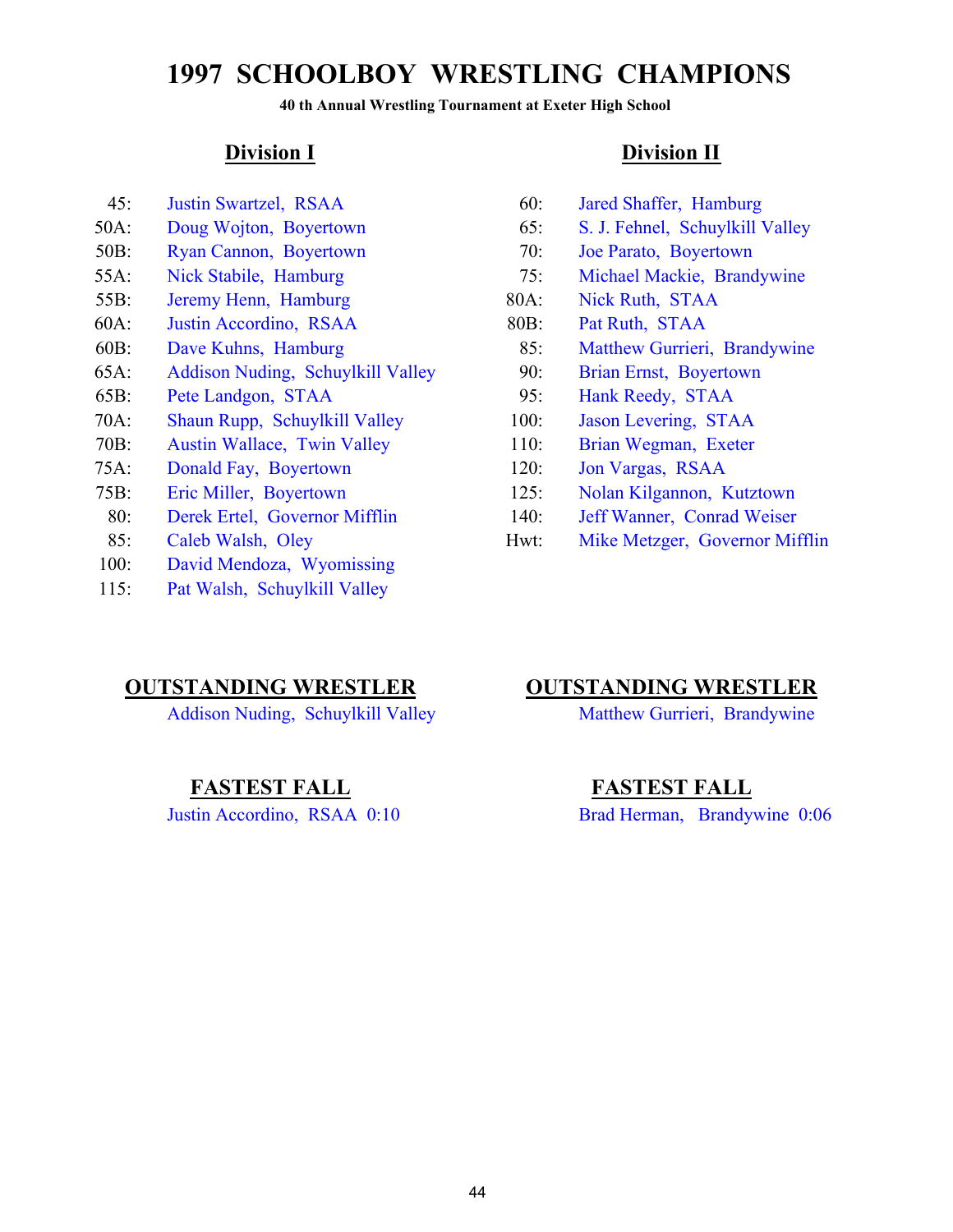### **41 st Annual Wrestling Tournament at Exeter High School**

- 45: Chasity Swartzel, Daniel Boone 60: Nick Stabile, Hamburg
- 
- 
- 
- 60A: Brad Kummerer, Hamburg 75B: Nick Foley, STAA
- 
- 
- 
- 70A: Brent Barr, Tulpehocken 90B: Ryan Madara, STAA
- 
- 
- 80: Rich Muvdi, Governor Mifflin 110: Zach Brower, Boyertown
- 
- 
- 
- 
- 120: Adam Bechdel, Conrad Weiser

## **Division I Division II**

- 
- 50: Justin Swartzel, Daniel Boone 65: Brian Weidenhammer, Hamburg
- 55A: Ryan Cannon, Boyertown 70: S. J. Fehnel, Schuylkill Valley
- 55B: Nick Sanko, Hamburg 75A: Joe Parato, Boyertown
	-
- 60B: Nick Hyatt, Fleetwood 80: Wes Kuser, Governor Mifflin
- 65A: Devin Peterson, Kutztown 85: Michael Mackie, Brandywine
- 65B: Carson Adams, Hamburg 90A: Steve Strachan, Brandywine
	-
- 70B: Justin Accordino, Exeter 95: Elias Zavala, Muhlenberg
	- 75: Dan Craig, Boyertown 100: Vreeland Wood, Hamburg
		-
	- 85: Jordan Demko, Exeter 120: Edward Weitzer, Governor Mifflin
	- 90: Seth Cerra, Muhlenberg 130: Justin Werley, Governor Mifflin
	- 95: Kyle Cerra, Muhlenberg 140: Kenneth Adams, Hamburg
- 110: Matt Blose, Kutztown Hwt: Michael Spaid, Boyertown

### **OUTSTANDING WRESTLER OUTSTANDING WRESTLER**

Nick Hyatt, Fleetwood Michael Mackie, Brandywine

### **FASTEST FALL**

Ryan Madara, STAA 0:10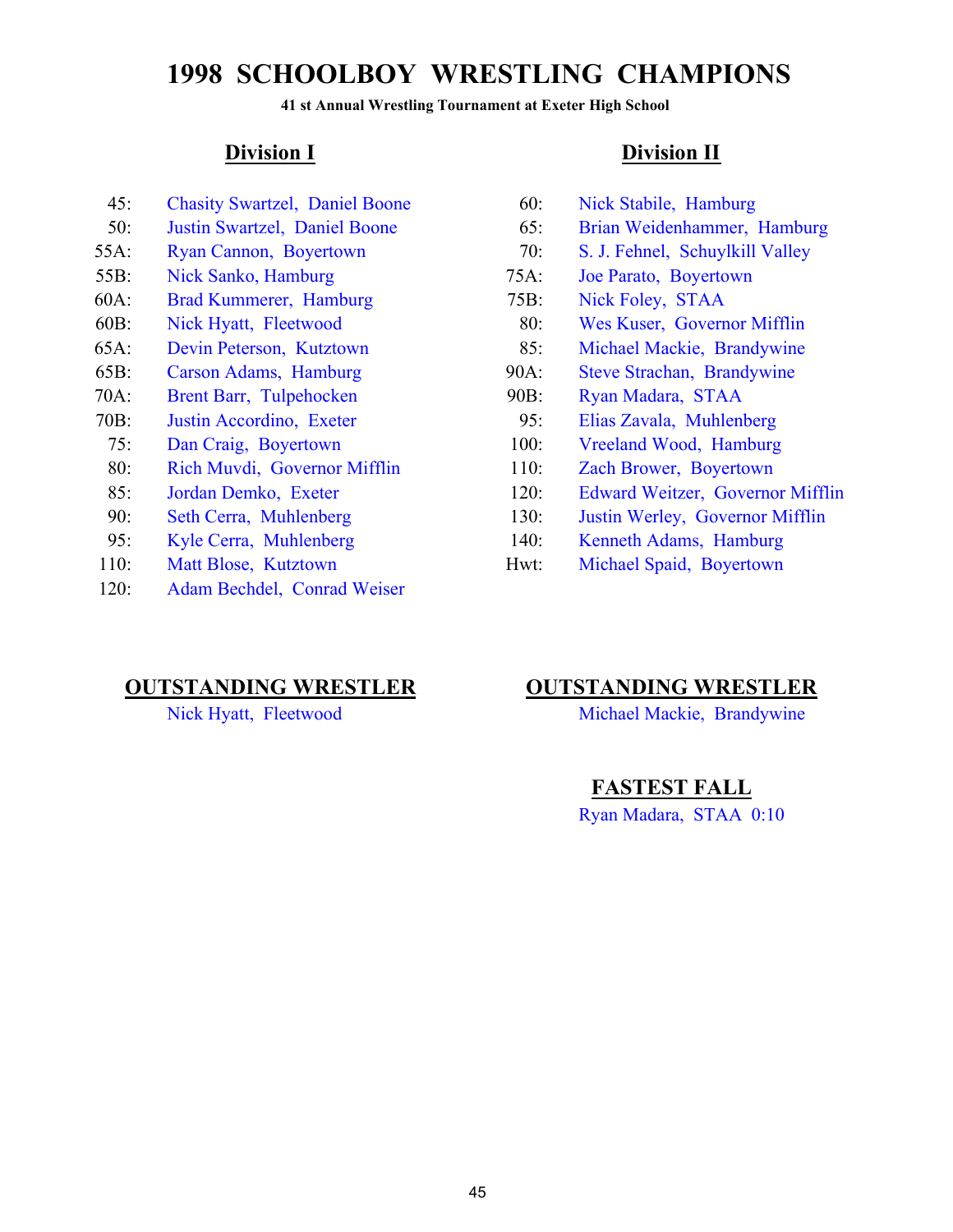### **42 nd Annual Wrestling Tournament at Exeter High School**

- 
- 50: Chasity Swartzell, Daniel Boone 65: Jeremy Henn, Hamburg
- 55A: Nathan Breyer, Boyertown 70: Nick Stabile, Hamburg
- 
- 60A: Justin Germani, Daniel Boone 80: Pete Langdon, STAA
- 
- 
- 
- 
- 
- 
- 
- 
- 
- 80B: Justin Madara, STAA
	- 85: Daniel Craig, Boyertown
	- 90: Ryan Reifsnyder, Exeter
- 95: Cameron Einsla, Governor Mifflin
- 100: Justin Hoffmaster, Schuylkill Valley
- 110: Chris Carabello, Governor Mifflin
- 120: Luis Davila, Tuplehocken
- 130: Rob Yatron, Wyomissing
- 140: Matt Blosé, Kutztown

### **Division I Division II**

- 45: Anthony Desantis, Exeter 60: Justin Swartzel, Daniel Boone
	-
	-
- 55B: Todd Spielman, Boyertown 75: Adam DiDomenico, Daniel Boone
	-
- 60B: Brad Kummerer, Hamberg 85: Addison Nuding, Schuylkill Valley
- 65A: Nicholas Sanko, Hamburg 90: Brandon Gery, Brandywine
- 65B: Cody Kulp, Boyertown 95: Jeremy Hix, Hamburg
- 70A: Joel Mackie, Brandywine 100: Brian Thomason, Conrad Weiser
- 70B: Matt Miller, Boyertown 110: Derek Ertel, Governor Mifflin
- 70C: Brian Rakowski, Boyertown 120: Pat Walsh, Schuylkill Valley
- 75A: Kraig Rizzetto, Oley 130: Pat Singer, Brandywine
- 75B: Justin Accordino, Exeter 140: Ross Schwenk, Exeter
- 80A: Kyle Stabley, Boyertown Hwt: Brad Nye, Tulpehocken

### **OUTSTANDING WRESTLER OUTSTANDING WRESTLER**

Matt Miller, Boyertown Brandon Gery, Brandywine

## **FASTEST FALL FASTEST FALL**

Cody Kulp, Boyertown 0:10 Paul Dannell, Governor Mifflin 0:12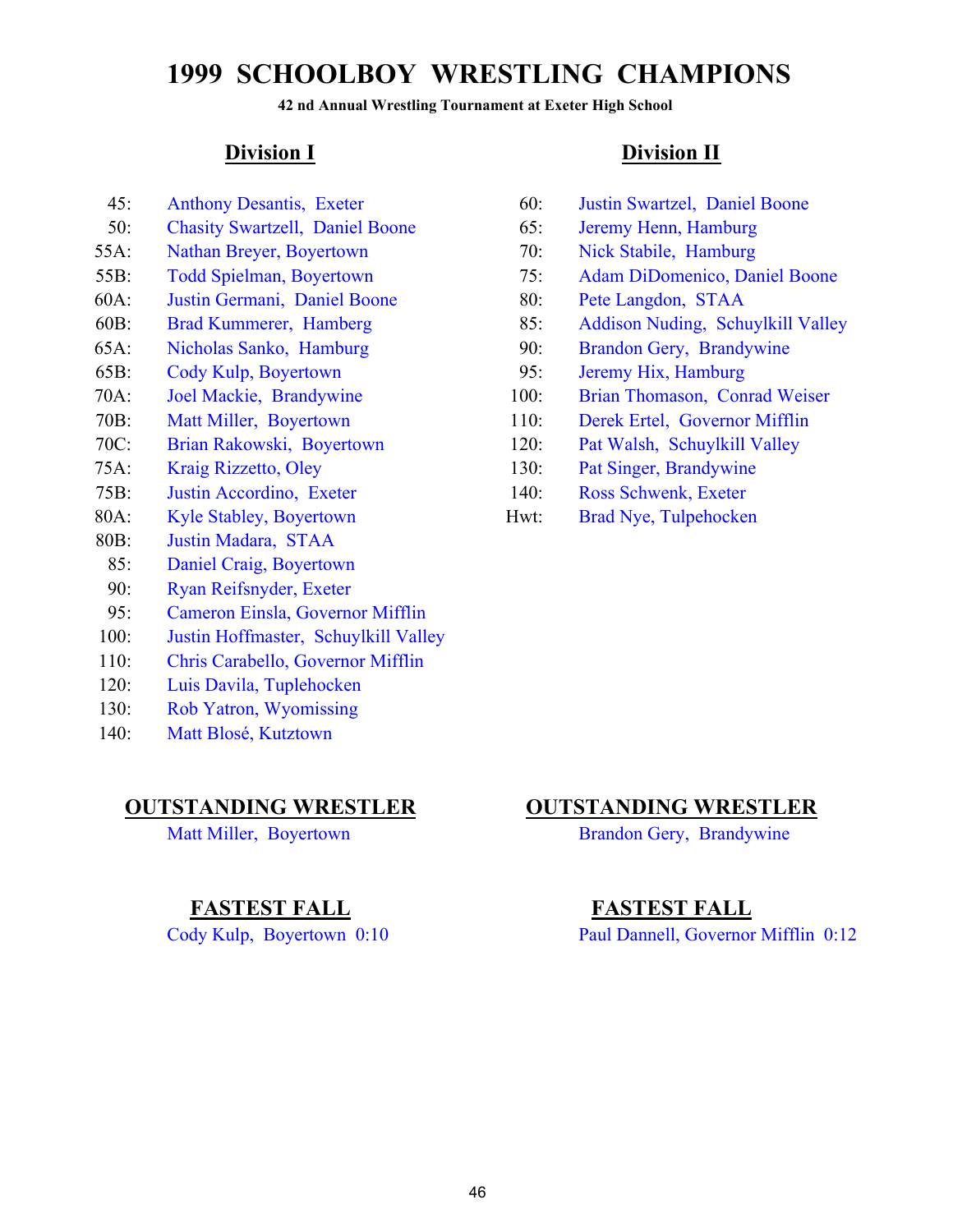**43 rd Annual Wrestling Tournament at Fleetwood High School**

- 
- 
- 
- 
- 
- 
- 
- 70A: Taylor Stabley, Boyertown 85A: Jesse Dewan, Boyertown
- 70B: Cody Reeves, Brandywine 85B: Joe McDevitt, Exeter
- 75: Brian Rakowski, Boyertown 90: Logan Smith, Brandywine
- 80: Colton Weaver, Wilson 95: Matt Strausser, Hamburg
- 85: Bradley Stoudt, Brandywine 100: Daniel Craig, Boyertown
- 
- 
- 
- 130: Chris Carabello, Governor Mifflin 140: Adam Bechdel, Conrad Weiser

### **Division I Division II**

- 45: Michael Dauterive, Wilson 60: Nathan Breyer, Boyertown
- 50: Sean Emerick, Kutztown 65: Cory Clauser, Daniel Boone
- 55A: Cag Saylor, Exeter 70: Brad Krummerer, Hamburg
- 55B: Jack Stabile, Hamburg 75A: D J Trayer, Kutztown
- 60A: Matt Yocco, Brandywine 75B: Nicholas Hyatt, Boyertown
- 60B: Nick Yocco, Brandywine 80A: Doug Wojton, Boyertown
	- 65: Todd Neis, Exeter 80B: Bradley McFadden, Wilson
		-
		- -
		-
		-
	- 95: Tim Hessels, Daniel Boone 110: Michael Schwager, Boyertown
- 105 Chris Badinger, Exeter 120: Kyle Cerra, Muhlenberg
- 120: Marc Little, Wilson 130: Adam Bennett, Boyertown
	-
	- Hwt: Derek Bennett, Boyertown

Bradley Stoudt, Brandywine Logan Smith, Brandywine

Steve Klopp, Governor Mifflin 0:09 Derek Bennett, Boyertown 0:09 Brian Rakowski, Boyertown 0:09 Kyle Kelly, Oley Valley 0:09

### **OUTSTANDING WRESTLER OUTSTANDING WRESTLER**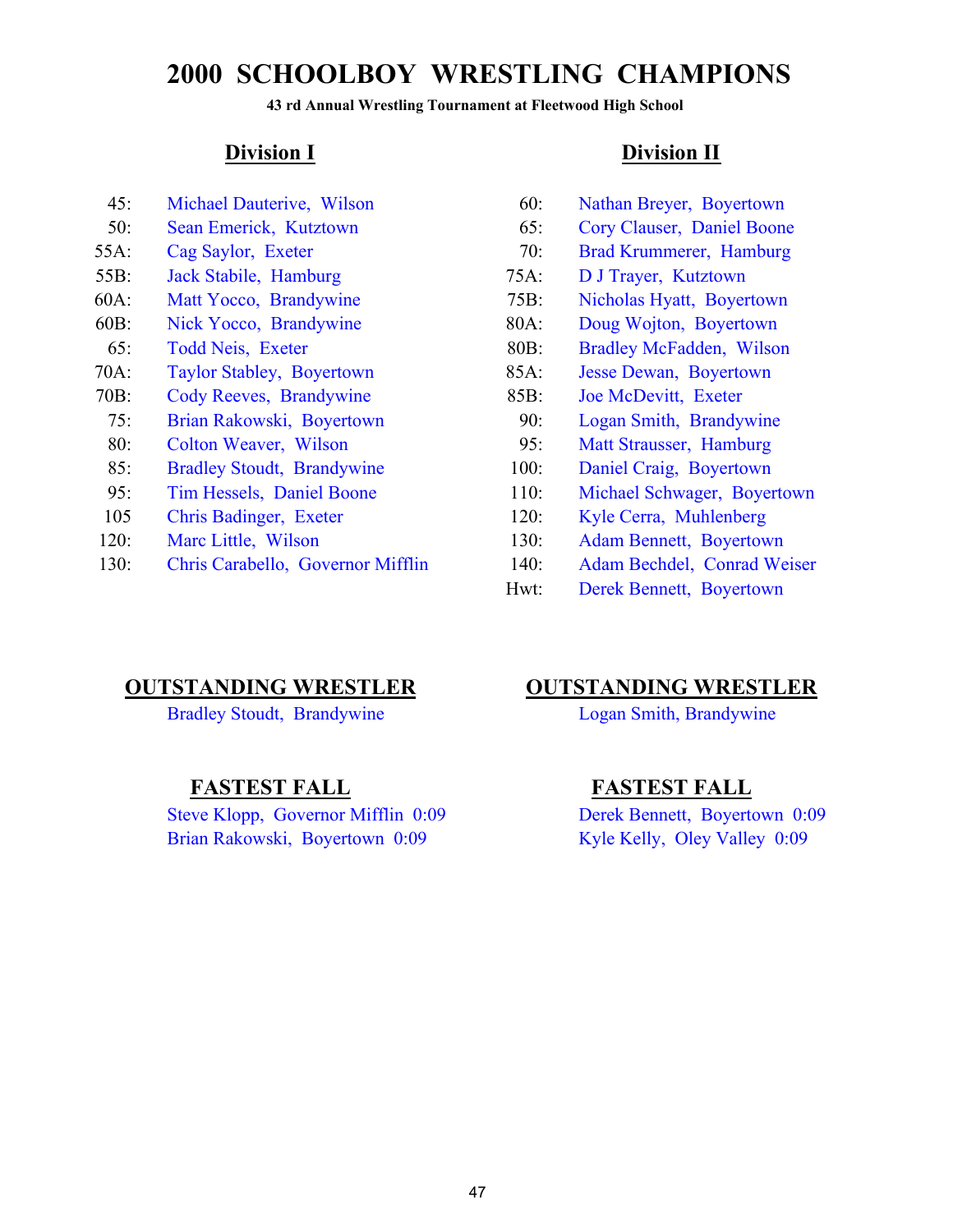**44 th Annual Wrestling Tournament at Fleetwood High School**

- 
- 50: Michael Dauterive, Wilson 65: Matt Yocco, Brandywine
- 
- 
- 
- 
- 65: Dylan Sheidt, Schuylkill Valley 90: Trever Kimmel, Wilson
- 70A: Tyler Herman, Brandywine 95A: Jesse Dewan, Boyertown
- 
- 75: Kyle Weidmer, Brandywine 100: Blaed Gerhart, Brandywine
- 
- 85: Antonio Giorgio, Tulpehocken 120: Dan Craig, Boyertown
- 90: Ron Fox, Daniel Boone 130: Randy Criss, CYO
- 
- 
- 110: Brandon Kieta, Rising Sun Hwt: John Esterly, Hamburg
- 120: Jason Follweiler, Kutztown
- 130: Tyler Rice, Hamburg

Colin Shober, Schuylkill Valley Jesse Dewan, Boyertown

Jonathan Neiman, Boyertown 0:12 Nathan Reinhardt, Hamburg 0:08

### **Division I Division II**

- 45: Nathan Fulmer, Brandywine 60: Dennis Kriczky, Boyertown
	-
- 55A: Alex Pellicciotti, Boyertown 70: Todd Spielman, Boyertown
- 55B: Brett Sanko, Hamburg 75: Brad Kummerer, Hamburg
- 60A: Zane Yocco, Brandywine 80: Brian Rakowski, Boyertown
- 60B: Colin Shober, Schuylkill Valley 85: Nathan Reinhardt, Hamburg
	-
	-
- 70B: Kyle Stoudt, Brandywine 95B: Tim Hessels, Daniel Boone
	-
	- 80: Zack Groff, Wilson 110: Kraig Rizzetto, Oley
		-
		-
	- 95: Kyle Stabley, Boyertown 140: Chris Carabello, Governor Mifflin
- 100: Zach Gorddard, Wilson 160: Matt Blose, Kutztown
	-

### **OUTSTANDING WRESTLER OUTSTANDING WRESTLER**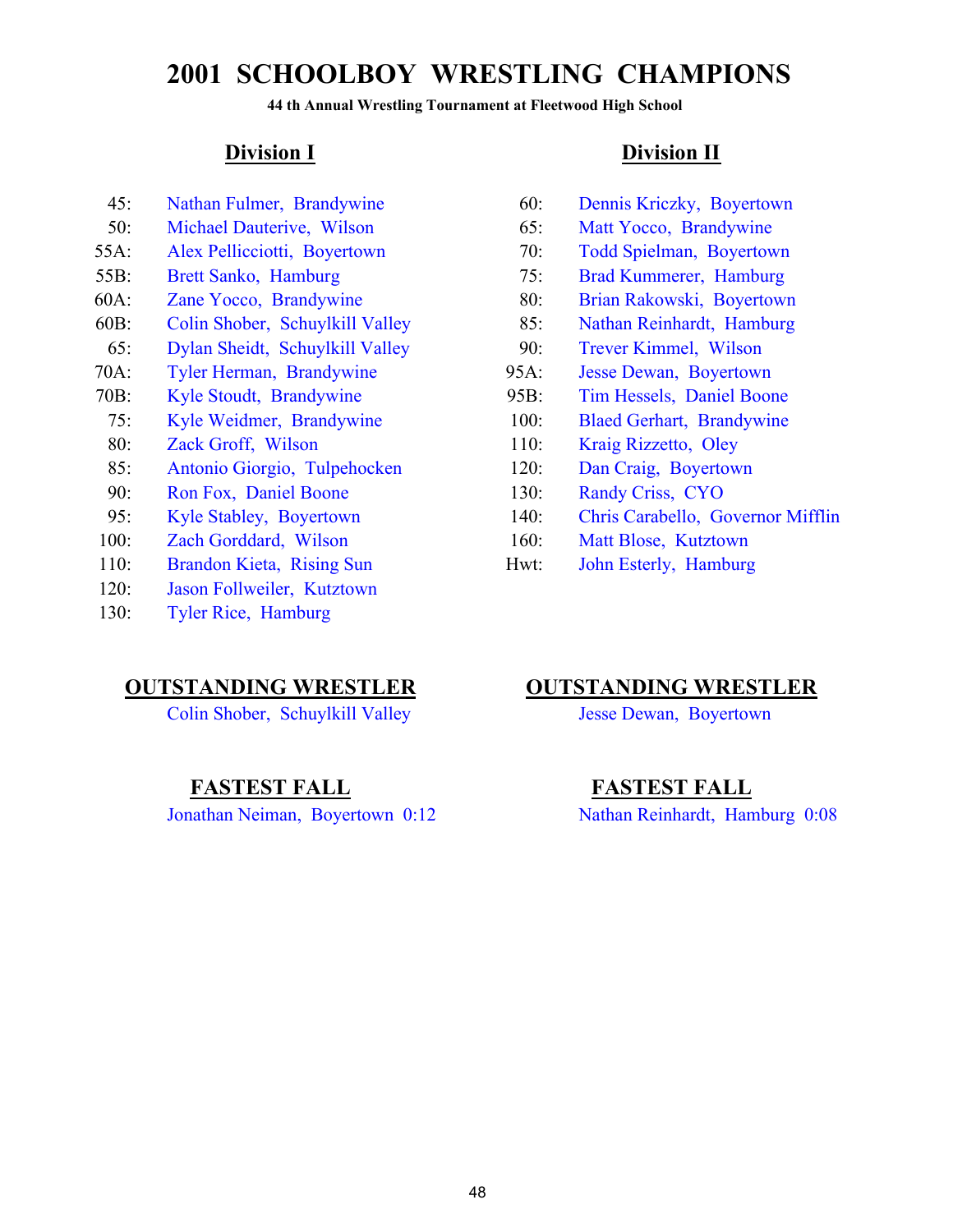**45 th Annual Wrestling Tournament at Fleetwood High School**

- 45: Adam Mackie, Brandywine 60: Eric Crim, Exeter
- 
- 55A: Matt Malfaro, Boyertown 70: Cag Saylor, Exeter
- 
- 
- 
- 
- 65B: William Mourar, Matrix 95: Colton Weaver, Wilson
- 70A: Tyler Herman, Brandywine 100: Shane Dennis, Wilson
- 
- 75: Ryan Maurer, Schuylkill Valley 120: Bradley Stoudt, Brandywine
- 
- 85: Taylor Stabley, Boyertown 140: Alex Smith, Fleetwood
- 95: Nathan Luckenbill, Conrad Weiser 160: David Good, CYO
- 
- 110: Matthew Diehl, Fleetwood
- 120: Darren Kline, Fleetwood
- 130: Tim Miksiewicz, Oley

Taylor Stabley, Boyertown Nick Yocco, Brandywine

Alex Pellicotti, Boyertown 0:12 Shane Dennis, Wilson 0:14

### **Division I Division II**

- 
- 50: Michael Dauterive, Wilson 65: Dennis Kriczky, Boyertown
	-
- 55B: Nicholas Hodgkins, CYO 75: Matt Yocco, Brandywine
- 60A: Alex Pellicotti, Boyertown 80: Nick Yocco, Brandywine
- 60B: Sean Emerich, Kutztown 85: Nathan Gross, Brandywine
- 65A: Zane Yocco, Brandywine 90: Brain Rakowski, Boyertown
	-
	-
- 70B: Jack Stabile, Hamburg 110: Kyle Stabley, Boyertown
	-
	- 80: Kyle Stoudt, Brandywine 130: Zeth Ream, Conrad Weiser
		-
		-
- 100: Connor Schaeffer, Wilson Hwt: Jared Bennet, Boyertown

### **OUTSTANDING WRESTLER OUTSTANDING WRESTLER**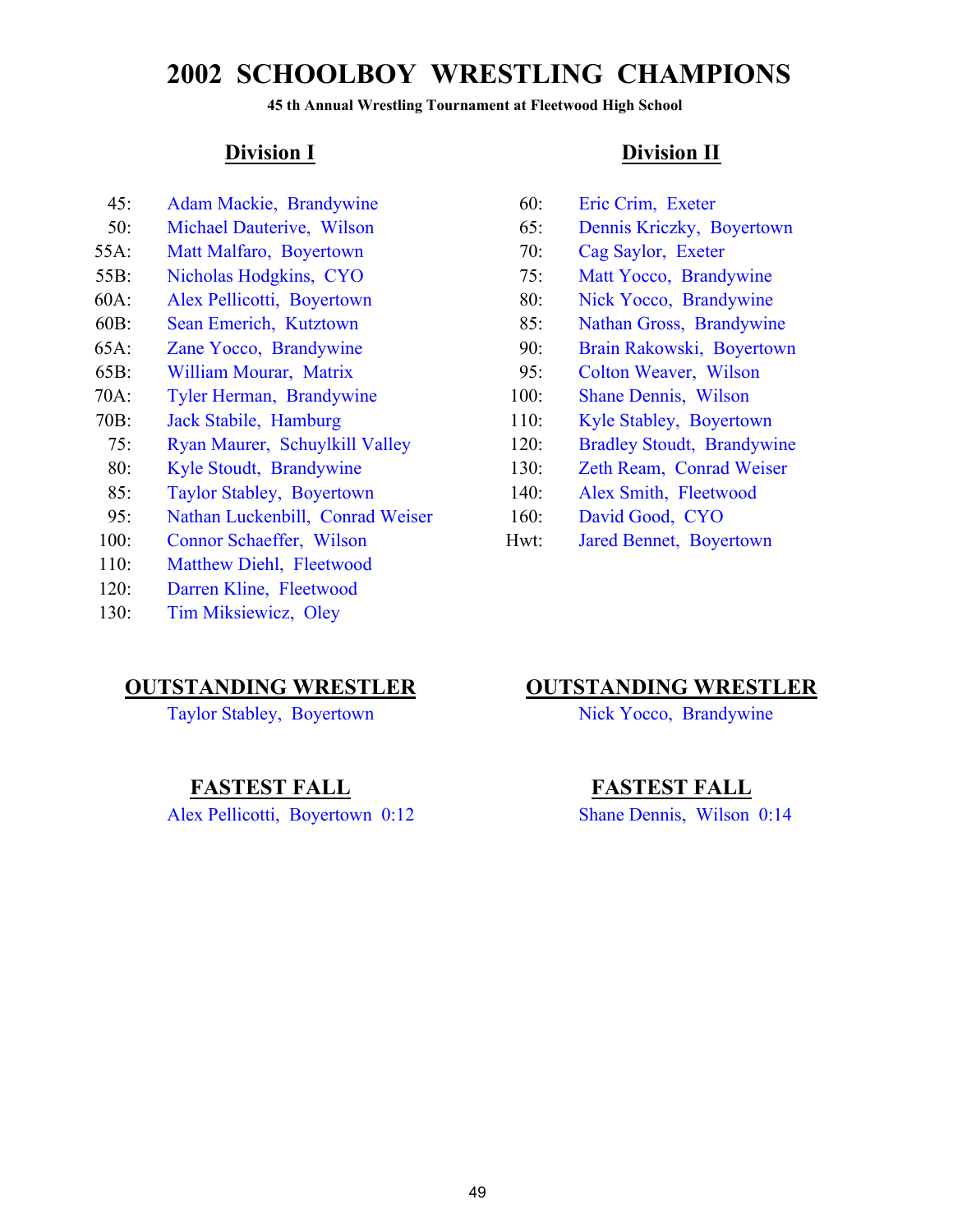**46 th Annual Wrestling Tournament at Fleetwood High School**

- 
- 50: Adam Mackie, Brandywine 65: Alex Pellicotti, Boyertown
- 55A: Zach Levengood, Boyertown 70: Zane Yocco, Brandywine
- 
- 60A: Colin Ochs, Governor Mifflin 80: Tyler Herman, Brandywine
- 60B: Nicholas Hodgkins, CYO 85: Kyle Stoudt, Brandywine
- 
- 
- 
- 
- 85: Luke Horchak, Conrad Weiser 120: Colton Weaver, Wilson
- 
- 
- 110: Joshua Dierolf, Wilson Hwt: Jimmy Whetzel, Oley
- 120: Tyler Rank, Wyomissing
- Hwt: Darren Kline, Fleetwood

## **Division I Division II**

- 45: Dylan Wetzel, Boyertown 60: Kyle Demain, Governor Mifflin
	-
	-
- 55B: Arthur Walsh, CYO 75: Colin Shober, Schuylkill Valley
	-
	-
	- 65: William Mourar, Matrix 90: Ryan Maurer, Schuylkill Valley
	- 70: Ben Chelius, Wilson 95: Pat Leavitt, Governor Mifflin
	- 75: Jordan Rosa, Wilson 100: Josh Ruffner, Governor Mifflin
	- 80: Jack Stabile, Hamburg 110: Derrick Lieby, Brandywine
		-
	- 95: Zack Heffner, Boyertown 130: Brandon Murray, Wilson
- 100: Bret Nagle, Tulpehocken 140: Brock Krumanocker, Kutztown
	-

Austin Mutter, Boyertown 0:13 Kyle Stabley, Boyertown 0:13

## **OUTSTANDING WRESTLER OUTSTANDING WRESTLER**

William Mourar, Matrix Josh Ruffner, Governor Mifflin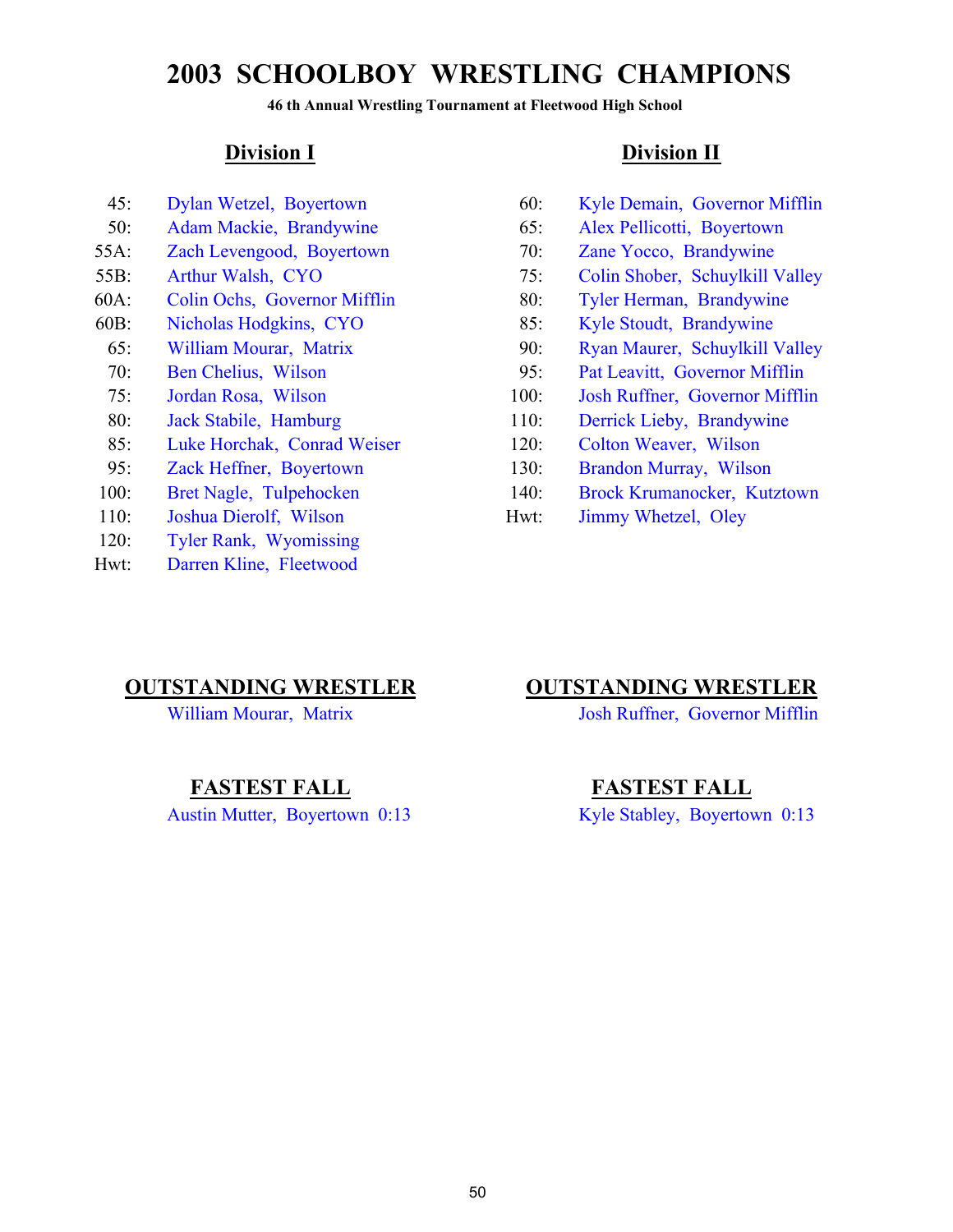**47 th Annual Wrestling Tournament at Fleetwood High School**

- 45: Brendan O'Brien, Brandywine 65: Michael Dauterive, Wilson
- 50: Eddie Kriczky, Boyertown 70: Nicholas Hodgkins, CYO
- 55A: Adam Mackie, Brandywine 75: Zane Yocco, Brandywine
- 55B: Ryan Griffith, Schuylkill Valley 80A: Derek Goodwin, Hamburg
- 
- 
- 
- 65B: Zach Levengood, Boyertown 90: Bret Sanko, Hamburg
- 
- 75: Nathan Walters, Conrad Weiser 95B: Kyle Stoudt, Brandywine
- 
- 85: Nicholas DeLong, Brandywine 110: Zack Heffner, Boyertown
- 95: Joshua White, Schuylkill Valley 120: Jason Pfautz, Exeter
- 
- 110: Logan Fenstermacher, Brandywine 135: Jeff Mohn, Schuylkill Valley
- 120: Matthew Bilodeau, Conrad Weiser 150: Logan Herb, Boyertown

## **Division I Division II**

- 
- 
- 
- 
- 60A: Arthur Walsh, Wyomissing 80B: Alex Pellicotti, Boyertown
- 60B: Kenneth Arentz, CYO 85A: Colin Shober, Schuylkill Valley
- 65A: Peter Renda, Brandywine 85B: Eddie Lockowitz, Daniel Boone
	-
	- 70: Davey Young, Conrad Weiser 95A: Ryan Maurer, Schuylkill Valley
		-
	- 80: Jon Neiman, Boyertown 100: Philip Calafati, Brandywine
		-
		-
- 100: Alan Havens, Fleetwood 125: Nate Luckenbill, Canrad Weiser
	-
	-
	- 170: Darren Kline, Fleetwood
	- Hwt: Brain Arcario, Oley

Arthur Walsh, Wyomissing Zack Heffner, Boyertown

Adam Mackie, Brandywine 0:07 Alex Pellicotti, Boyertown 0:11

### **OUTSTANDING WRESTLER OUTSTANDING WRESTLER**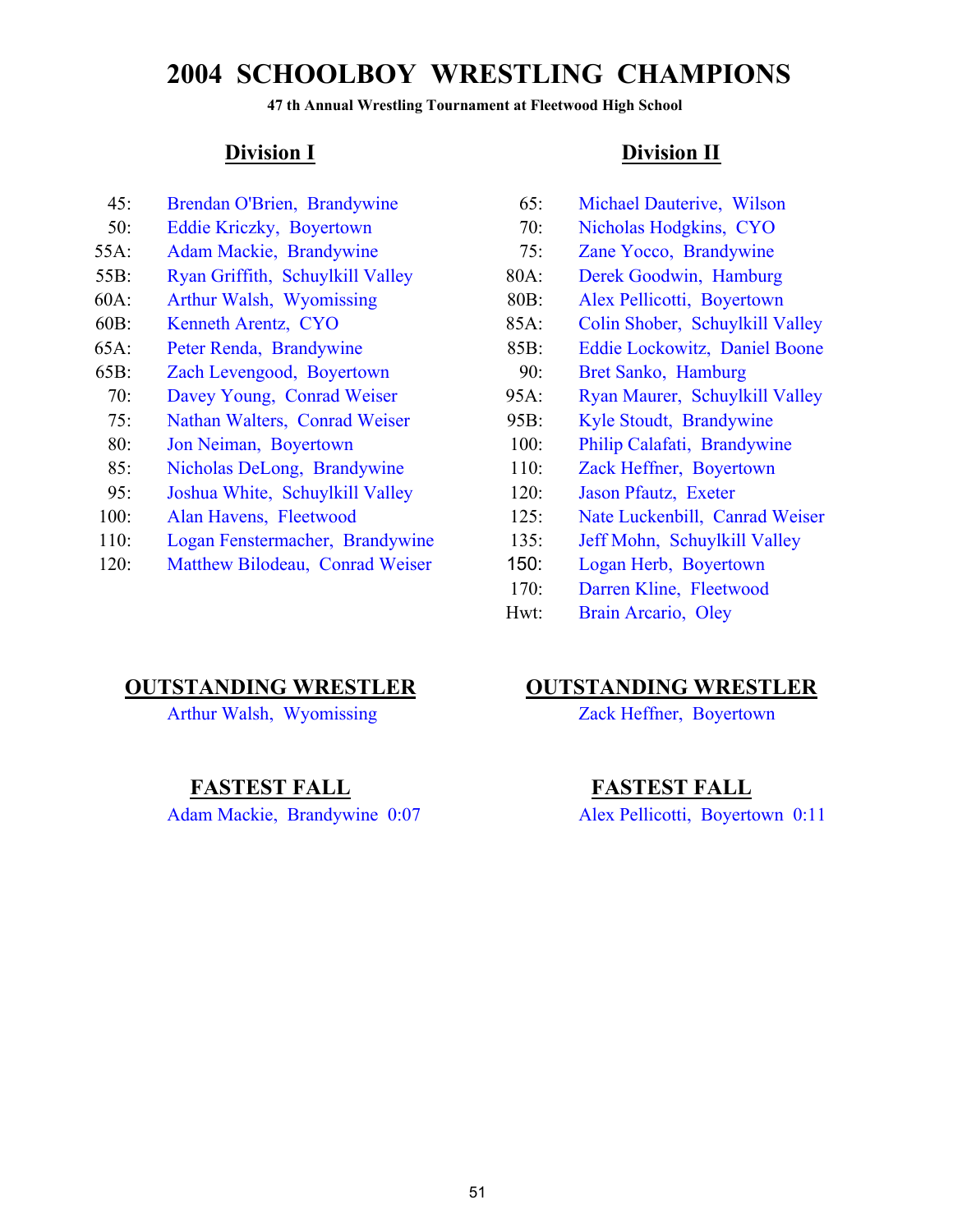**48 th Annual Wrestling Tournament at Fleetwood High School**

- 45: Austin Weller, Brandywine 60: Cory Rank, Wyomissing
- 
- 
- 55B: Eddie Kriczky, Boyertown 75: Tyler Lloyd, Boyertown
- 60A: Jacob Werner, Wilson 80: Nick Hodgkins, CYO
- 60B: Connor Moyer, Wilson 85: Jon Neiman, Boyertown
- 65A: Dexter Dolak, Wyomissing 90: William Mourar, Exeter
- 65B: Adam Mackie, Brandywine 95: Jordan Rosa, Wilson
- 70A: Peter Renda, Brandywine 100: Jake Wood, Hamburg
- 
- 75A: Jan Johnson, Governor Mifflin 110: Dylan Scheidt, Schuylkill Valley
- 75B: Zachary O'Brien, Kutztown 120: Ken Bock, Daniel Boone
- 80: Michael Merkel, Kutztown 130: Ryan Law, Muhlenberg
- 
- 
- 
- 100: Collin Conrad, Brandywine
- 110: Patrick Stone, Daniel Boone

Kyle White, Kutztown 0:08 Ryan Law, Muhlenberg 0:08 Matt Leibman, Fleetwood 0:08

### **Division I Division II**

- 
- 50: Stephen Maloney, Brandywine 65: Nathan Giorgio, Schuylkill Valley
- 55A: Eric Wily, Fleetwood 70: Arthur Walsh III, Wyomissing
	-
	-
	-
	-
	-
	-
- 70B: Matthew Duncan, Boyertown 105: Abe Claypoole, Schuylkill Valley
	-
	-
	-
	- 85: Kevin Jabs, Boyertown 140: Tyler Rank, Wyomissing
	- 90: Leonardo Rosario, Fleetwood 150: Erik Schmeck, Kutztown
	- 95: John Garrett, Conrad Weiser Hwt: Darren Kline, Fleetwood

### **OUTSTANDING WRESTLER OUTSTANDING WRESTLER**

Jacob Werner, Wilson William Mourar, Exeter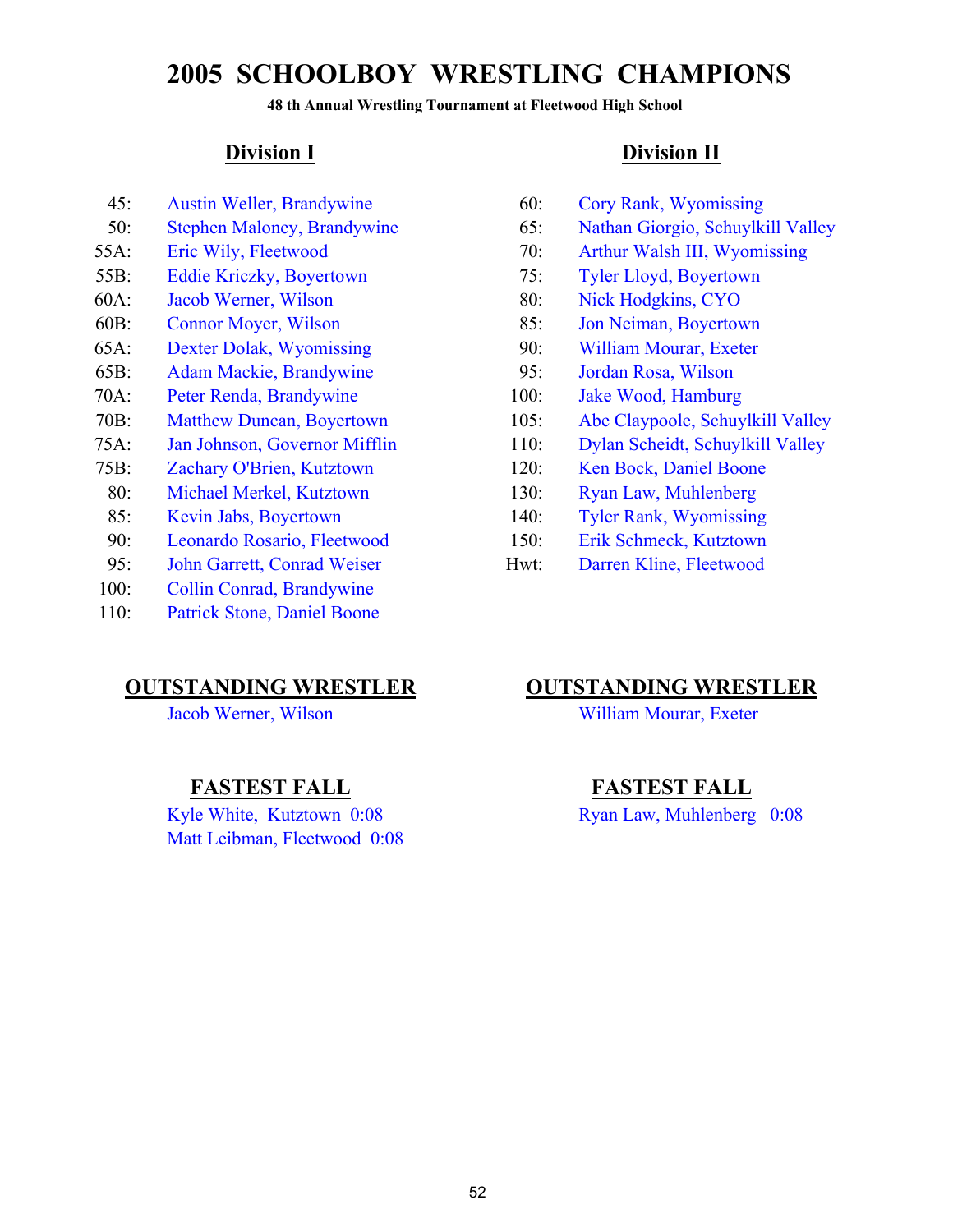**49 th Annual Wrestling Tournament at Fleetwood High School**

- 
- 
- 55A: Tristan Watts, Exeter 70: Kenny Arente, CYO
- 55B: Eddie Kriczky, Boyertown 75: Peter Renda, Brandywine
- 
- 
- 65A: Colin Johnson, Governor Mifflin 95: Jon Neiman, Boyertown
- 65B: Caleb Blatt, Tulpehocken 100: Ryan Daub, Tulpehocken
- 70A: Dexter Dolak, Wyomissing 110: Jake Wood, Hamburg
- 
- 75: Steven Eberly, Kutztown 130: Josh Dierolf, Wilson
- 
- 
- 
- 95: Austin Bashore, Hamburg
- 100: Jordan Randazzo, Governor Mifflin
- 110: Collin Conrad, Brandywine
- 125: Keith Miller, Governor Mifflin
- 130: Jacob Ewing, Twin Valley
- Hwt: Madison Woodward, Wilson

Michael Diehl, Boyertown Arthur Walsh, Wyomissing

### **Division I Division II**

- 45: Trevor Gimbor, Brandywine 60: Alec Torres, Wyomissing
- 50: Michael Diehl, Boyertown 65: Colin Ochs, Governor Mifflin
	-
	-
- 60A: Daniel Grant, Twin Valley 80: Arthur Walsh, Wyomissing
- 60B: Connor Moyer, Wilson 85: Keith Stednitz, Governor Mifflin
	-
	-
	-
- 70B: Bryce Pych, Wilson 120: Robert Fritzcharles, Daniel Boone
	-
	- 80: Jordan Wertz, Boyertown 140: Logan Fenstermacher, Brandywine
	- 85: Reilly Colon, Muhlenberg 145: Bradley Bixler, Governor Mifflin
	- 90: Tyler Beans, Brandywine Hwt: Matthew Bilodeau, Conrad Weiser

### **OUTSTANDING WRESTLER OUTSTANDING WRESTLER**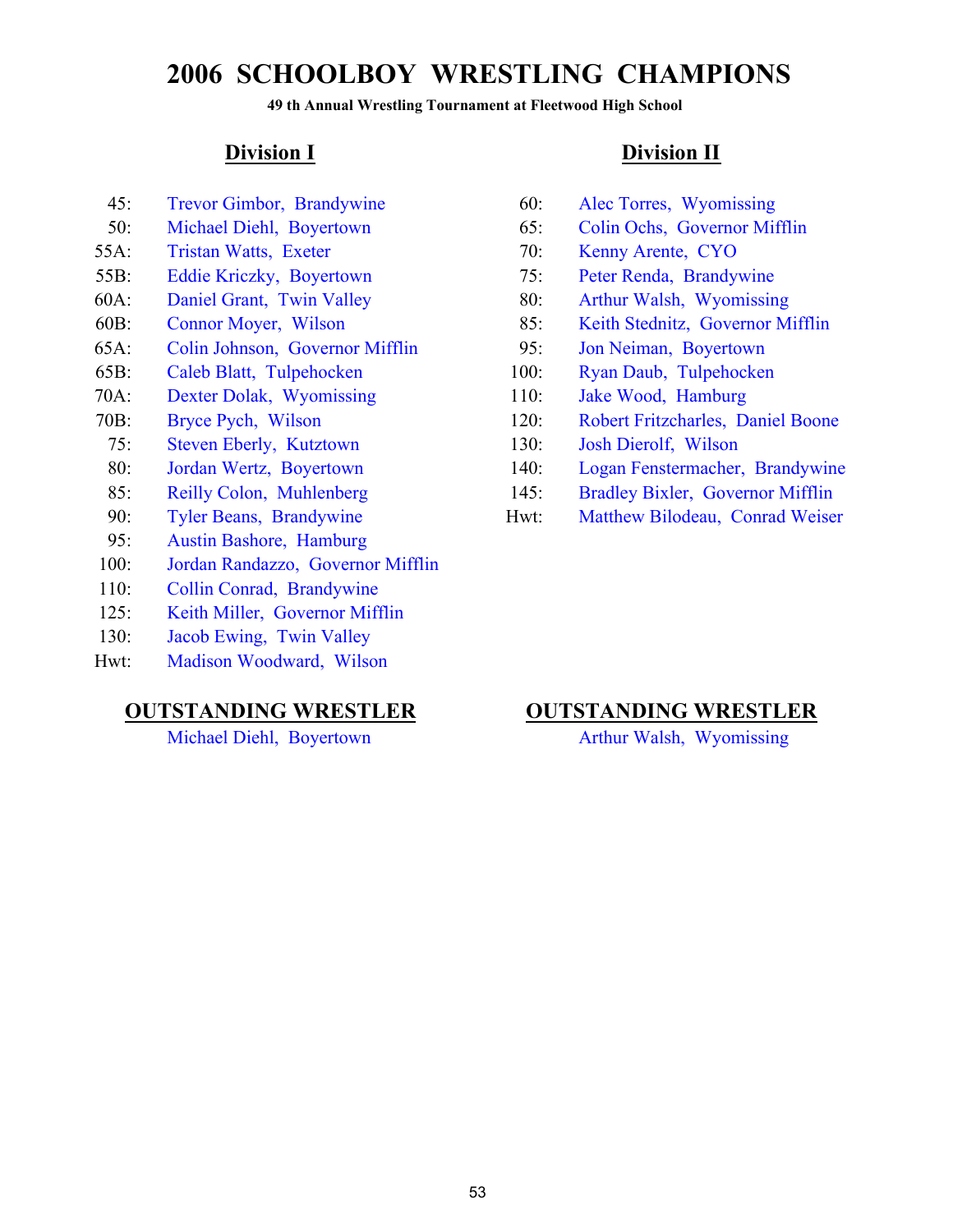**50 th Annual Wrestling Tournament at Fleetwood High School**

- 
- 50: Austin DeSanto, Exeter 65: Eddie Kriczky, Boyertown
- 55: Lucas Miller, Boyertown 70: Joey Fick, Fleetwood
- 60A: Dylan Wertz, Boyertown 75: Jake Werner, Wilson
- 60B: Michael Diehl, Boyertown 80: Robert Ritschard, Oley Valley
- 65A: Jonah Fisher, Governor Mifflin 85: Peter Renda, Brandywine
- 65B: Stephen Maloney, Brandywine 90: Eric Rodrigo, Wilson
- 70A: Colin Johnson, Governor Mifflin 95: James Moran, Exeter
- 
- 75A: Tanner Campbell, Governor Mifflin 110: Matthew Hoare, Wilson
- 75B: Caeleb Blatt, Tuplehocken 120: Andy Francos, Wilson
- 
- 
- 
- 95: Matt Reinhart, Hamburg
- 100: Jan Johnson, Governor Mifflin
- 110: Kody Reichart, Kutztown
- 125: Collin Conrad, Brandywine
- Hwt: Keith Miller, Governor Mifflin

## **Division I Division II**

- 45: Ryan Watts, Exeter 60: Sean Skochko, Boyertown
	-
	-
	-
	-
	-
	-
	-
- 70B: James Diehl, Boyertown 100: Kyle Kramer, Oley Valley
	-
	-
	- 80: Steven Eberly, Kutztown 130: Colton Plucker, Fleetwood
	- 85: Gregg Harvey, Boyertown 140: Devon Perez, Schuylkill Valley
	- 90: Scott Goodwin, Wilson Hwt: Dustin McCluskey, Oley Valley

## **OUTSTANDING WRESTLER OUTSTANDING WRESTLER**

Dylan Wertz, Boyertown Devon Perez, Schuylkill Valley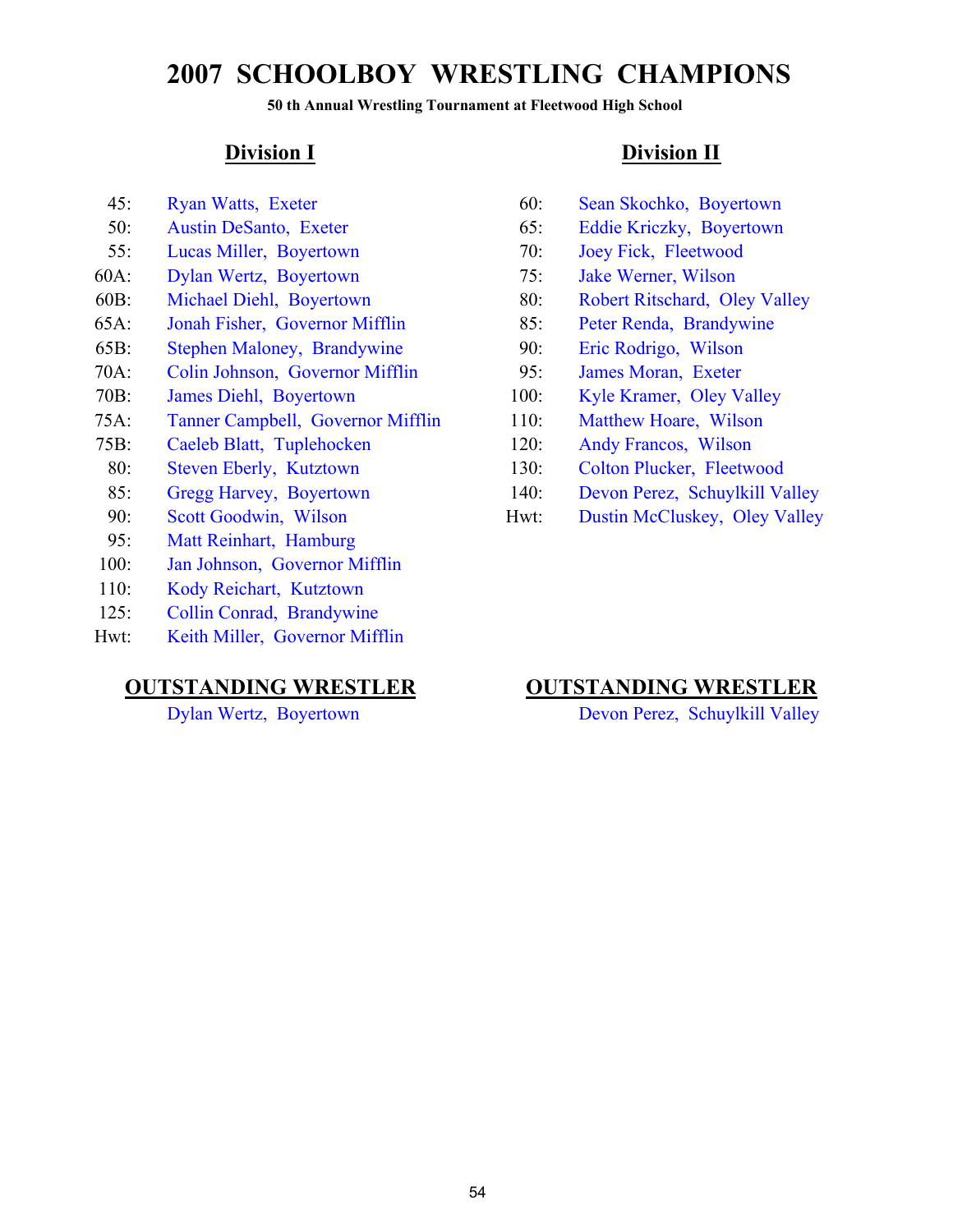**51 st Annual Wrestling Tournament at Fleetwood High School**

- 
- 50: David Campbel, Boyertown 65: Dylan Wertz, Boyertown
- 
- 55B: Austin DeSanto, Exeter 75: Joey Fick, Fleetwood
- 
- 60B: Allen Arentz, Governor Mifflin 85: Dexter Dolak, Oley Valley
- 65A: Michael Diehl, Boyertown 90: Bryce Pych, Wilson
- 65B: Owen Powell, Daniel Boone 95: Jeffrey Inman, Wyomissing
- 70A: Stephan Maloney, Brandywine 100: Jordan Wertz, Boyertown
- 
- 
- 
- 85: Damon Stern Jr., Muhlenberg 140: Cody Miller, Hamburg
- 
- 95: Gregg Harvery, Boyertown
- 110: Isaac Schannaeur, Wilson
- 120: Jack Vandevort, Governor Mifflin
- Hwt: Jordan Wood, Boyertown

### **Division I Division II**

- 45: Brandon Barton, Exeter 60: Quentin Smith, Governor Mifflin
	-
- 55A: Tyler Burton, Exeter 70: Connor Moyer, Wilson
	-
- 60A: Brett Kulp, Exeter 80: Caeleb Blatt, Tulpehocken
	-
	-
	-
	-
- 70B: Hunter Gimbor, Brandywine 110: Jan Johnson, Governor Mifflin
	- 75: Quinn Blatt, Tulpehocken 120: Austin Bashore, Hamburg
	- 80: Dawson Landis, Boyertown 130: Matthew Acampora, Governor Mifflin
		-
	- 90: Jacob Gambone, Boyertown Hwt: Nash Gregro, Tulpehocken

### **OUTSTANDING WRESTLER OUTSTANDING WRESTLER**

Tyler Burton, Exeter **Dexter Dolak**, Oley Valley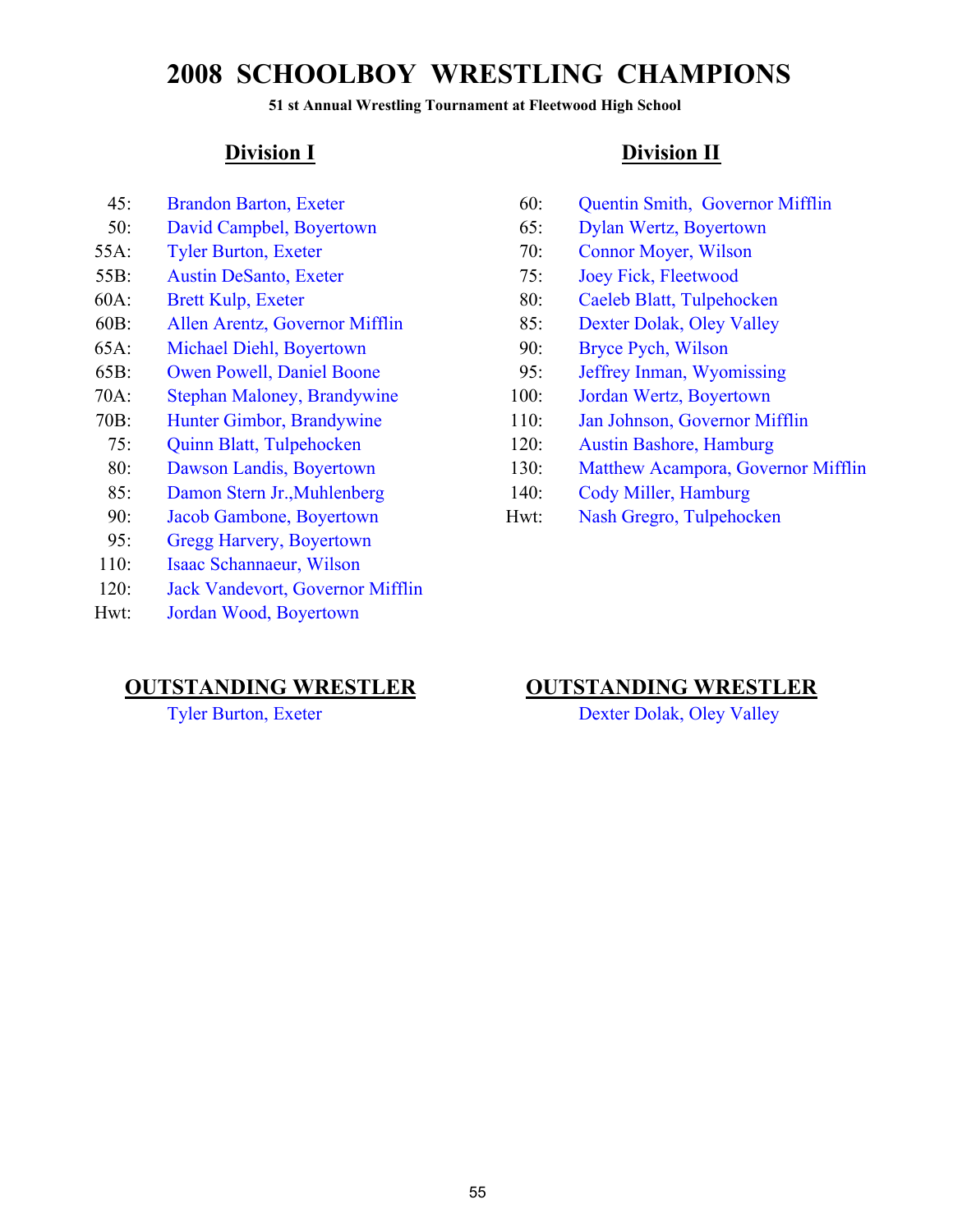**52 nd Annual Wrestling Tournament at Fleetwood High School**

- 
- 50: Jalon Lavine, Governor Mifflin 65: Brett Kulp, Exeter
- 
- 
- 
- 
- 
- 
- 
- 
- 
- 
- 
- 
- 
- 110: Phillip Henry, Governor Mifflin
- 120: Owen Dubble, Tulpehocken
- 130: Micheal Hubble, Brandywine

## **Division I Division II**

- 45: Stephen Spitko, Daniel Boone 60: Dylan Schoemaker, Conrad Weiser
	-
- 55: David Campbell, Boyertown 70: Lucas Miller, Boyertown
- 60: Jakob Campbell, Boyertown 75: Dylan Wertz, Boyertown
- 65: Tyler Vogel, Wilson 80: Mike Reitenbach, Cocalico
- 65.1: Austin DeSanto, Exeter 85: Josh Georgio, Schuylkill Valley
	- 70: Tyler Borton, Exeter 90: Caeleb Blatt, Tulpehocken
- 70.1: Tommy O'Brien, Wilson 95: Jacob Gambone, Boyertown
	- 75: JT Cooley, Boyertown 100: Cameron Becket, Muhlenberg
- 75.1: Tyler Bagoly, Exeter 110: Gregg Harvey, Boyertown
	- 80: Ethan Steffey, Cocalico 120: Jan Johnson, Governor Mifflin
	- 85: Michael Beard, Daniel Boone 130: Cole Swackhamer, Brandywine
	- 90: John Ross Harrell, Exeter 140: Jordan Wood, Boyertown
	- 95: Matthew James, Hamburg 160: Collin Conrad, Brandywine
- 105: Tyler Albano, Boyertown 185: John Tindal, Schuylkill Valley

## **OUTSTANDING WRESTLER OUTSTANDING WRESTLER**

JT Cooley, Boyertown Caeleb Blatt, Tulpehocken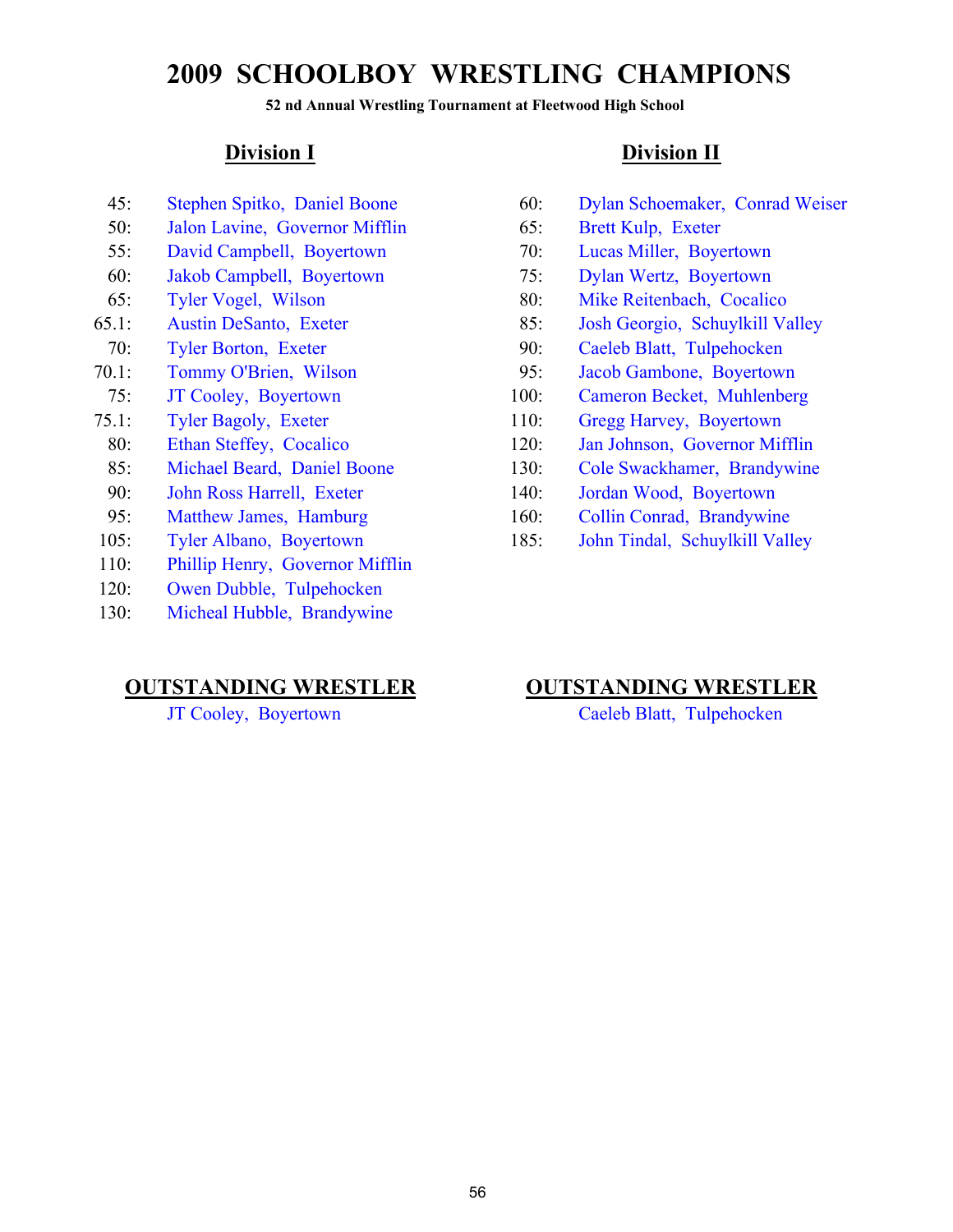**53 rd Annual Wrestling Tournament at Fleetwood High School**

- 
- 50: Stephen Spitko, Daniel Boone 65: Austin DeSanto, Exeter
- 55: Nathan Lackman, Wilson 70: Trevor Gimbor, Exeter
- 60: Jalon Lavine, Governor Mifflin 75: Brett Kulp, Exeter
- 
- 70: Jack Bennett, Schuylkill Valley 80: Hunter Gimbor, Exeter
- 
- 80: Owen Kerver, Brandywine 90: Elliot Bobb, Wilson
- 
- 90: Isaac Ruoss, Governor Mifflin 100: Jacob Gambone, Boyertown
- 
- 100: Michael Beard, Daniel Boone 120: Cameron Beckett, Muhlenberg
- 110: Alex Gregro, Tulpehocken 130: Joaby McMinn, Muhlenberg
- 130: Dmytri Blanding, Muhlenberg 160: Jordan Wood, Boyertown

### **Division I Division II**

- 45: Parker Davidson, Hamburg 60: David Campbell, Boyertown
	-
	-
	-
- 65: Jordan Stone, Muhlenberg 75.1: Owen Powell, Tulpehocken
	-
- 75: Bradlee Benjamin, Brandywine 85: Stephen Maloney, Brandywine
	-
- 85: Gage Moran, Exeter 95: Dylan Miller, Tulpehocken
	-
- 95: David Jones, Exeter 110: Damon Stern Jr, Muhlenberg
	-
	-
	-
	- 200: Dalton Gromlich, Hamburg

### **OUTSTANDING WRESTLER OUTSTANDING WRESTLER**

Jack Bennett, Schuylkill Valley Cameron Beckett, Muhlenberg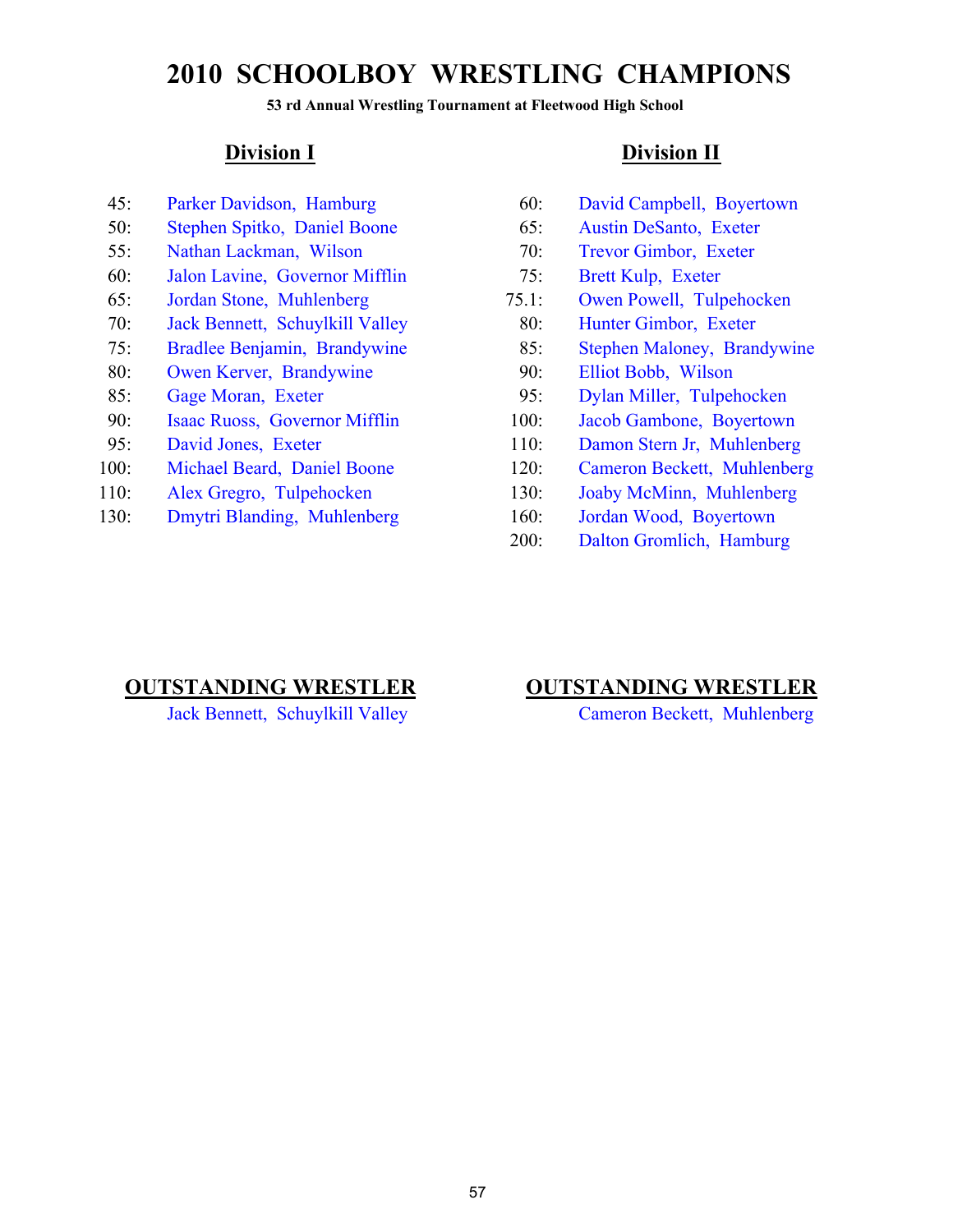**54 th Annual Wrestling Tournament at Tulpehocken High School**

- 
- 50: Alex Brown, Tulpehocken 65: David Campbell, Boyertown
- 55: Stephen Spitko, Daniel Boone 70: Jakob Campbell, Boyertown
- 60: JT Hogan, Daniel Boone 75: Austin DeSanto, Exeter
- 60.1: Nathan Lackman, Wilson 80: Tyler Vogel, Wilson
- 65: Anothony Stienmeyer, Wilson 85: Dallas Kramer, Conrad Weiser
- 65.1: Jaden Bookser, Conrad Weiser 90: Tyler Bagoly, Exeter
- 70: Brandon Connor, Wilson 95: J. T. Cooley, Boyertown
- 
- 75: Quinn Foley, Daniel Boone 110: Elliot Bobb, Wilson
- 
- 
- 
- 95: Dawson Kramer, Conrad Weiser 140: Jonathan Greenleaf, Exeter
- 105: Nikolas Anderson, Cocalico 160: Owen Dubble, Tulpehocken
- 110: Ethan Schucker, Daniel Boone 175: Oscar Daniels, Exeter
- 140: Brady Barton, Daniel Boone

### **Division I Division II**

- 45: Julien Maldonado, Boyertown 60: Matthew Wilde, Boyertown
	-
	-
	-
	-
	-
	-
	-
- 70.1: Jack Grayson, Wilson 100: Michael Beard, Boyertown
	-
	- 80: Jacob Miller, Boyertown 115: Dalton Gockley, Governor Mifflin
	- 85: Ryan Heydt, Brandywine 120: Canaan Naylor, Wyomissing
	- 90: Benjamin Sola, Cocalico 130: Ben Maack, Governor Mifflin
		-
		-
		-

## **OUTSTANDING WRESTLER OUTSTANDING WRESTLER**

Julien Maldonado, Boyertown Tyler Bagoly, Exeter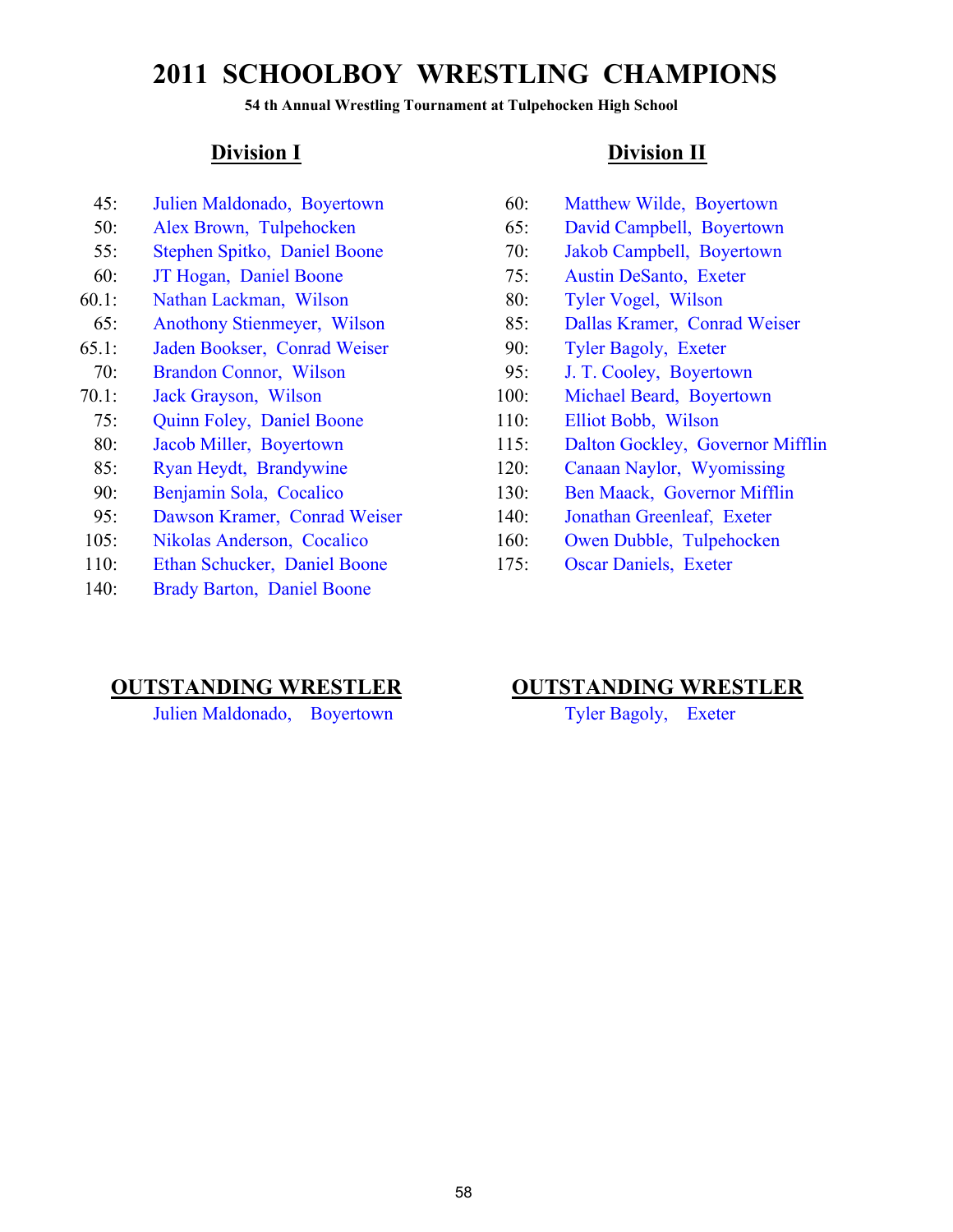**55 th Annual Wrestling Tournament at Tulpehocken High School**

- 45: Jordan Graff, Wilson 60: Jordan Ziats, Muhlenberg
- 50: Julien Maldonado, Daniel Boone 65: Tyler Reimert, Tulpehocken
- 50.1: Cody Reimert, Tulpehocken 70: Max Gaston, Conrad Weiser
- 55: Caleb Keller, Muhlenberg 75: Jack Grayson, Wilson
- 55.1: Parker Davidson, Schuylkill Valley 80: David Bortz, Jr. Tulpehocken
- 60: Stephen Spitko, Daniel Boone 80.1: Quinn Foley, Daniel Boone
- 60.1: Noah Frack, Brandywine 85: Zane Alderfer, Boyertown
- 65: Kyle Vernon, Schuylkill Valley 90: Jack Bennett, Schuylkill Valley
- 65.1: Chase Stehman, Boyertown 95: Nickolas Moccia, Boyertown
- 
- 70.1: Landon Taylor, Fleetwood 105: Logan Herber, Hamgurg
	-
	- 80: Nick Williams, Wilson 120: Denny Karas, Exeter
	-
	- 90: Brant Mason, Hamburg 130: Austin Himes, Oley
	-
- 
- 120: Zach Ruffner, Tulpehocken

### **Division I Division II**

- 
- 
- 
- 
- 
- 
- 
- 
- 
- 70: Frank Wetz, Oley 100: Bradlee Benjamin, Brandywine
	-
- 75: Kellen Mathias, Boyertown 110: Issac Ruoss, Governor Mifflin
	-
- 85: Seth Kramlich, Wilson 125: Zakary Reck, Boyertown
	-
- 95: Nicolas Miller, Hamburg 140: Dmytri Blanding, Muhlenberg
- 100: Axel Seigfried, Tulpehocken 175: Jonathan Arms, Daniel Boone

### **OUTSTANDING WRESTLER OUTSTANDING WRESTLER**

Landon Taylor, Fleetwood Nickolas Moccia, Boyertown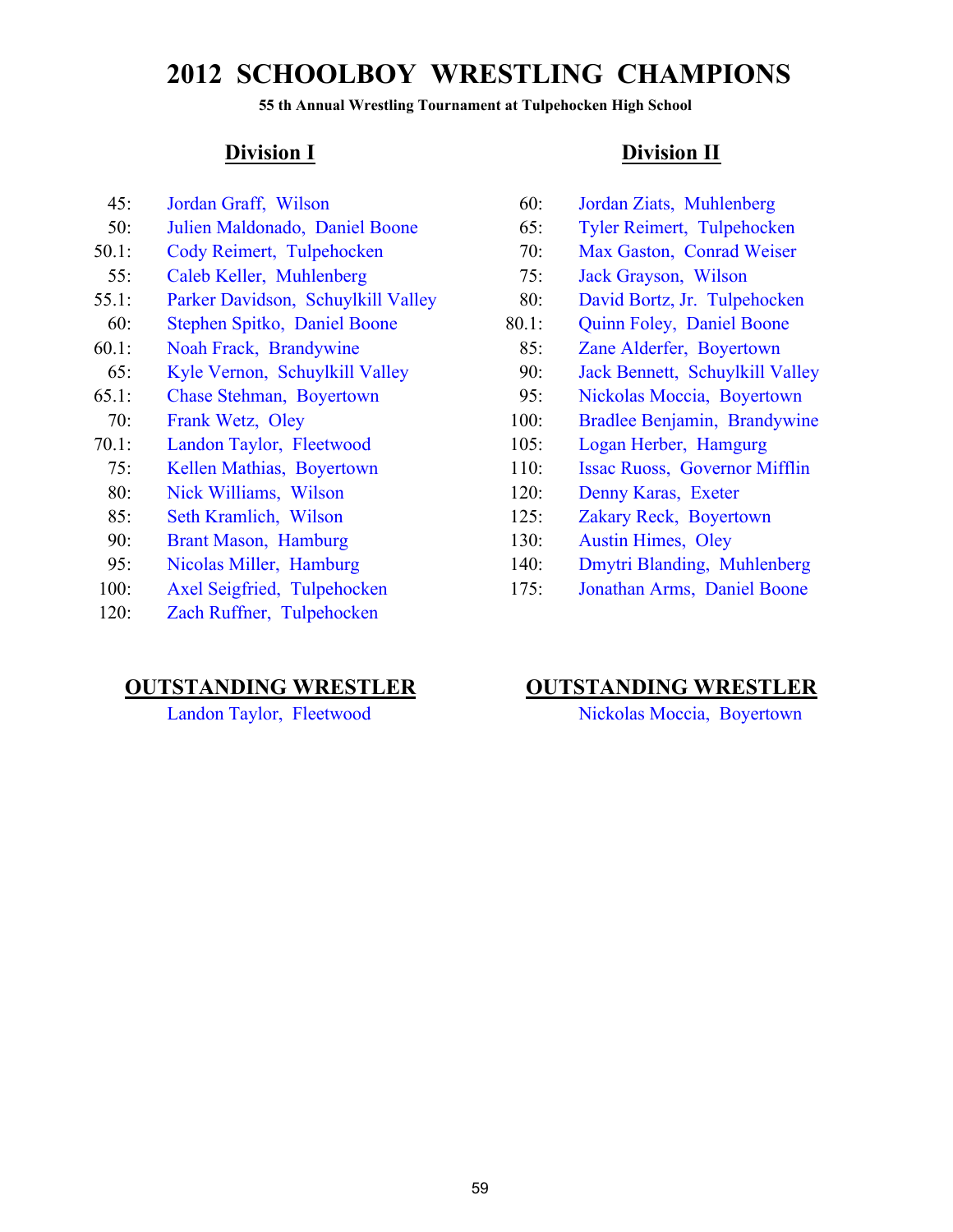**56 th Annual Wrestling Tournament at Tulpehocken High School**

- 45: Gavin Sheridan, Boyertown 65: Corey Jenkins, Reading
- 
- 
- 55.1: Julien Maldonado, Boyertwon 80: Jack Grayson, Wilson
- 
- 
- 
- 
- 70: Isiah Wright, Daniel Boone 110: Tyler Fisher, Kutztown
- 75: Kyle Vernon, Schuylkill Valley 120: Ayden Mathias, Boyertown
- 
- 
- 
- 
- 115: Darian Keiper, Muhlenberg
- 160: Elijah Velez, Daniel Boone

### **Division I Division II**

- 
- 50: Noah Rosa, Muhlenberg 70: Stephen Spitko, Daniel Boone
- 55: Teague Miller, Boyertown 75: Daniel Drumheller, Daniel Boone
	-
- 60: Eathan Detweler, Boyertown 85: Jaden Bookser, Conrad Weiser
- 60.1: Kade Davidheiser, Boyertown 90: David Bortz, Jr. Tulpehocken
	- 65: Noah Frack, Brandywine 95: Jordan Breiner, Schuylkill Valley
- 65.1: Dalton Gimbar, Brandywine 100: Quinn Foley, Daniel Boone
	-
	-
	- 80: JT Hogan, Daniel Boone 130: Bruce Vaughan, Wilson
	- 85: Kellen Mathias, Boyertown 140: Zach Ruffner, Tulpehocken
	- 95: Brant Mason, Hamburg 150: Isaiah Arroyo, Reading
- 105: Adrian Bernabel, Hamburg 180: Philip Choc, Conrad Weiser

### **OUTSTANDING WRESTLER**

Julien Maldonado, Boyertwon Bruce Vaughan, Wilson

Boyertown Boyertown

### **OUTSTANDING WRESTLER**

**Team Team**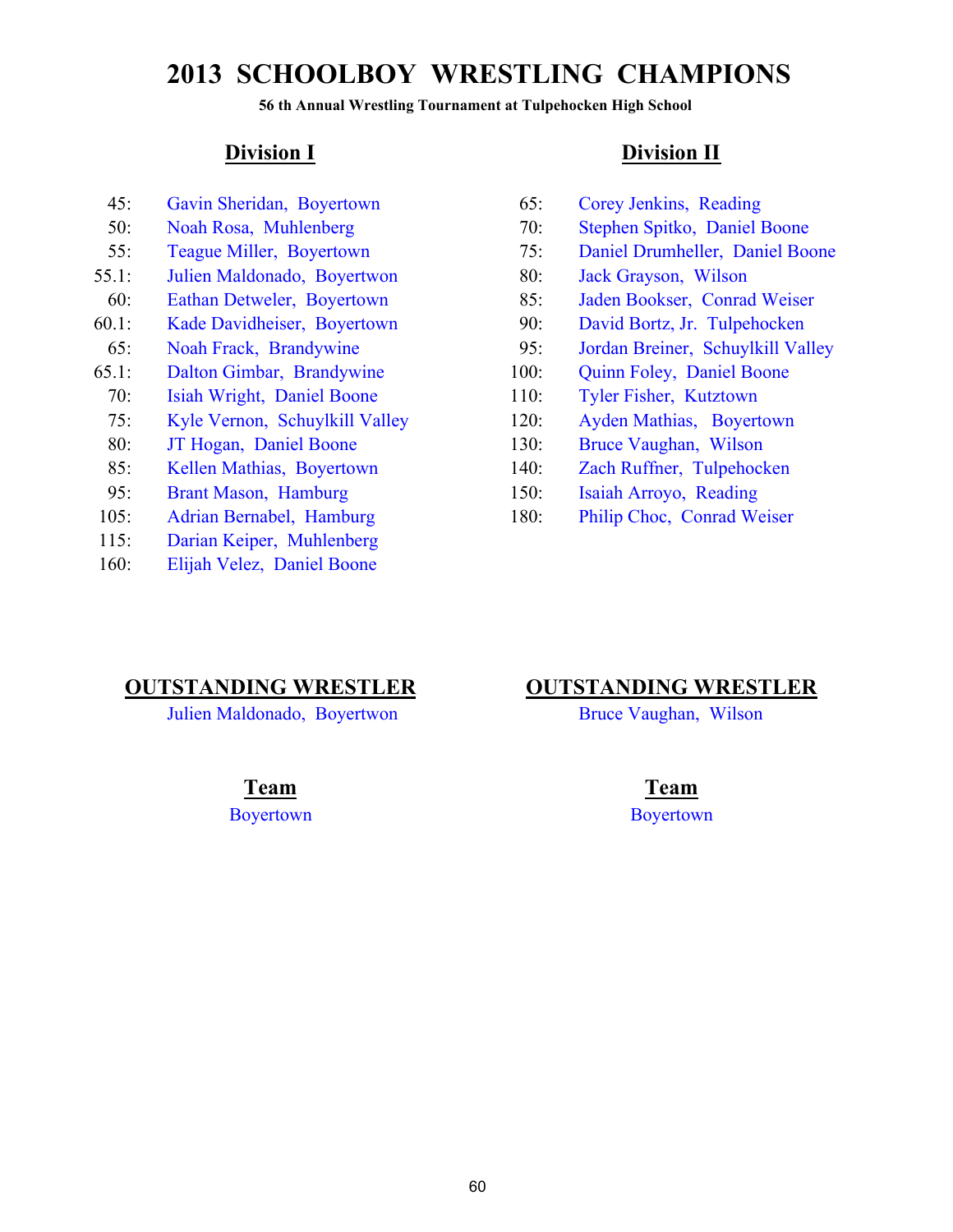**57 th Annual Wrestling Tournament at Tulpehocken High School**

### **Developmental Division Division I**

50: Gavin Sheridan, Boyertown 55: Noah Rosa, Muhlenberg 65: Jevin Guldin, Exeter 55: Alex Franks, Governor Mifflin 60: Marvin Armistead, Conrad Weiser 70: Stephen Spitko, Daniel Boone 55.1: Lucas Manderbach, Schuylkill Valley 65: Gary Deyarmin, Governor Mifflin 75: Bailey Gimbor, Brandywine 60: Ayden Szczepkowski, Governor Miffli 70: Gavin Richard, Daniel Boone 80: Owen Dautrich, Canrad Weiser 60.1: Samuel Moyer, Governor Mifflin 75: Chance Babb, Boyertown 85: JT Hogan, Daniel Boone 65: Jude Enriquez, Governor Mifflin 80: Tucker Hogan, Daniel Boone 90: Joshua Harkless, Wilson 70: Anthony Famularo, Boyertown 85: Cameron Harris, Hamburg 95: Kellen Mathias, Boyertown 80: Caleb Brewer, Daniel Boone 90: Jake Blanski, Governor Mifflin 100: Dylan Miller, Boyertown 90: Timonthy Saylor Jr., Reading 95: Eli Willman, Boyertown 115: Nick Williams, Wilson 100: Gabriel Davis, Reading 100: Tristan Baer, Hamburg 125: Eli Berstler, Conrad Weiser

| 0:               | Zachary Ziats, Muhlenberg       |
|------------------|---------------------------------|
| 5:               | Noah Rosa, Muhlenberg           |
| 50:              | Marvin Armistead, Conrad Weise  |
| 5:               | Gary Deyarmin, Governor Mifflin |
| $\overline{0}$ : | Gavin Richard, Daniel Boone     |
| 5:               | Chance Babb, Boyertown          |
| 30:              | Tucker Hogan, Daniel Boone      |
| 35:              | Cameron Harris, Hamburg         |
| 0:               | Jake Blanski, Governor Mifflin  |

- 
- 
- 

### **Division II**

 45: Brody Coleman, Boyertown 50: Zachary Ziats, Muhlenberg 60: Julien Maldonado, Boyertown 110: Mitchell Miller, Kutztown 150: Zach Ruffer, Tulpehocken 170: Nicolas James, Hamburg

### **OUTSTANDING WRESTLER**

### **OUTSTANDING WRESTLER**

Gavin Sheridan, Boyertown Gary Deyarmin, Governor Mifflin Bailey Gimbor, Brandywine

### **OUTSTANDING WRESTLER**

**Team Team** Boyertown Boyertown **Team**

Boyertown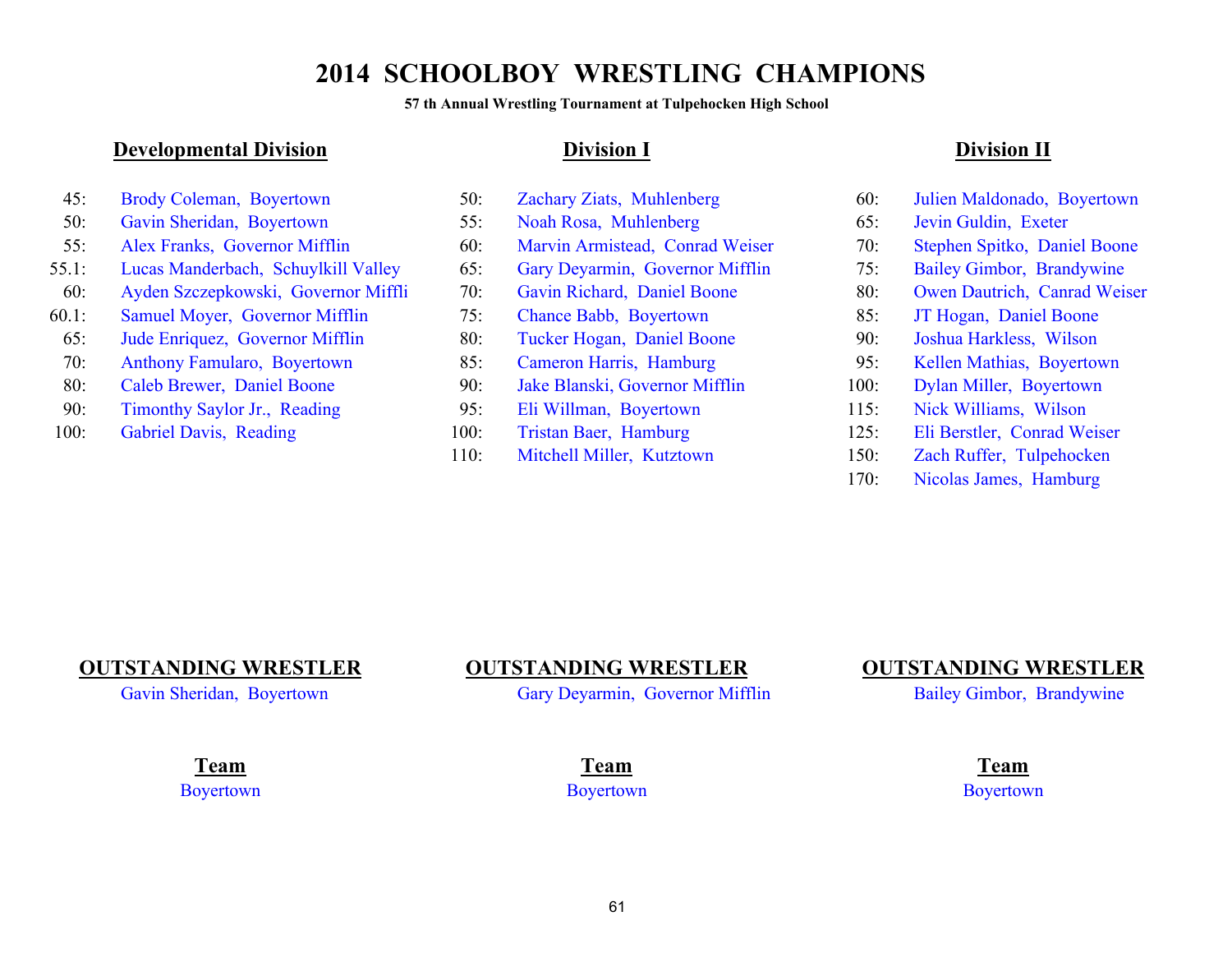**58 th Annual Wrestling Tournament at Conrad Weiser Middle School**

## **Developmental Division Division II Division II Division II Division II**

| 40:   | Joshua Brownmiller, Conrad Weiser  | 50:   | Elijah Hussar, Daniel Boone    | 65:  | Julien Maldonado, Boyertown    |
|-------|------------------------------------|-------|--------------------------------|------|--------------------------------|
| 45:   | Kole Davidheiser, Boyertown        | 55:   | Aaron Seidel, Conrad Weiser    | 70:  | Jevin Gulgin, Exeter           |
| 50:   | Chase Homan, Hamburg               | 55.1: | Connor Coleman, Wilson         | 75:  | Noah Frack, Brandywine         |
| 50.1: | Brody Coleman, Boyertown           | 60:   | Josh Sterner, Brandywine       | 80:  | Dalton Gimbor, Brandywine      |
| 55:   | Kylor Bachman, Boyertown           | 60.1: | Nolan Brown, Daniel Boone      | 85:  | Bailey Gimbor, Brandywine      |
| 55.1: | Brayden Hartranft, Conrad Weiser   | 65:   | Joshua Jablonski, Exeter       | 90:  | Kyle Vernon, Schuylkill Valley |
| 60:   | Luke Manderbach, Schuylkill Valley | 65.1: | Hunter Goff, Twin Valley       | 95:  | Alex Sensenig, Wilson          |
| 60.1: | Stephen Mayo, Reading              | 70:   | Matthew Skipper, Exeter        | 100: | Brody Fatzinger, Brandywine    |
| 65:   | Ian Vitalo, Schuylkill Valley      | 75:   | Nathan Moschak, Muhlenberg     | 110: | Kellen Mathias, Boyertown      |
| 70:   | Henry Flite, Wilson                | 80:   | Tyler Minick, Governor Mifflin | 115: | Anthony Trujillo, Boyertown    |
| 80:   | Ashton Kiebach, Conrad Weiser      | 85:   | Pierce Mason, Hamburg          | 128: | Seth Miller, Hamburg           |
| 95:   | Riley Kunkle, Schuylkill Valley    | 95:   | Aiden Homan, Hamburg           | 150: | Darion Keiper, Mhulenberg      |
|       |                                    | 105:  | Eli Willman, Boyertown         | 180: | Dylan Kohl, Governor Mifflin   |

| 50:   | Elijah Hussar, Daniel Boone       | 65:  | Julien Maldonado, Boyertown   |
|-------|-----------------------------------|------|-------------------------------|
| 55:   | Aaron Seidel, Conrad Weiser       | 70:  | Jevin Gulgin, Exeter          |
| 55.1: | Connor Coleman, Wilson            | 75:  | Noah Frack, Brandywine        |
| 60:   | Josh Sterner, Brandywine          | 80:  | Dalton Gimbor, Brandywine     |
| 60.1: | Nolan Brown, Daniel Boone         | 85:  | Bailey Gimbor, Brandywine     |
| 65:   | Joshua Jablonski, Exeter          | 90:  | Kyle Vernon, Schuylkill Valle |
| 65.1: | Hunter Goff, Twin Valley          | 95:  | Alex Sensenig, Wilson         |
| 70:   | Matthew Skipper, Exeter           | 100: | Brody Fatzinger, Brandywine   |
| 75:   | Nathan Moschak, Muhlenberg        | 110: | Kellen Mathias, Boyertown     |
| 80:   | Tyler Minick, Governor Mifflin    | 115: | Anthony Trujillo, Boyertown   |
| 85:   | Pierce Mason, Hamburg             | 128: | Seth Miller, Hamburg          |
| 95:   | Aiden Homan, Hamburg              | 150: | Darion Keiper, Mhulenberg     |
| 105:  | Eli Willman, Boyertown            | 180: | Dylan Kohl, Governor Mifflin  |
| 115:  | Hunter Angstadt, Governor Mifflin |      |                               |

130: Isaiah Velez, Daniel Boone

| 65:  | Julien Maldonado, Boyertown    |
|------|--------------------------------|
| 70:  | Jevin Gulgin, Exeter           |
| 75:  | Noah Frack, Brandywine         |
| 80:  | Dalton Gimbor, Brandywine      |
| 85:  | Bailey Gimbor, Brandywine      |
| 90:  | Kyle Vernon, Schuylkill Valley |
| 95:  | Alex Sensenig, Wilson          |
| 100: | Brody Fatzinger, Brandywine    |
| 110: | Kellen Mathias, Boyertown      |
| 115: | Anthony Trujillo, Boyertown    |
| 128: | Seth Miller, Hamburg           |
| 150: | Darion Keiper, Mhulenberg      |
| 180: | Dylan Kohl, Governor Mifflin   |

## **OUTSTANDING WRESTLER OUTSTANDING WRESTLER OUTSTANDING WRESTLER**

Brody Coleman, Boyertown Nolan Brown, Daniel Boone Bailey Gimbor, Brandywine

Conrad Weiser Governor Mifflin Boyertown **Team Team Team**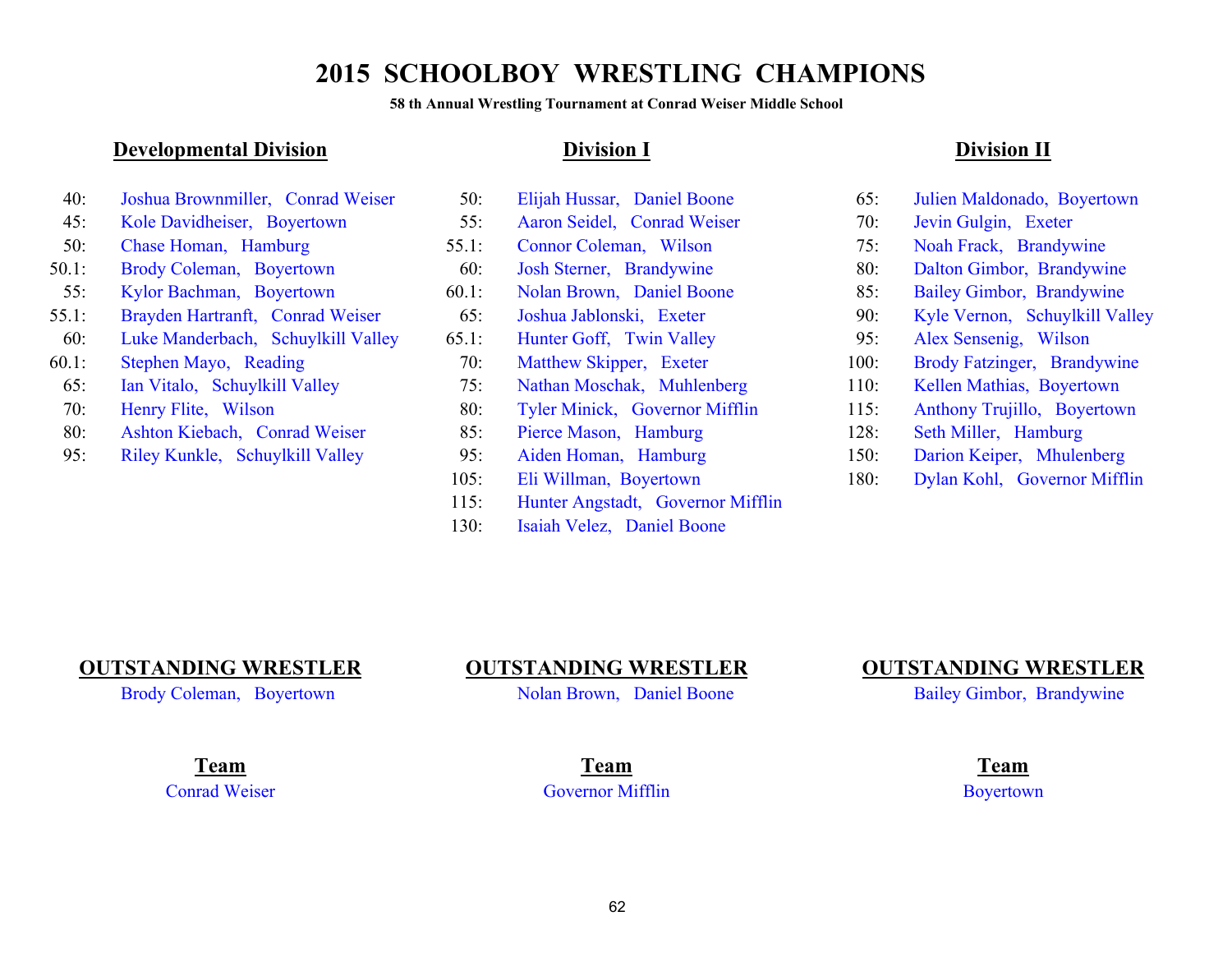**59 th Annual Wrestling Tournament at Reading High School**

### **Developmental Division Division Division II Division II Division II**

| 40:   | Fynn McHugh, Twin Valley          |
|-------|-----------------------------------|
| 45:   | Kaden Casner, Daniel Boone        |
| 45.1: | Zayvien Ortiz, Governor Mifflin   |
| 50:   | Xavier Jacobs, Exeter             |
| 50.1: | Sam Johnson, Exeter               |
| 55:   | Ayden Elzata, Daniel Boone        |
| 55.1: | Josiah Urbaez, Muhlenberg         |
| 60:   | Justis Abdur-Rahman, Governor Mif |
| 60.1: | Logan Stewart, Twin Valley        |
| 65:   | Scott Ray, Brandywine             |
| 70:   | Christian Coley, Muhlenberg       |
| 75:   | Brody Inman, Daniel Boone         |
| 80:   | <b>Astian Reppert, Hamburg</b>    |
| 90:   | Derek Dinatale, Governor Mifflin  |

|      | 50:   | Atreyu Heller, Twin Valley      | 60:           | Christopher Smith, Hamburg                                                                                  |
|------|-------|---------------------------------|---------------|-------------------------------------------------------------------------------------------------------------|
|      | 55:   | Brody Coleman, Boyertown        | 65:           | Luke Heimbach, Boyertown                                                                                    |
|      | 60:   | Aaron Seidel, Hamburg           | 70:           | Teague Miller, Boyertown                                                                                    |
|      | 65:   | Gavin Sheridan, Boyertown       | 75:           | Armistead Marvin, Conrad Wei                                                                                |
|      | 70:   | Ian Vitalo, Schuylkill Valley   | 80:           | Dominic Jurado, Wilson                                                                                      |
|      | 70.1: | Jacob Grzybek, Twin Valley      | 85:           | Aiden Dojan, Governor Mifflin                                                                               |
|      | 75:   | Jude Enriquez, Governor Mifflin | 90:           | Gavin Richard, Daniel Boone                                                                                 |
| ffli | 80:   | Samuel Moyer, Governor Mifflin  | 95:           | Pierce Mason, Hamburg                                                                                       |
|      | 85:   | Carmine Lenzi, Canrad Weiser    | 100:          | Lukas Ordway, Boyertown                                                                                     |
|      | 95:   | Caleb Brewer, Twin Valley       | 110:          | Trey Rock, Governor Mifflin                                                                                 |
|      |       |                                 | $\sim$ $\sim$ | $\mathbf{r}$ , and $\mathbf{r}$ , and $\mathbf{r}$ , and $\mathbf{r}$ , and $\mathbf{r}$ , and $\mathbf{r}$ |

- 
- 
- 

- 60: Christopher Smith, Hamburg
- 65: Luke Heimbach, Boyertown
- 70: Teague Miller, Boyertown
- 75: Armistead Marvin, Conrad Weiser
- 80: Dominic Jurado, Wilson
- 
- flin 50.1: Gavin Richard, Daniel Boone
	-
- er 100: Lukas Ordway, Boyertown
	- 110: Trey Rock, Governor Mifflin
- 110: Ean Winchester, Twin Valley 120: Mitchell Burnelle, Hamburg
- 125: Brody Kline, Conrad Weiser 130: Tristan Baer, Hamburg
- 155: Gabriel Davis, Reading 150: Mitchell Miller, Kutztown

Brody Inman, Daniel Boone Carmine Lenzi, Canrad Weiser Dominic Jurado, Wilson

## **OUTSTANDING WRESTLER OUTSTANDING WRESTLER OUTSTANDING WRESTLER**

Governor Mifflin Boyertown Boyertown Boyertown

**Team Team Team**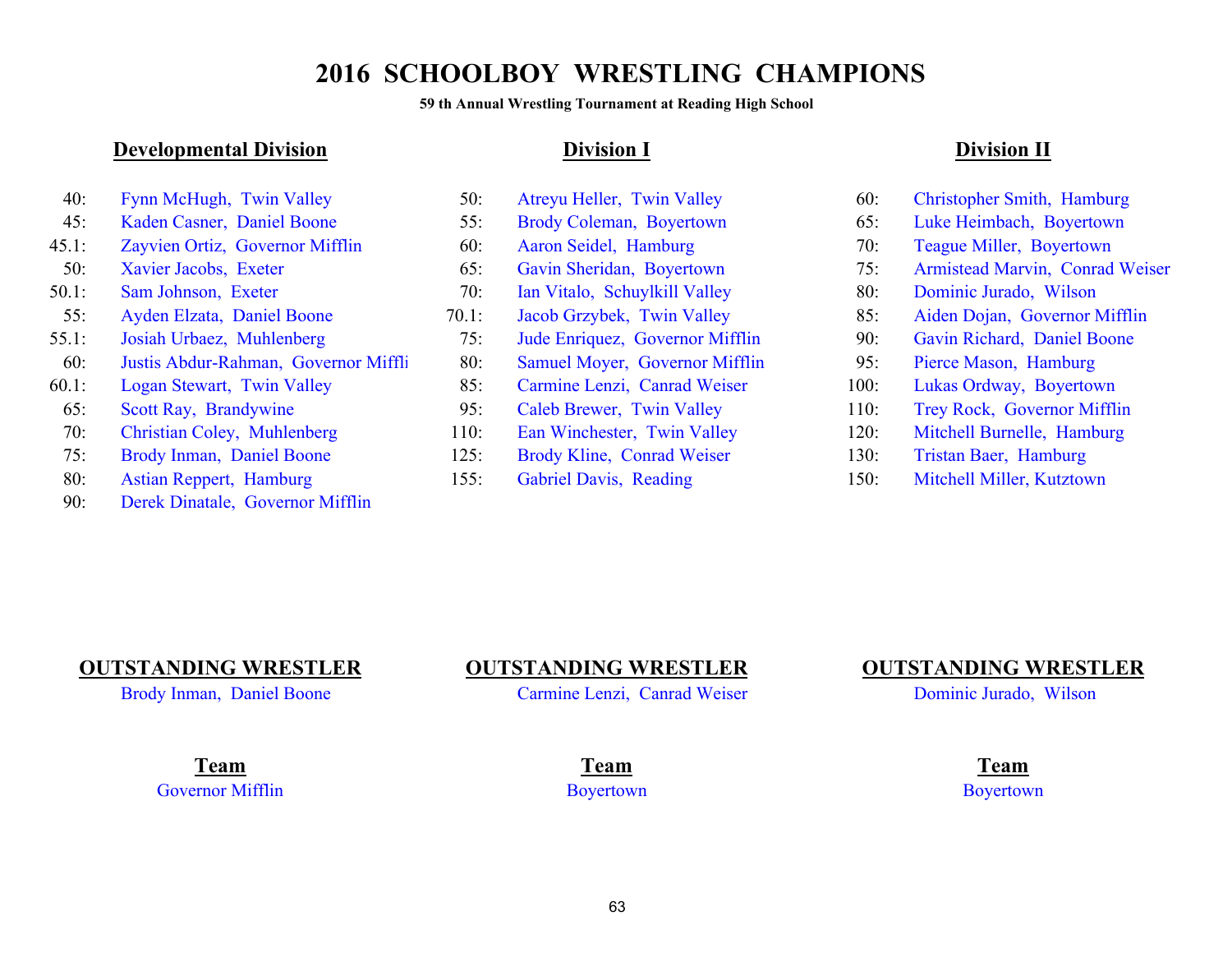**60 th Annual Wrestling Tournament at Reading High School**

### **Developmental Division Division Division II Division II Division II**

## 40: Caleb Schaffer, Tulpehocken 50: Abramm Schaffer, Tulpehocken 45: Matthew Marks, Kutztown 55: Chase Homan, Berks Catholic 50: Corbin Strobel, Exeter 60.1 50.1: Zayvian Ortiz, Berks Catholic 65: 55: Kane Kline, Conrad Weiser 65.1 55.1: Neil Bitting, Governor Mifflin 70: Brayden Hartranft, Berks Catholic 60: Brayden Hopple, conrad Weiser 70.1 60.1: Connor Sellars, Conrad Weiser 75: 65: Anthony Montergari, Governor Mifflir 80: 70: Troy Ruffner, Tulpehocken 80.1 80: Kevin Oswalt, Exeter 85: Leland Moore, Hamburg 95: Brody Inman, Daniel Boone 90: Julian Funk, Wilson 110: Aiden Mathews, Muhlenberg 95: Matteo Garcia, Wilson

|                | Abramm Schaffer, Tulpehock      |
|----------------|---------------------------------|
| $\vdots$       | Chase Homan, Berks Catholic     |
| $\vdots$       | <b>Chase Parisan, Oley</b>      |
| $\vdots$       | <b>Garrett Fronheiser, Oley</b> |
| $\vdots$       | Gunner Maciejewski, Oley        |
| $\vdots$       | Kylor Bachman, Boyertown        |
| $\vdots$       | Brayden Hartranft, Berks Catl   |
| $\vdots$       | Shane Stankina, Boyertown       |
| $\vdots$       | Ian Vitalo, Schuylkill Valley   |
| $\vdots$       | Christian Coley, Muhlenberg     |
| $\ddot{\cdot}$ | Landen Moore, Hamburg           |
|                | $\mathbf{1}$                    |

- 
- 
- 105: Ricardo Tinoco, Berks Catholic
- 120: Rommello Fuentes, Reading 175: Ethan Rex, Conrad Weiser

| 40:   | Caleb Schaffer, Tulpehocken          | 50:         | Abramm Schaffer, Tulpehocken      | 60:   | Ethan Hack, Oley                     |
|-------|--------------------------------------|-------------|-----------------------------------|-------|--------------------------------------|
| 45:   | Matthew Marks, Kutztown              | 55:         | Chase Homan, Berks Catholic       | 65:   | Christopher Smith, Berks Catholic    |
| 45.1: | Trapp Walsh, Oley                    | 60:         | Chase Parisan, Oley               | 70:   | Ayden Szczepkowski, Governor Mifflir |
| 50:   | Corbin Strobel, Exeter               | 60.1:       | Garrett Fronheiser, Oley          | 75:   | Jacob Grzybek, Twin Valley           |
| 50.1: | Zayvian Ortiz, Berks Catholic        | 65:         | Gunner Maciejewski, Oley          | 80:   | Celeb Hafer, Muhlenberg              |
| 55:   | Kane Kline, Conrad Weiser            | 65.1:       | Kylor Bachman, Boyertown          | 80.1: | Lance Batdorf, Conrad Weiser         |
| 55.1: | Neil Bitting, Governor Mifflin       | 70:         | Brayden Hartranft, Berks Catholic | 85:   | Marvin Armistead, Conrad Weiser      |
| 60:   | Brayden Hopple, conrad Weiser        | 70.1:       | Shane Stankina, Boyertown         | 90:   | Nathan Moschak, Muhlenberg           |
| 60.1: | Connor Sellars, Conrad Weiser        | 75:         | Ian Vitalo, Schuylkill Valley     | 95:   | Christian Wise, Boyertown            |
| 65:   | Anthony Montergari, Governor Mifflir | 80:         | Christian Coley, Muhlenberg       | 100:  | Gere Scholl, Boyertown               |
| 70:   | Troy Ruffner, Tulpehocken            | 80.1:       | Landen Moore, Hamburg             | 110:  | Aiden Homan, Berks Catholic          |
| 80:   | Kevin Oswalt, Exeter                 | 85:         | Leland Moore, Hamburg             | 118:  | Buck Miller, Brandywine              |
| 95:   | Brody Inman, Daniel Boone            | 90:         | Julian Funk, Wilson               | 128:  | Timothy Saylor, JR., Berks Catholic  |
| 110:  | Aiden Mathews, Muhlenberg            | 95:         | Matteo Garcia, Wilson             | 135:  | Tethan Yoh, Schuylkill Valley        |
|       |                                      | 105:        | Ricardo Tinoco, Berks Catholic    | 148:  | Hunter Angstadt, Governor Mifflin    |
|       |                                      | 12 $\Omega$ | $Domm$ alla Fuentes $Dooding$     | 175.  | $Fthan Dov$ Conrad Waigar            |

## **OUTSTANDING WRESTLER OUTSTANDING WRESTLER OUTSTANDING WRESTLER**

Governor Mifflin Boyertown Boyertown Governor Mifflin

Caleb Schaffer, Tulpehocken Brayden Hartranft, Berks Catholic Ayden Szczepkowski, Governor Mifflir

**Team Team Team**